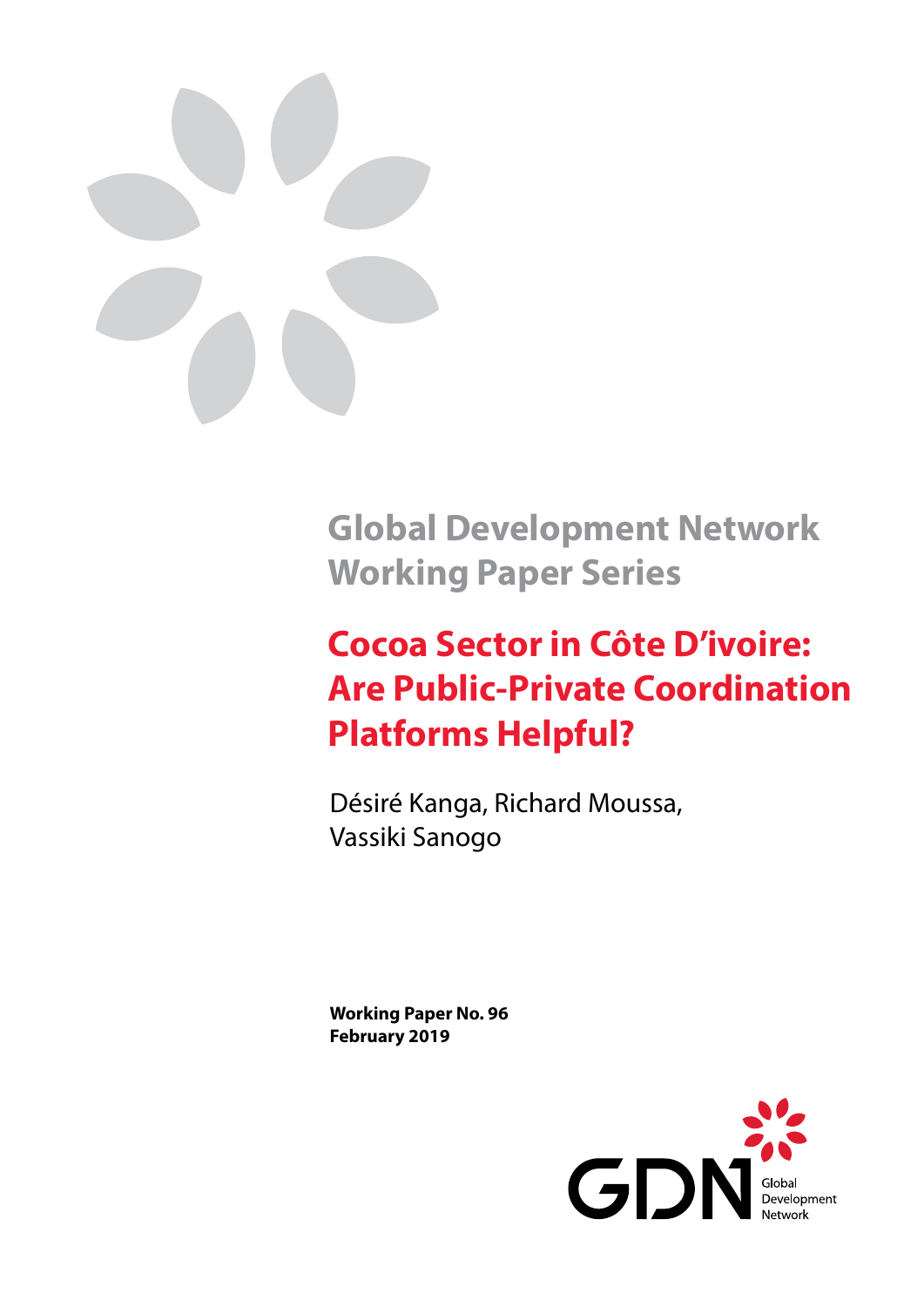## Cocoa Sector in Côte D'ivoire: Are Public-Private Coordination Platforms Helpful?

#### **Désiré Kanga**

Ecole Nationale Supérieure de Statistique et d'Economie Appliquée, Abidjan, Côte d'Ivoire Corresponding author. kanga.desire@gmail.com

#### **Richard Moussa**

Ecole Nationale Supérieure de Statistique et d'Economie Appliquée, Abidjan, Côte d'Ivoire moussakr@gmail.com

#### **Vassiki Sanogo**

Department of Pharmaceutical Outcomes and Policy, University of Florida, United States of America vassikisanogo@gmail.com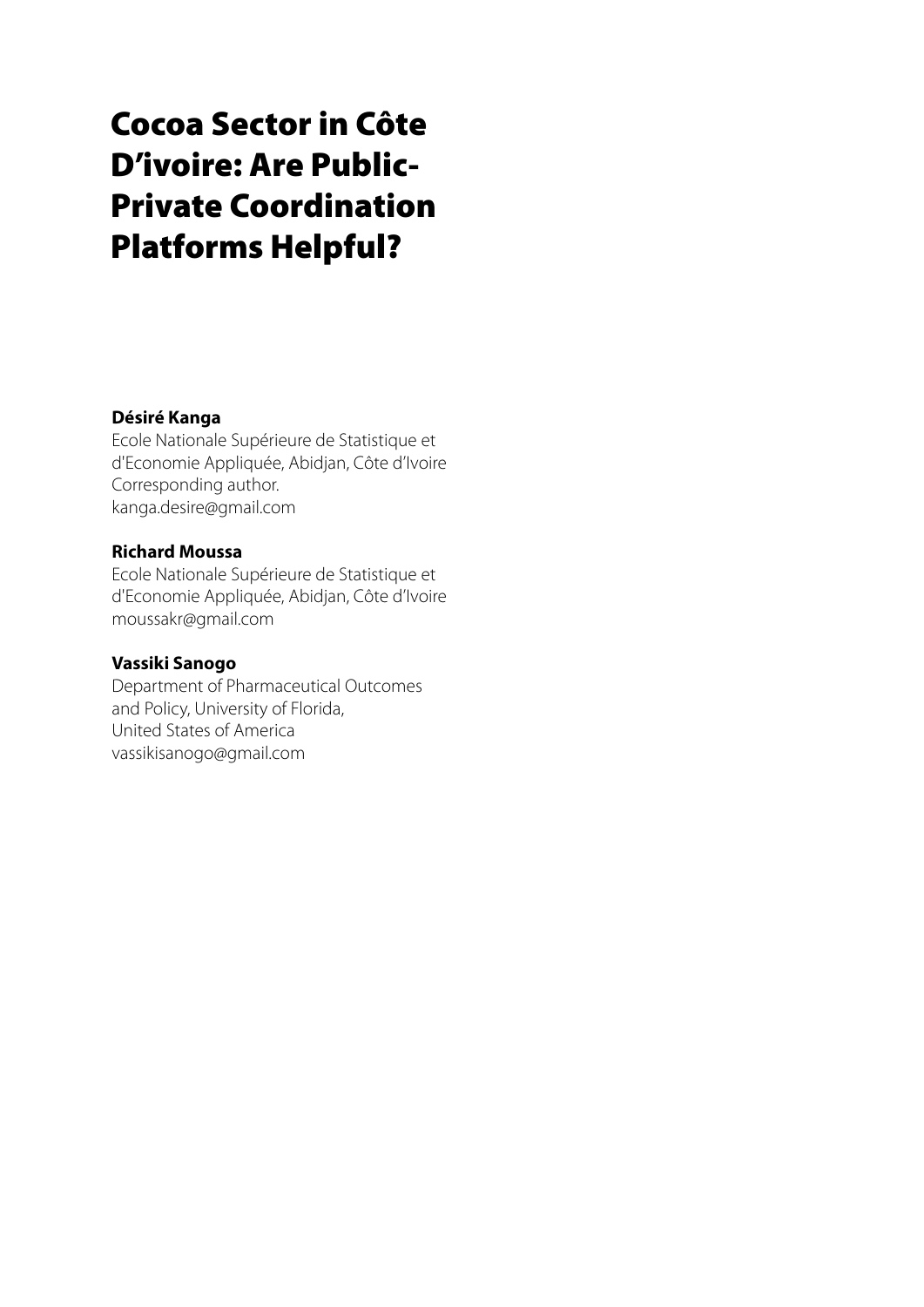## Acknowledgments Abstract

The paper was supported by Grant Reference No: GDN/GRANT/2017-18/458/WB-CIIP/ ENSEA and ICRAF financial support. Useful comments were received from participants at a mid-term technical review workshop held on 8 March 2018 in Addis-Ababa and during the presentation at the World Bank Office (Abidjan, Cote d'Ivoire) on 1 August 2018. We thank all the scientific advisers of this project, particularly Pierre Bertrand, Francois Bourguignon, Ha Joon Chang, David McKinzie, Dani Rodrik, Charles Sabel, Yannick Saleman and Abebe Shimeles. We would also like to thank the World Bank Team (Maria Deborah Kim, Amina Coulibaly, El Hadj Adama Toure, Jacques Morisset) for their advice on the policy lessons; the The World Agroforestry Centre (ICRAF) team (Christophe Kouamé, Allégra Kouassi, Thomas Kouakou) for their support during the data collection; and Landry Niava for comments that helped us to better understand cocoa sector sociology. We appreciate the contributions of all the survey enumerators. All errors and omissions are the authors' sole responsibility.

The aim of this paper is to assess the impact of Vision for Change (V4C) – a private initiative implemented in coordination with the public sector – on the productivity of cocoa producers in Côte d'Ivoire. This paper shows that the program increases cocoa yields by up to 115 kilograms per hectare, income by up to 48% and the price of cocoa by up to 42 XOF (0.06 euros) per kg. The success of the project is based on a number of factors. Firstly, the novel approach used to provide high-yield and swollen-shoot tolerant technology. Secondly, through background investigations, training activities (using innovation platforms) and external support provided by extension agents (cocoa village center operators), the available technologies are able to meet the demands of cocoa producers. Thirdly, the public-private coordination platform provides an effective mechanism for coordinating interventions as well as generating learning among stakeholders, thereby reducing the research and development costs. The agreements between institutions involved in the platform lead to economies of scale, helping to make the new technologies affordable to producers. In addition, policy coordination at the macro level – with the public sector and a wide range of private companies (with varied interests) – helps manage the tension between coordination and capture.

*Keywords* Impact evaluation • Adoption

- Extension services Productivity (yield)
- Public-private platform

*JEL Classification*  $\bigcirc$ 13 •  $\bigcirc$ 16 • D24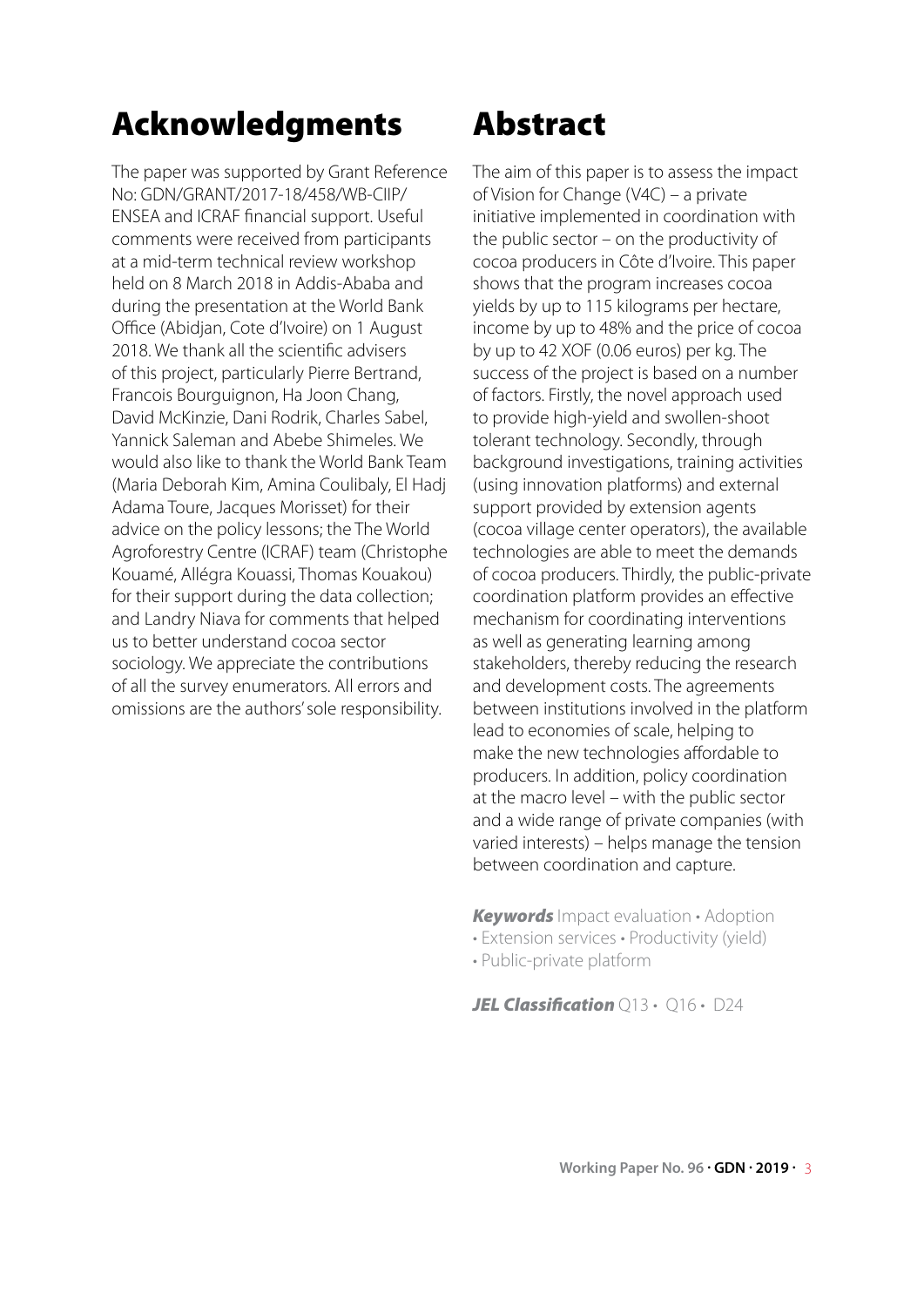## Introduction

The cocoa sector is the backbone of the Ivorian economy. It contributes to 40 percent of export revenue and about 800,000 farmers make their living directly from cocoa production. Most of these domestic producers own small-size farms, estimated to vary between 1.5 and 5 hectares. Collectively, these smallholders represent more than 80 percent of the country's total production per year. They are generally poor, without formal education, credit-constrained, disorganized and scattered across the country. Faced with these challenges, these farmers are often not well equipped to cope with climate shocks, declining soil fertility, unproductive orchards, and the spread of cocoa diseases. These issues have been exacerbated by the shortage of land for cocoa plantations. Moreover, recent public and private investment efforts to curb these issues have generated poor outcomes, due in part to the continuous lowering of the cocoa price, the government's inability to guarantee an acceptable cocoa pricing structure, the poor organization of cooperatives, the lack of supervision and technical assistance for producers, and the lack of a stabilization<sup>1</sup> mechanism. As a result, younger generations of farmers are shifting to alternative crops (rubber trees, palm trees) thought to provide a continuous stream of income, threatening the sustainability of cocoa production.

#### Yet, the global demand for cocoa products remains high and a recent forecast<sup>2</sup>

suggests that cocoa demand will continue to grow significantly over the next decade. An important challenge is in meeting the expectations of consumers, who are increasingly demanding in terms of the quality (physical, chemical, ethical, social and environmental) of market products. The complexity of the problem, characterized by a combination of productivity and social issues, requires a synergy of actions from both public and private stakeholders to mobilize technical expertise (extension, research, etc.) and financial resources to promote a sustainable cocoa economy.

To address some of these challenges, Mars Inc. initiated a cocoa sustainability program3 called Vision for Change (V4C), in the Nawa region in Côte d'Ivoire, in November 2010. The idea is to address issues of market uncertainty and production volatility by boosting productivity and empowering local communities. Specific interventions to increase productivity include the provision of improved planting material and fertilizer, as well as training in good agricultural practices. As for community empowerment, the program aims at improving, in a sustainable way, the environment in which cocoa farming communities live. This includes women's empowerment, investment in social infrastructure and child labor mitigation efforts. This paper is interested in understanding the productivity effects of the V4C project.

V4C belongs to the family of input policies, applied over the last 60 years throughout the world (see Chang, 2009), that provide research, extension services, information and physical inputs. It acknowledges that organized research is needed for producing better technologies in the cocoa sector such as higher yield and swollen-shoot resilient

<sup>3.</sup> Other multinational firms including Mondelez International and Nestlé have also initiated cocoa sustainability programs.



<sup>1.</sup> Cote d'Ivoire used to have a stabilization system, but it had many weaknesses, as highlighted by McIntire and Varangis (1999). The system ensured a fixed price for producers, but this price was far from profitable because it was largely below the price on the international market over the period 1983-1997. Ivorian producers paid more than necessary and the surplus generated was used to finance the government budget instead of improving the welfare of the producers. The stabilization system was dismantled in 1999. 2. An expected supply deficit up to 2025 (see ICCO 2012 Conference)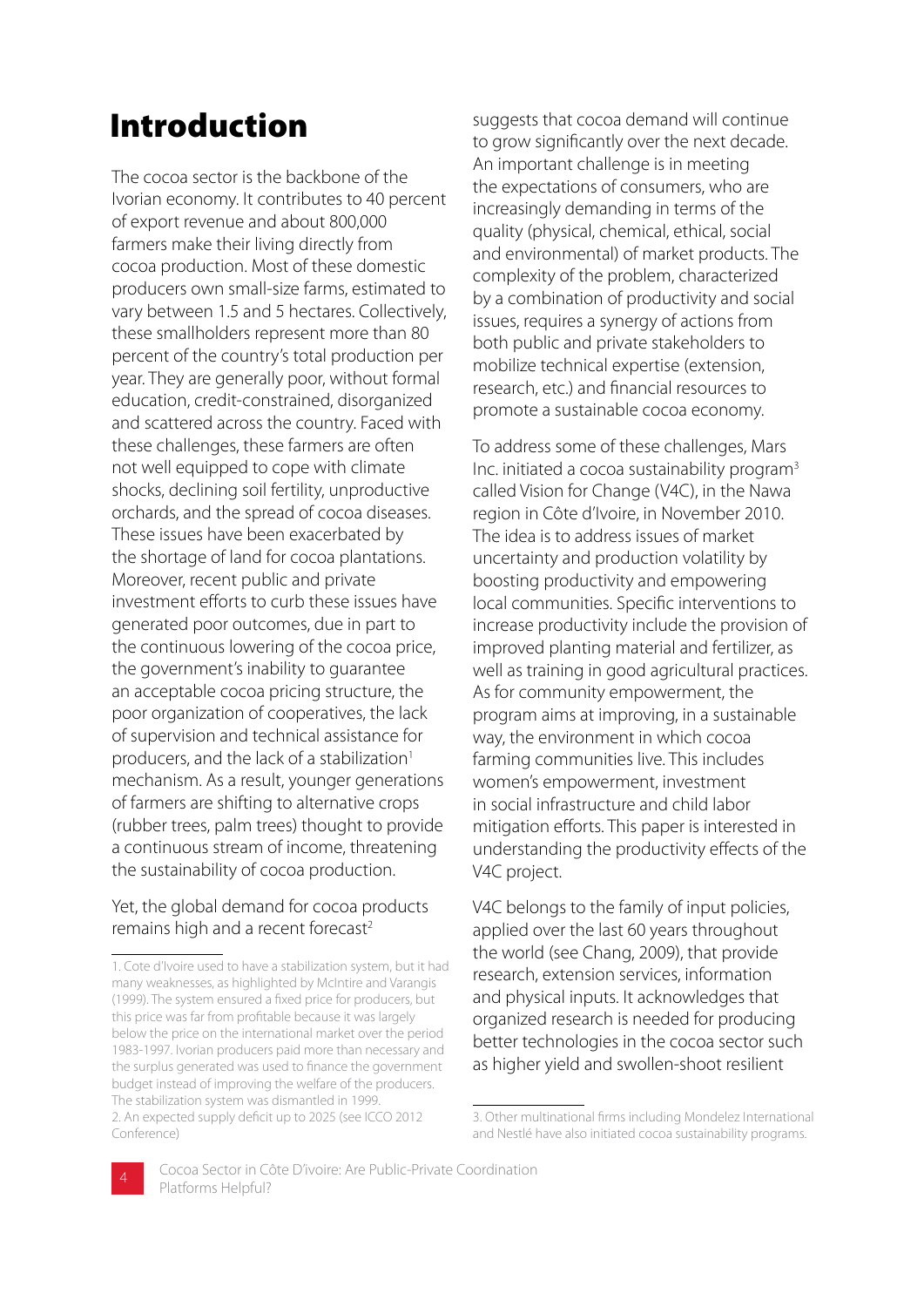varieties. Then, the research products need to be passed on to farmers, who need to be taught how to use them via extension services. The project developed two innovation platforms: Cocoa Development Centers (CDCs) and Cocoa Village Centers (CVCs). The role of the CDCs is to test new technologies, to demonstrate their value to farmers and to teach them how to use those technologies. CVCs multiply some of the technologies, assist or coach the farmers to use them and provide other physical inputs (fertilizers, pesticides). In addition, the project uses farmer field schools (joint learning groups) and open days to provide information to farmers.

The implementation of each component of the project takes the form of a collaborative mechanism in which a private firm (Mars Inc.), a private international research institution (The World Agroforestry Institute or ICRAF) and public organizations share resources, knowledge and risks to achieve more efficiency in the production and delivery of products and services. The project is structured as a Public-Private Partnership (PPP), according to Hartwich et al. (2007). The project is typically a resourcing partnership, where public research centers or programs receive funding from philanthropic foundations associated with private firms, and a frontier research partnership, where research centers or programs jointly undertake cutting-edge research activities characterized by some unknown probability of success (Spielman et al., 2010). It is financed by Mars Inc. (a private firm) and managed by ICRAF. Mars Inc. acts as a philanthropic organization and provides the funding. It has committed to providing US\$50 million to support the project over a ten-year period, of which (at least) \$1.4 million has been allocated to research activities. Through ICRAF, the *Centre National de Recherche Agronomique* (CNRA) undertook

research activities related to the project. A public research center, therefore, benefits from this donation. In addition, researchers' salaries and research inputs are jointly provided by the Government and ICRAF. More generally, some of the activities have been co-financed with other international donors, including the cocoa industry and public agencies (CCC or *Conseil Café Cacao*, and FIRCA or *Fonds Interprofessionnel pour la Recherche et le Conseil Agricole*). Because production of knowledge in agriculture requires lumpy investment that cannot be provided by public agencies or smallholders alone, such a collaborative effort helps to foster investment in research designed to address the low productivity problem. The parties engaged in research activities are aware of the potential risks inherent in the project – most notably, the fact that results may be inconclusive (research activities are characterized by an unknown probability of success). For example, the research center, in collaboration with ICRAF, could end up with swollen-shoot tolerant hybrid varieties rather than swollen-shoot resilient varieties (the primary target).

V4C is also aligned with the Ivorian Government's 2QC (*Quantité-Qualité-Croissance*) program, which seeks to rehabilitate 40 percent of the country's cocoa orchards and increase yields to 1.5 tons per hectare by 2023. The 2QC program – initiated in 2009 – aims at improving the productivity or the quantity, the qualit*y* and the revenues that will induce growth. To develop and implement, in a participatory manner, interventions that are in line with the 2QC program, a public-private partnership platform (PPPP) was launched on 21 May 2012. The platform is a deliberative forum – another type of PPP according to Poulton and Macartney (2012) – for coordinating all the activities in the cocoa sector. Such a forum brings together stakeholders from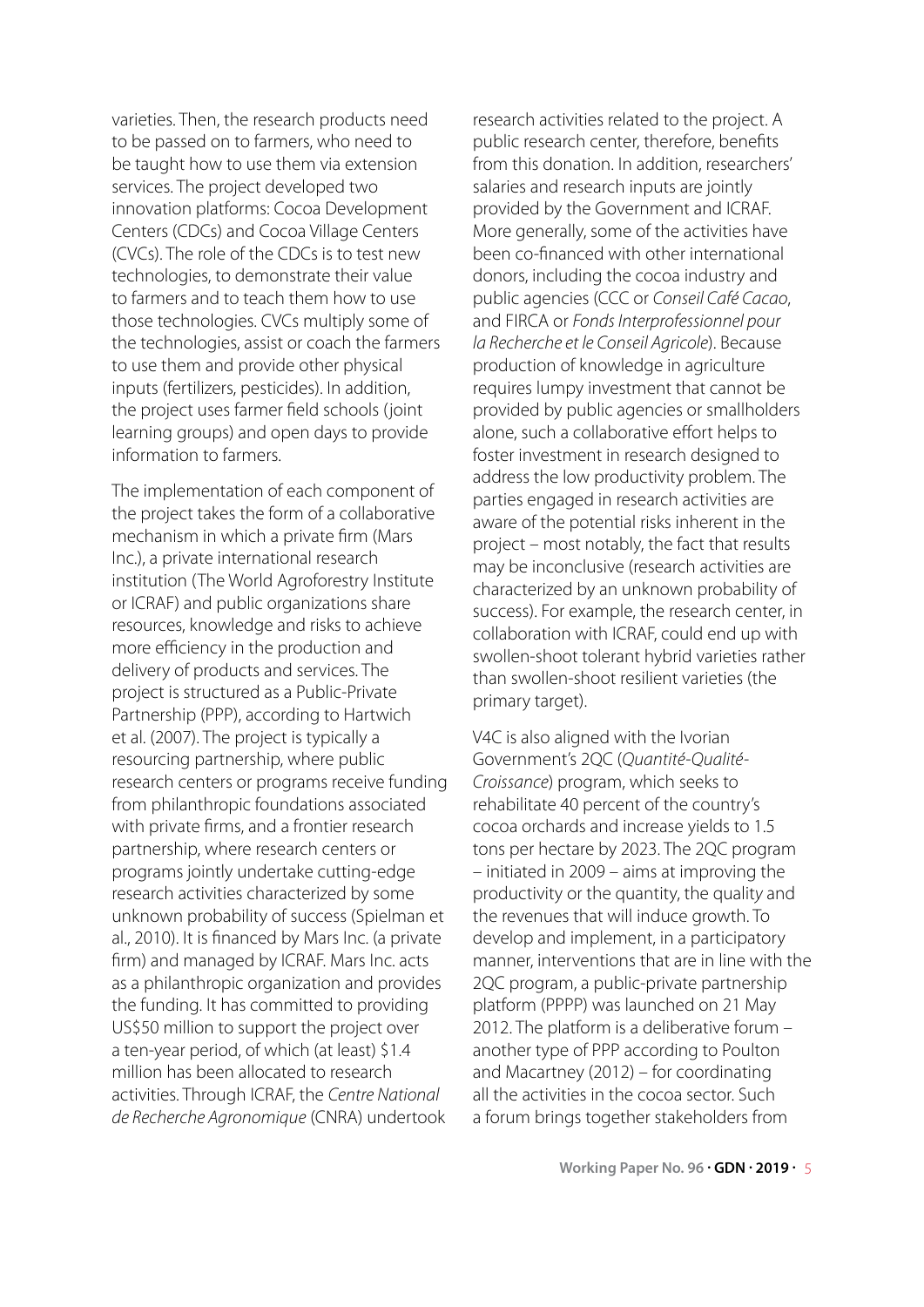generates mutual understanding and public and private sectors for dialog that trust, and thereby leads to joint action to strengthen value chains. Since no agent has a panoramic view of the sector, nor knowledge of the distortions the public sector is supposed to correct (Kuznetsov and Sabel, 2011), such a platform generates a learning society, because markets by themselves may not lead to either a good allocation of resources among sectors or the appropriate choice of techniques (Stiglitz, 2017). That is why the PPPP has been a useful tool for building a comprehensive policy for the cocoa sector. The main objective of the platform is to improve the effectiveness of the public and private stakeholders' interventions through (i) dialogs between public and private stakeholders, (ii) promotion of the coordination of interventions, and (iii) monitoring and evaluation of the interventions. This strategic coordination between the public and private sectors is needed both to assist in the design of appropriate public actions and to provide effective feedback on their implementation (Page and Tarp, 2017).

This paper is interested in understanding the productivity effects of the V4C project and the mechanisms that explain the outcomes of such a program. More specifically, the aim of this paper is to assess how the V4C project works by focusing on its productivity side. The paper attempts to answer the following specific questions: (i) Does the V4C project result in higher cocoa yields and an increase in income? (ii) If so, how does it work? (iii) What policy lessons can be learned from the V4C project?

This paper argues that, while funded and managed by the private sector, the V4C project is a collaborative effort between the public and private sector, in which each sector contributes to the activities needed to accomplish a shared objective. Secondly, the activities of the project are part of the working program of two thematic groups (both part of the PPP platform): (i) input supply and productivity improvement, and (ii) the fight against swollen-shoot. Thirdly, this paper shows that the V4C project has developed new technologies that are available (accessible) to and used (adopted) by producers. The most requested products and services are pesticides (68%), fertilizers (54%), grafting (33%) and replanting (29%). The project's innovation platforms accelerate the adoption of the new technologies. The producers attend training sessions and learn good agricultural practices – pruning, weeding, and fertilizer and pesticide application – and apply them in their fields. Fourthly, participation in the program increases yield by up to 115 kgs per hectare, income by up to 48 percent and cocoa price by up to 42 XOF (0.06 euros) per kg. In addition, participation in training sessions – followed by the application of the techniques learned – and the grafting service provided by the CVCs are associated with higher impact on productivity. Fifthly, we do not find any evidence of spillovers on productivity. This last result suggests that the positive effects on yield did not come at the expense of other farmers. Finally, we show that the CVC business is profitable. The average annual net income is 2,655,038 XOF (4,048 €) per CVC.

The main reason for the success of the project is the innovative approach used to provide high-yield and swollen-shoot tolerant technology. Importantly, the new technologies meet the demands of producers. Through the public-private coordination platform, investments are made where needed (resulting in more effective targeting). The platform has proven to be a useful tool for coordinating the interventions as well as generating learning among agents, thereby reducing the research and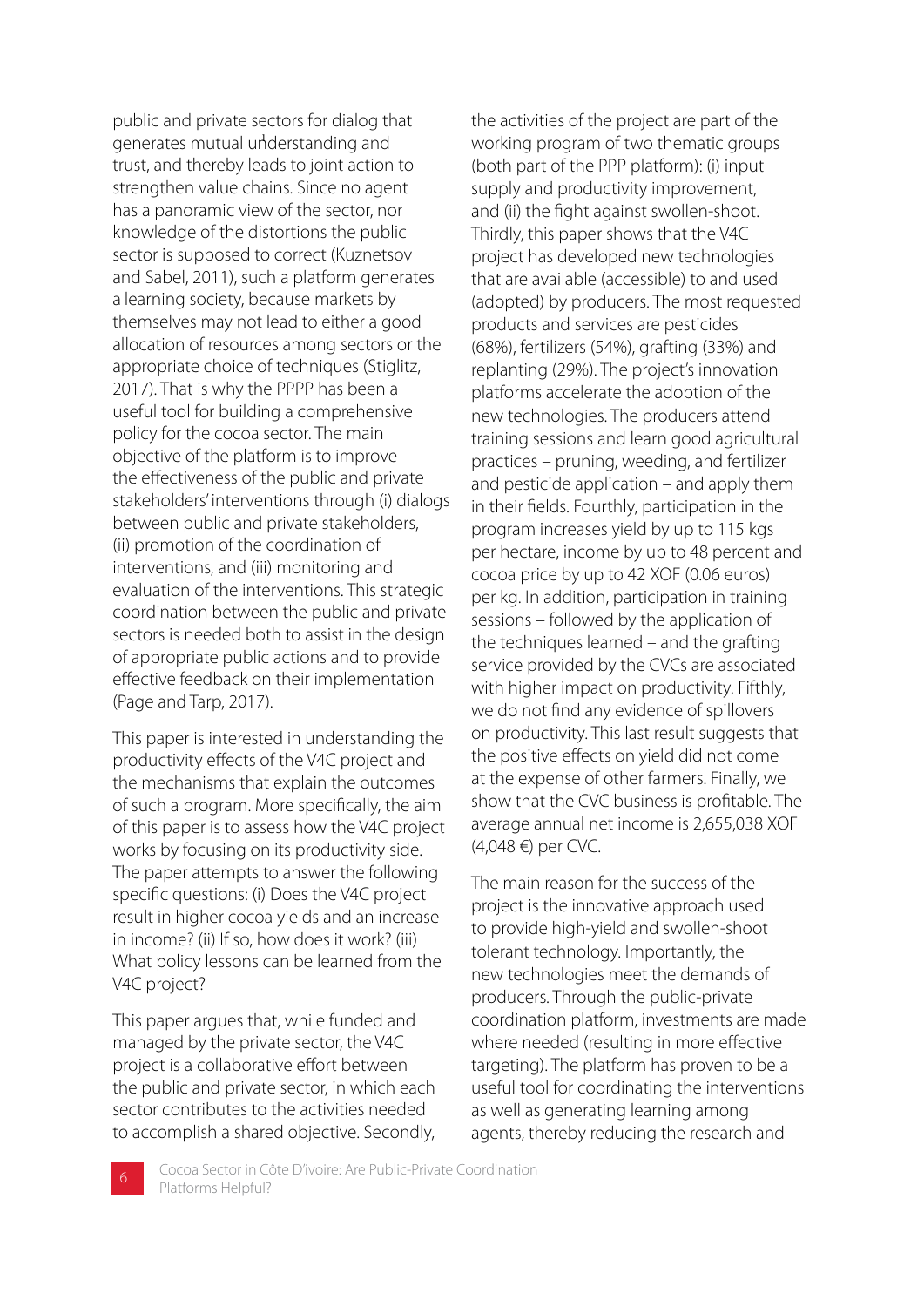development (R&D) costs. The agreements among institutions involved in the platform lead to economies of scale and help to make new technologies affordable for producers. Background investigations at the beginning of the project also helped to design technologies that are adapted to the needs of the producers. In addition, training activities have influenced the behavior of farmers in terms of adoption – by alleviating the information asymmetry that could lead to copying of early adopters by late adopters. The external support provided by the CVC operators also helps to promote the new technologies.

The following section presents a summary of the literature. Section 3 highlights the connections between the V4C project, the 2QC program and the public-private coordination platform. Section 4 provides a presentation of the interventions. Section 5 describes the theory of change and section 6 presents the data, summary statistics and empirical strategy. The results of the program are presented in section 7.

## Related Literature

There is growing empirical literature that supports the long-standing idea that agricultural productivity is essential for structural transformation (e.g., Foster and Rosenzweig, 2004; Nunn and Qian, 2011; Bustos et al. 2016).<sup>4</sup> It has been demonstrated, for example, that agricultural productivity can stimulate growth and employment in manufacturing through its positive effects on income and aggregate demand (Murphy, et al., 1989; Gollin et al., 2002).

Yet, the persistence of market and institutional failures in the form of low investment and poor public service delivery has plagued agricultural productivity in many sub-Saharan African countries. To overcome these challenges and design an effective industrial policy, it is important to highlight the fundamental failures that weaken entrepreneurial ability in developing countries, particularly in the agricultural sector. According to Rodrik (2004, 2008a, 2008b), Hausmann et al. (2007), and Sabel (2005, 2016), industrial policy in the developing world has to deal with two critical market failures. One relates to the information spillovers; and the other relates to the coordination of investment activities in scale economies (Rodrik, 2004 and Hausmann et al., 2007).

In the case of the agricultural sector, public-private partnerships (PPPs) are increasingly emerging as an attractive cooperative and risk-sharing policy instrument (Poulton and Macartney, 2012). PPPs in the agricultural sector are

<sup>4.</sup> Early theoretical treatments of the relationships between agricultural productivity and industrial development include Nurkse (1953), Schultz (1953), and Rostow (1960).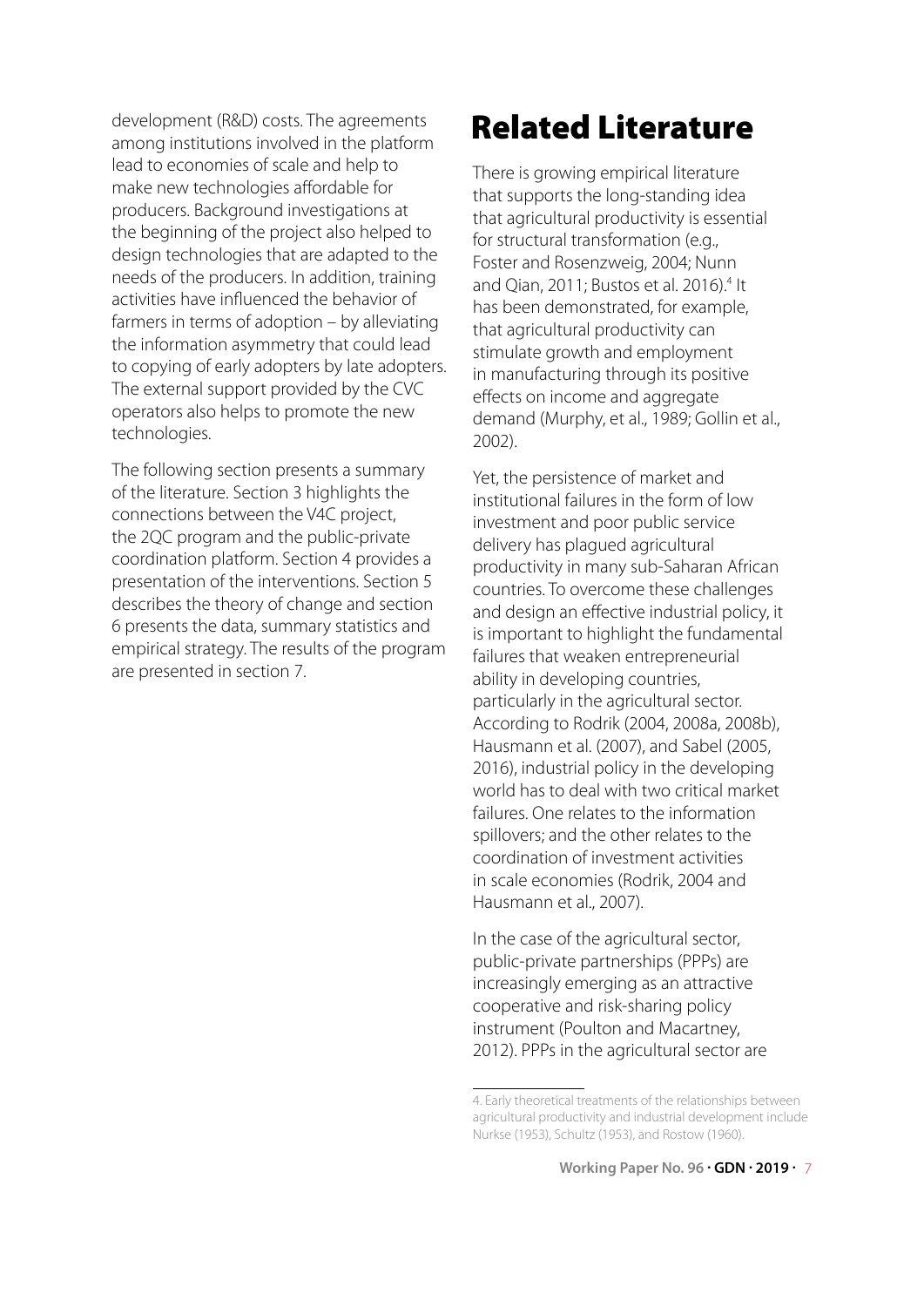matching funds as opposed to conventional models of PPPs.<sup>5</sup> A PPP in the agricultural sector is a partnership that aims to harmonize public and private sector initiatives to achieve greater efficiency. By design, these mechanisms bring together public and private stakeholders in mutually agreed contractual arrangements that seek to reduce transaction costs and market uncertainties. Ultimately, by aligning private incentives with public policy objectives, agricultural PPPs are expected to enhance agricultural productivity and generate wider economic benefits along the supply chain (FAO, 2016). Given that the research on agriculture PPPs is still in its infancy, the circumstances under which these partnerships emerge and are likely to succeed remain poorly understood. Poulton and Macartney (2012) distinguish four types of PPPs in agriculture: (i) capital investment, (ii) service delivery, (iii) new products and services, and (iv) coordination (deliberative fora). One contribution of this paper is to document how an agricultural PPP project (in this case a deliberative forum) works to enhance research in the cocoa sector in Côte d'Ivoire and overcome productivity issues.

Poulton and Macartney (2012) provide an early examination of the effectiveness of PPPs in stimulating private investment in poorly functioning agricultural value chains. Using pioneering data on PPPs involving international organizations, they find suggestive evidence that these arrangements can be investment enhancing. However, given the presence of asymmetric information (each economic agent has a

partial view of the main issues in the sector) inherent to such contractual schemes, institutional capacity is key to successful implementation of agricultural PPPs. Other studies, including Spielman and von Grebmer (2004), Hartwich and Tola (2007), and Ferroni and Castle (2011), also support the idea that the enabling institutional environment is critical for successful agricultural PPPs. In the case of Côte d'Ivoire, the macroeconomic and political environment is conducive to investment: its overall ranking for the World Bank's 'Distance to Frontier' indicator has increased since 2012, which shows that the country is performing well in terms of doing business. Governance is also improving: the Country Policy and Institutional Assessment (CPIA) index increased from 2.8 (in 2011) to 4 (in 2016).

In a recent report, FAO (2016) examined 70 case studies from 15 developing countries involving agricultural PPPs for value chain development, innovation and technology transfer, market infrastructure, and agribusiness services. Overall, the study documents the potential of agricultural PPPs in delivering on their promise to generate inclusive economic benefits. Many of the case studies provide some evidence that PPPs improved the livelihoods of smallholder farmers through increased employment opportunities, market access, high productivity, better product quality and technological know-how. In other cases, the partnerships helped agribusiness firms to improve their access to primary commodities and led to a significant increase in sales and market shares. The authors of the report attempted to characterize the features that most of the successful agricultural PPPs had in common. These include: (i) the alignment of private incentives with public policy goals and priorities, (ii) a clear definition of each party's responsibilities and expected benefits, (iii) the design of fair and transparent risk-

<sup>5.</sup> While there is no widely accepted definition of publicprivate partnerships, the PPP Knowledge Lab defines a PPP as "a long-term contract between a private party and a government entity, for providing a public asset or service, in which the private party bears significant risk and management responsibility, and remuneration is linked to performance" (http://ppp.worldbank.org/public-privatepartnership/overview/what-are-public-private-partnerships).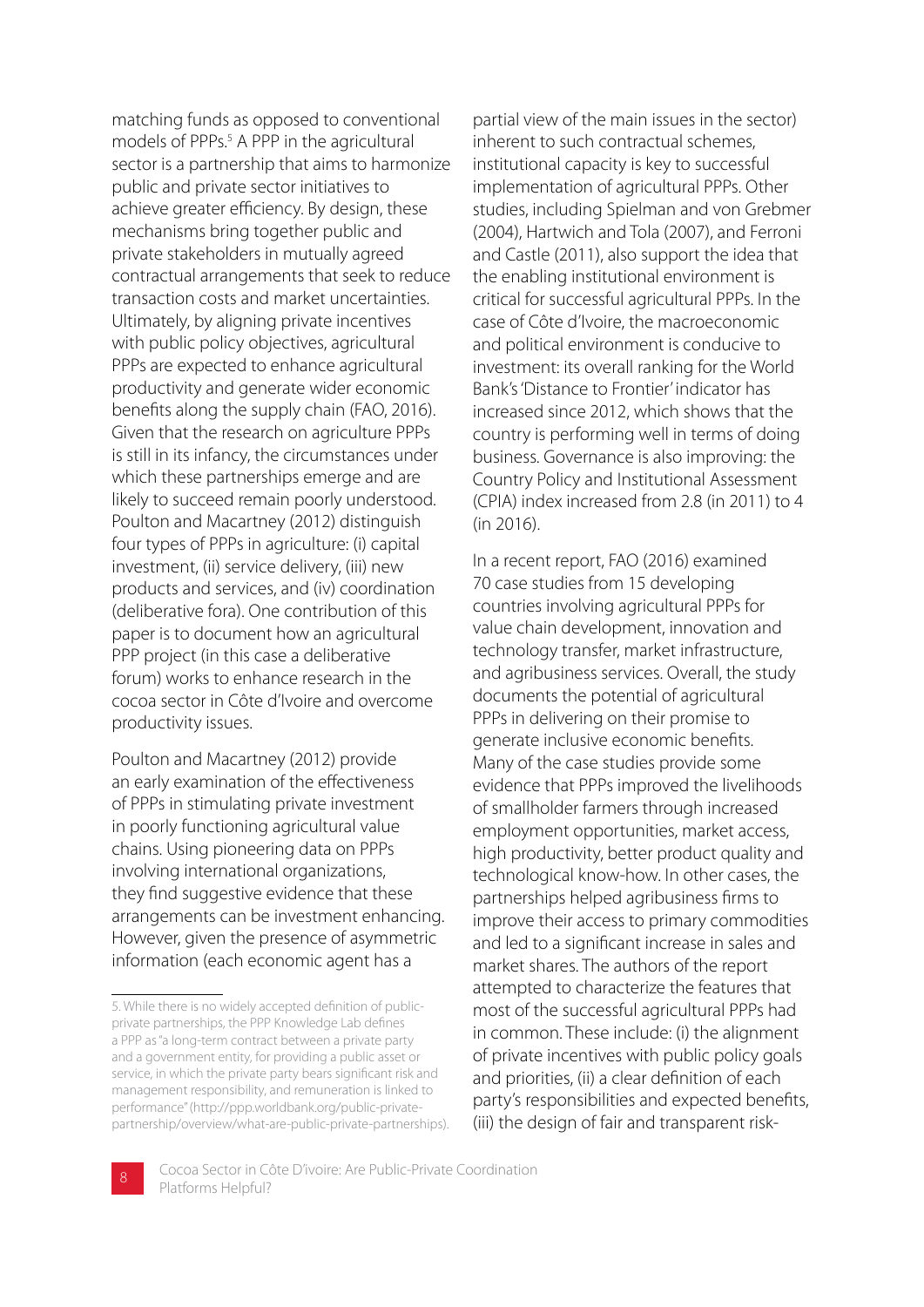sharing and management mechanisms, (iv) the involvement of financial institutions in the partnership; and (v) the need to improve the monitoring and evaluation of the partnership. The findings from the report help inform policy debate about the importance of agricultural PPPs in the design and implementation of an industrial strategy in Côte d'Ivoire, and elsewhere.

While providing useful theoretical and empirical discussions on the potential benefits of agricultural PPPs, the literature still lacks a rigorous evaluation of such partnerships. In the present study, we aim to fill this gap by assessing the mechanisms and determinants of success for the Vision for Change (V4C) program for cocoa sustainability in *Côte d'Ivoire* (see Graph 1 in appendix). In doing so, we also contribute to the literature on the impacts of Farmer Field Schools (FFS). In fact, in addition to Cocoa Development Centers (CDCs), the V4C program uses FFSs as a capacitybuilding system. The goal is to promote best agricultural practices, build capacity, and boost productivity and income (Braun et al. 2006). Measuring the impact of this type of initiative requires a clear definition of the intervention (which might include a number of dimensions), the outcome of interest and potential spillover effects (farmer-to-farmer diffusion). Using a combination of propensity score matching (PSM) and difference-in-differences (DD), Davis et al. (2012) show that participation in FFS improves crop productivity and agricultural income in East Africa. Similar results were found for food security, but the impact of FFS on poverty was inconclusive (Larsen and Lilleor, 2014). Gockowski et al. (2010) show that participation in FFSs has significantly modified production practices in Ghana. However, farmer-to-farmer diffusion tends to scale up the training (David 2007). Thus, the impact evaluation

should account for neighboring farmers, to avoid underestimating the impact of the intervention (Braun et al., 2006). However, the technical and productivity efficiencies in the cocoa sector are highly dependent on factors such as the age of the trees, farm size and labor (Binam et al., 2008), which can mitigate the impact of FFS. Finally, Gockowski et al. (2011) employ *ex ante* modeling to show that introducing a hybrid cocoa improves farm profitability and income.

To quantitatively assess the effect of the projects, this paper relies on data collected from producers and CVC operators. The design of the survey enables us to deal with the spillover effects of the program. Our empirical strategy relies on propensity score matching. Before applying the technique, a detailed description of the project helps to define the interventions. This analysis is complemented by a description of the link between the V4C project and 2QC initiatives at macro level, to explore the connections between them. This paper assumes that collaboration can help to overcome coordination failures that plague agricultural reforms in Côte d'Ivoire which result from a partial view of the economy and the limited capacity of government and other economic agents to undertake industrial policy – as suggested by Kuznetsov and Sabel (2011).

### **Connections Between V4c, 2Qc And PPPP**

The objective of the Vision for Change (V4C) project is to revitalize the cocoa sector in Soubré (Côte d'Ivoire). The project adopts a holistic approach in which the economic (increasing productivity), social (boosting rural communities) and environmental (establishing effective environmental management) objectives of interventions are interdependent. The economic goal is to increase cocoa productivity for half of the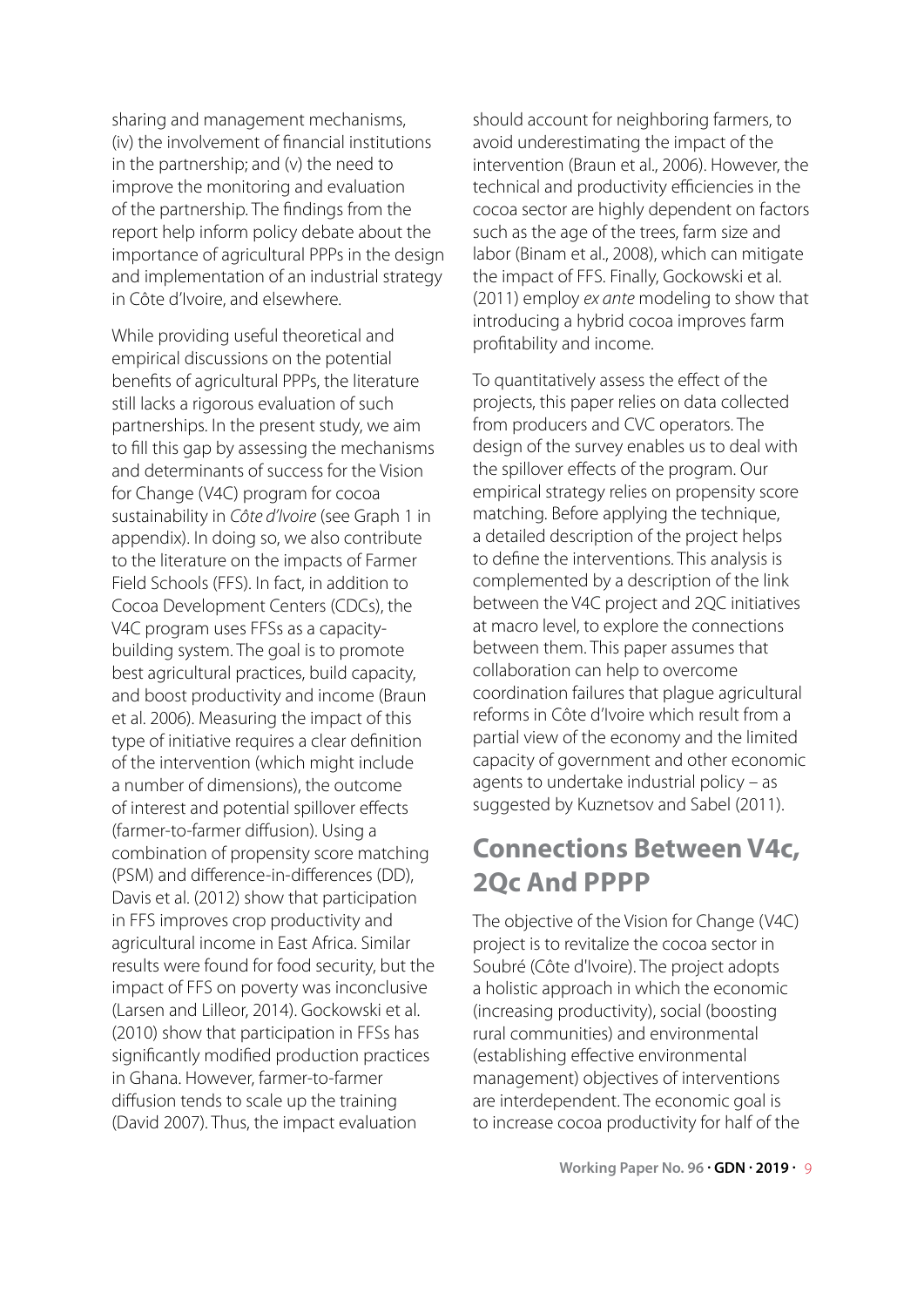farmers in the Soubré region by boosting yield from an average of 500 kg per hectare to 1.5 tons per hectare by 2020. This will allow producers to increase their income, reinvest in their farms and improve the management of their businesses. The main objectives of the VC4 are, therefore, aligned with the objectives of the 2QC program. The V4C project also includes community empowerment programs. The purpose of these programs is to empower local people to leverage additional public and private funds for development projects aimed at improving living standards in cocoaproducing communities. The environmental goal is to enable producers to reverse the loss of soil nutrients, use pest control and disease control products according to international standards, and use land currently in production more effectively. This will enable them to manage their resources more efficiently and eventually diversify their crops or activities. In turn, this will help reduce deforestation and ensure that farms do not degrade the environment.

For governance and implementation purposes, ICRAF works with private organizations as well as public agencies.6 The platform should be made aware of all the activities carried out by the private sector under the 2QC program, to ensure proper coordination and evaluation of the actions carried out in the field. The platform has four governance bodies: the Plenary Assembly, the PPP Platform Bureau, the Technical Secretariat and the working groups. All the activities of the platform are overseen by a Plenary Assembly, which defines the overall activities and validates the topics of the working groups. The PPPP Bureau is composed of one president (*Conseil Café Cacao* - CCC) and two vice-presidents

(exporters and cocoa industry) elected for two years. The Technical Secretariat monitors all the activities of the platform and reports to the chair. The main operational mechanisms are the thematic groups, also known as working groups. These working groups contribute to the development of the platform action plans and budgets, and examine the issues facing the sector, to make proposals that will be submitted to the authorities after validation by the Plenary Assembly. To date, there are nine thematic groups: (i) certification, (ii) input supply and productivity improvement, (iii) community development, (iv) combating the worst forms of child labor, (v) coffee revival, (vi) extension activities, (vii) producer income and price issues, (viii) combating deforestation and climate change, and (ix) combating swollenshoot. Each thematic group is composed of a focal point and a secretariat.

The CCC is the principal State agency responsible for enforcing regulations and implementing existing policies. Its first role is to chair the PPP Platform Bureau. As a public agency, it defends the government interest. Secondly, the CCC validates all the 2QC projects, including those financed by the private sector, before their implementation. Overall, V4C's activities have been approved by the CCC prior to implementation. The Orchard Rehabilitation Pilot Project (ORPP) – a V4C initiative – is an obvious example: an agreement between ICRAF and CCC helped plan activities for the coming years. The CCC and ICRAF also agreed to co-finance microprojects initiated as part of the community development component of VC4.<sup>7</sup> As such, the CCC also acts a funder.

For the research side, the key actor is the CNRA (*Centre National de Recherche Agronomique*), a public research center that

<sup>7.</sup> We focus only on the productivity side of the project and not the community development side.



<sup>6.</sup> The presentation focuses only on the key stakeholders involved in the implementation of the project and not on the governance side of the project.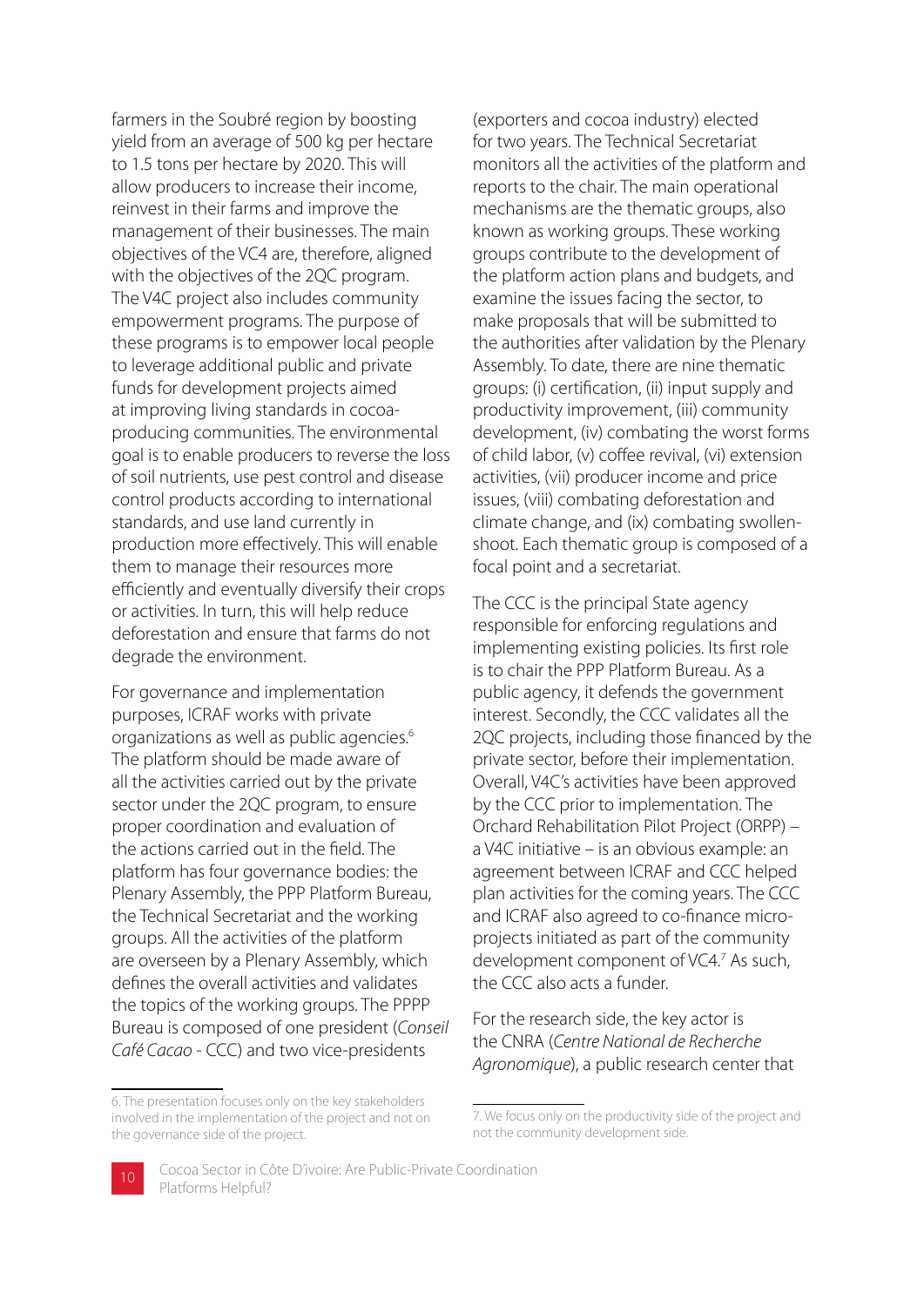oversees the research component of the project. Its main role is the implementation of research activities for the development of improved plant material for cocoa farmers that will be distributed through the private sector. Its main duty is to test and select high quality clones, test the quality of the soils and propose new fertilizer formulations. Under the 2QC program, the CNRA provides seeds to the CCC and private stakeholders. By only using one entry for seed supply, it is easier to control the origin and quality of the plant material. This is critical as the main objective of the program is to improve productivity. To help the CNRA produce a sufficient quantity of seeds, the World Cocoa Foundation (WCF) and ICRAF have co-financed seed fields in Divo, Soubré and Abengourou.8

CNRA's activities, and therefore V4C's activities, are part of the input supply and productivity improvement thematic group working agenda. The V4C activities are also part of the combating swollen-shoot thematic group working agenda. In fact, one outcome of the research activities is cocoa hybrid clones that are tolerant to swollen-shoot. On this issue, the PPP platform helped to harmonize public and private sector interests<sup>9</sup> by identifying the gaps (technical and financial) between the Ivorian Government's program and private interventions. For this program, the cocoa industry (Mars Inc., Nestlé and WCF) provided financial support for the rehabilitation of an early detection laboratory in Anguéledou (a non-cocoa producing area).

Innovation platforms set up by the project – Cocoa Development Centers (CDCs) and Cocoa Village Centers (CVCs) – are used to

demonstrate and disseminate the outputs of research activities to farmers. A CDC is a center for demonstration and training in advanced agronomic practices, particularly for the rehabilitation of old cocoa plots using quality planting material. CVCs are small, independent businesses that are linked to a specific CDC. They sell approved planting material and provide technical and agronomic interventions at the village level, such as rehabilitation, grafting, pruning and other good agricultural practices. While CDCs are fully funded by ICRAF, CVCs are managed by local entrepreneurs. Cocoa companies such as ADM, Cargill, PACTS, OLAM and CONTINAF have committed to support CDCs and their corresponding CVCs, while ZAMACOM, Barry Callebaut and Rainforest Alliance plan to establish new CVCs. Although the initial idea for CDCs and CVCs came from Mars Inc., the technical and financial partners have all agreed to support it. In addition to coordination, the PPP Platform also helps to secure funding from other donors – mostly from the private sector, international donors and FIRCA (*Fonds Interprofessionnel pour la Recherche et le Conseil Agricole*) – and all the information is shared among platform members. Alleviating information asymmetry avoids duplication of activities and helps channel funds.

The CVC operators have benefited from training provided by ANADER, a public agency that provides extension services (training and coaching) to farmers. The role of ANADER is to oversee the extension component of the project and the capacitybuilding of communities in cocoa growing areas. It trains the CVC operators and farmers through demonstration plots and FFS. In addition, ANADER helps in identifying community-level projects. It also liaises between donors and communities. ANADER's collaboration with ICRAF has strengthened its capacity to carry out its extension activities. ANADER receives equipment and training

**Working Paper No. 96 . GDN . 2019 .** 11

<sup>8.</sup> In the same vein, Nestlé has a somatic embryogenesis laboratory to increase the number of nurseries. 9. The Ivorian Government has developed a program to fight against swollen shoot disease and, at the same time, the private sector, because of its interests in cocoa farming, also decided to undertake actions to fight against the disease.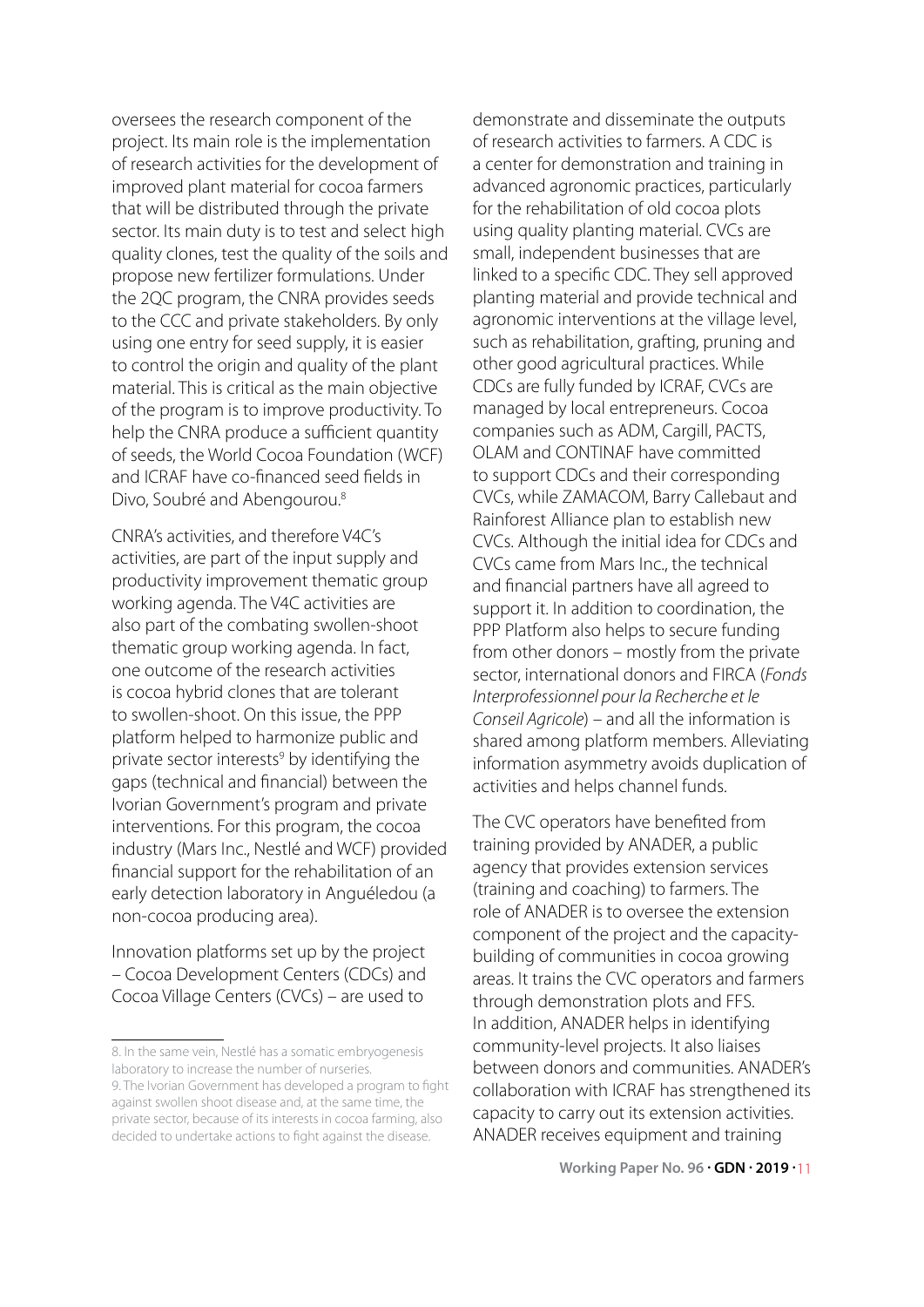support from ICRAF. The purpose of the training is to update the knowledge of ANADER's agents on the best approaches to extension.

### **What Does V4C Do?**

The project has seven components that are listed below:

(i) improvements in plant breeding and access to quality plant material

(ii) sustainable development of cocoa production systems

- (iii) revitalization of orchards
- (iv) innovation platforms
- (v) extension activities

(vi) community development and local governance

(vii) monitoring and evaluation, and governance/partnership and institutional support

Components (i), (iii) and (iv) relate to the economic objectives of the project, while component (ii) addresses the environmental objectives. Component (vi) is linked to the social objectives.

The following section focuses on components (i) to (v) because the main objective of this paper is to analyze the impact of the V4C project on cocoa production. Figure 1 summarizes the duties of each actor and the flow of funds between them.

### **Improvements in plant breeding and access to quality plant material**

The main activities in plant breeding involve choosing effective cocoa clones and

disseminating the improved plants. This task was carried out by the national agricultural research center (CNRA – *Centre National de Recherche Agronomique*). Clones grafted onto mature plants in the field were evaluated in 16 Cocoa Development Centers (CDCs) in Soubré. Results showed that production starts in the first year of grafting. In the fourth year, the yield of the five best clones exceeds two tons per hectare. Note that the project set a target of 1.5 tons per hectare by 2020.

Along with clone selection, the project helped to design a sustainable system to multiply and distribute the plant material to improve accessibility. Firstly, support provided to CNRA enabled the establishment of 18.3 ha of clonal gardens and 5 ha of seed fields. By 2015, CNRA had produced 76,835 grafted seedlings, rootstocks and cocoa cuttings, and 18,062 companion tree seedlings, which were then used for extension activities by the innovation platforms. The clonal gardens have an annual production potential of 4,575,000 grafted plants, which would enable the rehabilitation of 1,500 ha of cocoa plantations per year. Secondly, the project also helped to operationalize a somatic embryogenesis laboratory at the CNRA central laboratory. Somatic embryogenesis is a technique that enables the propagation of genetically uniform plant material. It offers an alternative to conventional methods of vegetative propagation. The laboratory has a productive capacity of 30,000 plants after two years.

### **Sustainable development of cocoa production systems**

Under this component, the project aims to develop a better understanding of the biotic (cocoa diseases and pests) and abiotic (level of soil degradation, vegetation cover, the

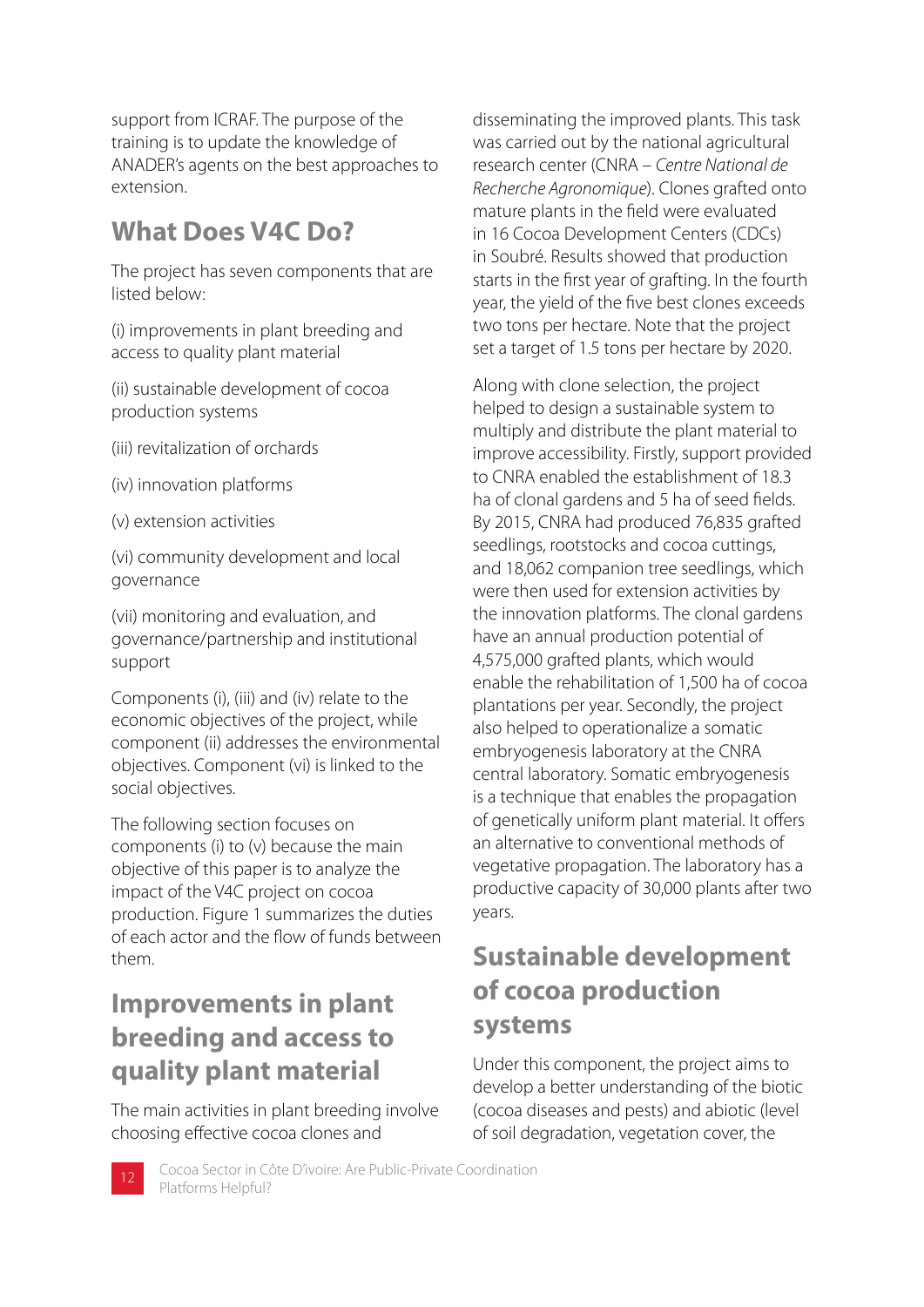



importance of shade trees, climate change) constraints in Soubré for the sustainable management of cocoa orchards.

The activities began with a survey of diseases and pests, and with research on the state of soil health, plant diversity (companion cocoa trees), diseases and pests – including swollen-shoot.

Studies have shown a low level of soil fertility compared to the standards recommended for cocoa farming. A new formulation of cocoa fertilizer was, therefore, introduced by the project. Producers now have access to this fertilizer through the CVCs.

To help better manage the pressure of swollen-shoot disease, demonstration plots

using barrier trees have been installed in the study area. In addition, four long-term trials to evaluate the effectiveness of these barriers were also implemented. Further trials on the systematic use of insecticides for the control of swollen-shoot mealybugs have been initiated.

In addition, nine meteorological stations have been set up to monitor climate data. Studies were conducted to better understand endogenous diversification approaches in cocoa agroforestry and their contribution to the cocoa economy. Another study on the physical and chemical characteristics of cocoa beans was conducted. Finally, CNRA and ESA (the National Agronomy School or *Ecole Supérieure d'Agronomie*) soil analysis

**Working Paper No. 96 . GDN . 2019 .** 13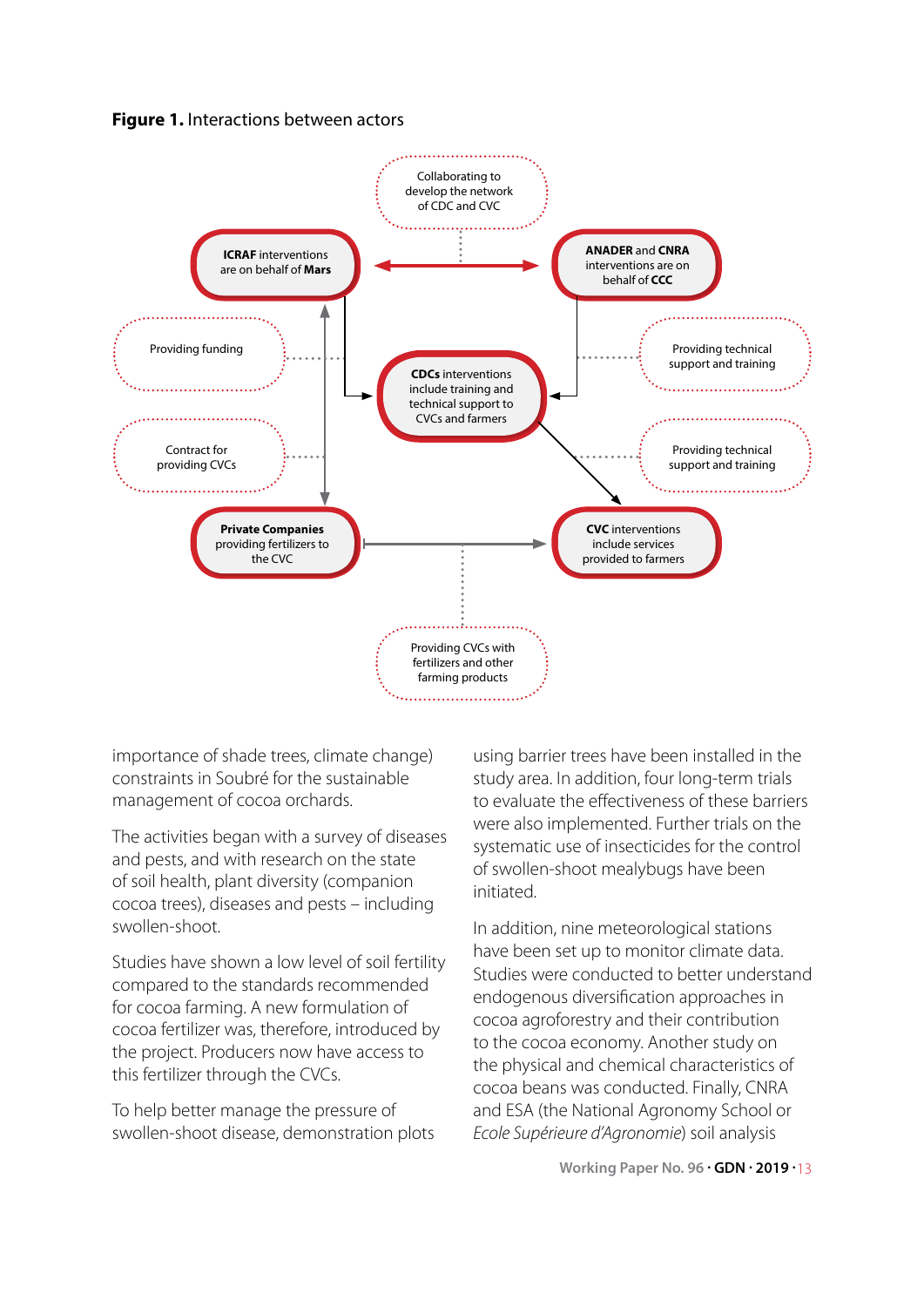laboratories were equipped with infrared spectrometers allowing a fast-spectral analysis of soil and plants at a lower cost.

## **Innovation platforms**

Cocoa Development Centers (CDCs) and Cocoa Village Centers (CVCs) are the main mechanisms for technology diffusion (main innovation of the V4C project). The basic idea is that a physical and visual demonstration of farm rehabilitation and increased yields is a powerful motivator for change. This approach also recognizes that a profitable cocoa sector will create opportunities for the local private sector in the supply chain, particularly in terms of the production of planting material in private nurseries and the provision of grafting services to rehabilitate old cocoa plantations.

### **Cocoa Development Centers**

The project set up 16 CDCs. In each CDC, multidisciplinary teams composed of researchers, extension workers and cocoa producers demonstrate and test efficient regeneration technologies for old cocoa orchards (grafting, total replanting). The CDCs tested 11 clones. Each CDC tests five types of treatment: (i) total replanting, (ii) farming practices, (iii) good practices and grafting of clones, (iv) good practices without fertilization, and (v) good practices with fertilization. The tests found that grafting is faster at rehabilitating old orchards than replanting. Some clones also have good graining rates. In addition, the tests recommended two periods for grafting: May-June and August-September. The CDCs serve as a training center for 80 technicians and 52 CVC operators. CDC technicians provide coaching and planting material for CVC operators, to support rehabilitation actions.

ICRAF staff working in the CDCs live in local villages and interact with the population to facilitate the diffusion of technologies. They work closely with community leaders because trust is an important determinant of technology adoption (see Hunecke et al., 2017). Each CDC is composed of at least one agronomist and one development agent (with a background in sociology). Agronomists and (ICRAF and CNRA) researchers work on demonstration plots to collect data and monitor the process.

CDCs are fully funded by ICRAF and they do not generate income. They will no longer exist at the end of the project, unless additional funding is available.

### **Cocoa Village Centers (CVCs)**

CVCs are both a link in the extension chain and a source of profit (as opposed to CDCs which are not profit generating). The CVC operators are trained in agricultural techniques (good practices, grafting, swollen-shoot disease management and soil fertility), accounting and business management. Master trainer agronomists have been recruited to coach CVC operators, during their first two years of operation, to ensure effective quality control of the services provided to farmers and to strengthen their activities. The project has also helped establish a close and trusting relationship between CVC operators, CDC technicians and ANADER agents.

Two types of activities are conducted in CVCs. Each CVC has demonstration plots to test the technologies (grafting and fertilizers) and practices (pruning with and without fertilizers) recommended by the project. They also multiply some of these technologies (plant material). In addition, CVCs carry out economic activities such as selling fertilizers, pesticides, cocoa plants, banana seedlings and soybeans.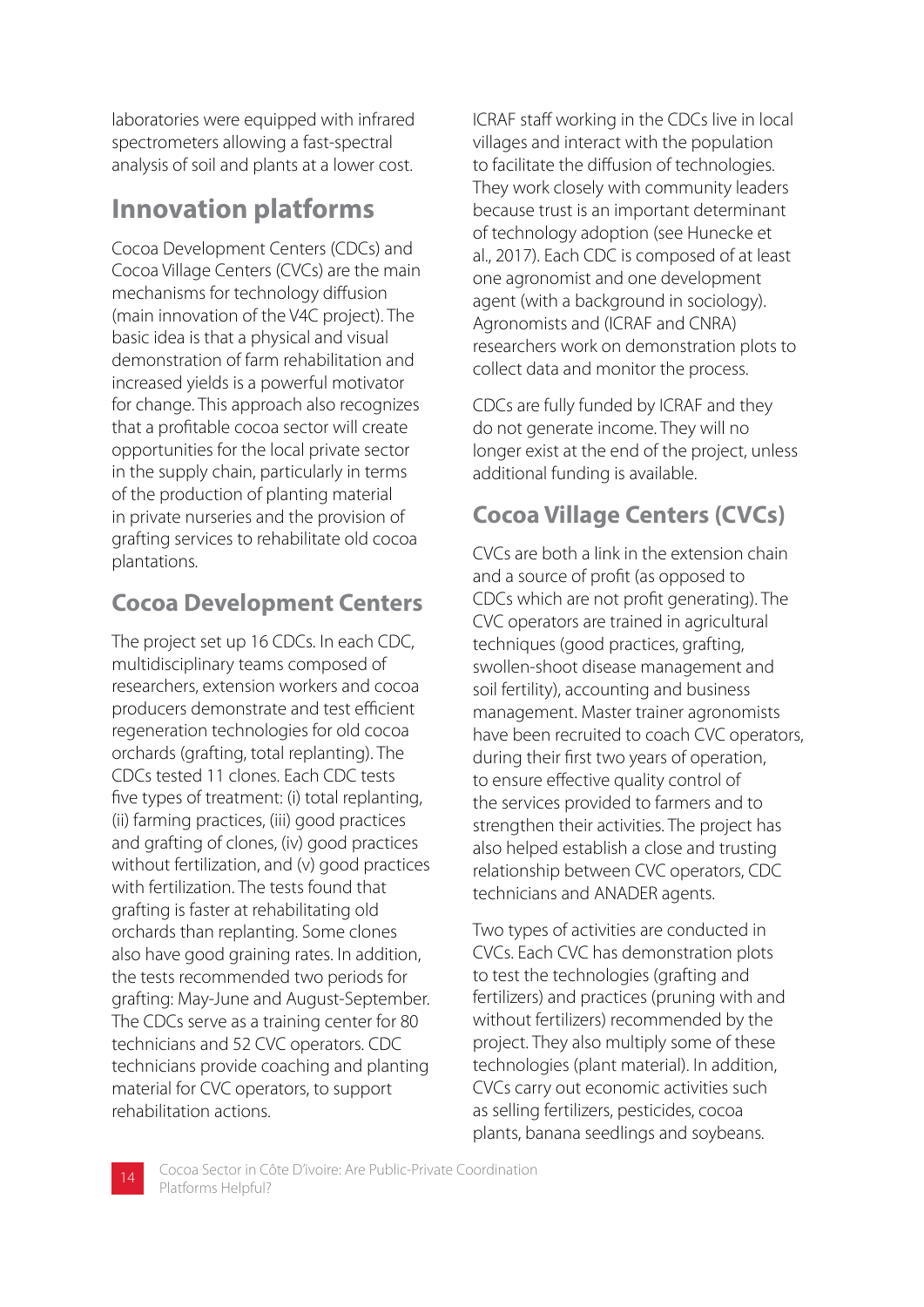CVC operators also assist producers in implementing good agricultural practices (plant size, product application), replanting plots or grafting.

The CVCs are formal businesses with all the required administrative and legal documentation. By the end of 2015, a total of 52 CVC operators had been trained by Mars Inc./ICRAF (25) and its partners Cargill (15), ECOM (4), HFK (3) and BIOPARTENAIRE (5). Each CVC is under the umbrella of a CDC. A CDC covers one-five CVCs.

CVC operators received training and a starter kit (warehouse, tools, input credit, pesticides and fertilizers). They are privately operating entities and no additional funds are received from ICRAF. Therefore, they rely on their own profits, which come from the sale of products and the provision of agricultural services. ICRAF has established partnerships with pesticide and fertilizers companies (RMG/YARA and FORO CI) who support the CVCs by providing inputs on credit. The operators reimburse the costs after the sale of the products. They also trade in seeds. The partnership with the CCC allows CVCs to secure a supply of hybrid cocoa seeds. In addition, they provide agricultural extension services to farmers (on demand) for a fee. The grafting market is an oligopolistic one – with few suppliers and a large number of consumers. Oligopolies can ensure profits over the long run. High barriers (training and administrative processes) for entry prevent sideline firms from entering the market to capture excess profits. The ORPP, authorized in the Nawa region since 2015 by the CCC, is an illustration of the structure of the grafting market. ORPP (part of the V4C project) aims to scale up grafting activities in order to rehabilitate 300 hectares of cocoa in three years – at an average of 100 hectares per year – for 600 to 700 smallholders (0.25 and 0.5

hectares). This is being implemented by CVC certified agents.

### **Extension activities**

This component aims to broadly adopt and disseminate technology packages from the V4C project through the capacity-building of extension agents, CVC operators and farmers. The main activities carried out under the extension component of the V4C project can be summarized as follows:

- (i) training technicians on various topics,
- (ii) training producers on good agricultural practices (GAP) through Farmers' Field Schools (FFS),<sup>10</sup> Demonstrations plots (PDs) and exchange visits between producers.

Both ANADER and CDCs monitor the PDs, but FFSs are only organized by ANADER. To raise farmers' awareness of innovative technologies promoted by the project, open days and exchange visits were organized by ANADER and ICRAF; 48 days were organized in 2014 and 32 in 2015. More than 4,000 farmers have been reached through these open days and visits. A communication plan for informing and sensitizing producers – using a variety of tools (radio programs, posters, etc.) – was also developed and implemented.

## **A summary of the interventions**

All the V4C project interventions can be grouped into three categories. The first is training. Through CDCs, CVCs and

<sup>10.</sup> The Farmers' Field School is a training framework for groups of producers (generally between 25 and 30) – a school 'without walls', which takes place in a field, throughout the growing season. It is a place to exchange experiences and knowledge, where producers who share the same interests, can discuss and make decisions about the management of a field based on its condition.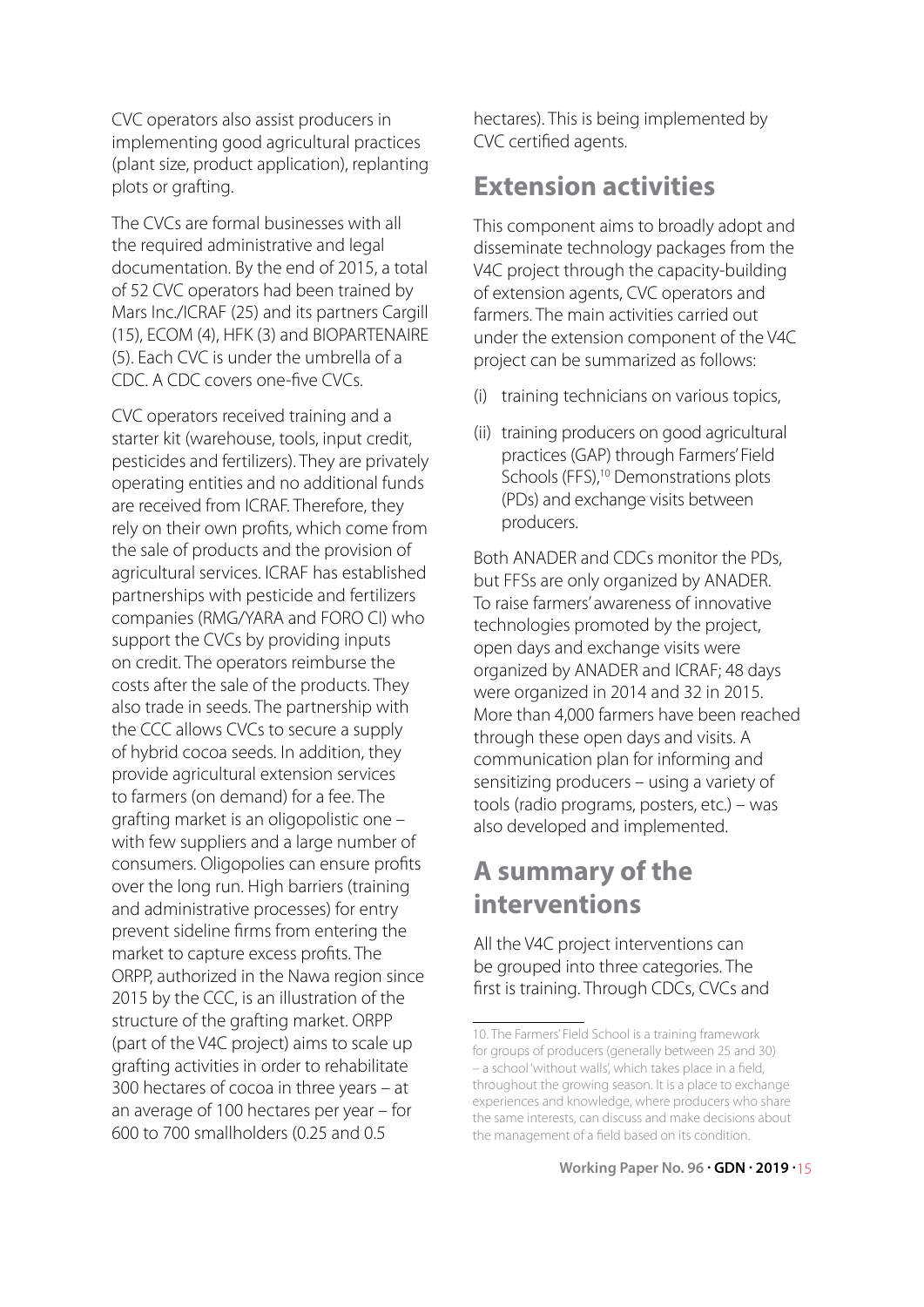ANADER, farmers have been trained on good agriculture practices. The second and third categories of interventions relate to the *provision of technologies*. They involve the *provision of inputs* such as fertilizers, pesticides and cocoa plants; and the *provision of services*, where CVC operators assist producers in implementing good agricultural practices, replanting or grafting.

## Theory of Change

The agricultural dimension of the project is based on the theory that providing new farming techniques based on research and best agricultural practices will improve cocoa yields while mitigating the negative effects of declining fertility, tree aging, and the spread of diseases. In practice, cocoa farmers can learn innovative techniques and adopt new technologies developed by the program to boost their productivity. In addition to potential changes in productivity, these call for many wider changes in the interactions between stakeholders, access to inputs like seeds and fertilizers, access to insurance, access to processing and value addition and access to end markets (Adekunle and Fatunbi, 2014). The V4C project theory of change is summarized in Graph 1 (in the Appendix).

The strategic coordination between public and private stakeholders through the PPP platform avoids duplications of activities. The PPP dimension of the V4C is a deliberative forum that brings together stakeholders from public and private sectors for dialog that generates mutual understanding and trust and thereby leads to joint action to strengthen value chains (Poulton and Macartney, 2012). Apart from ensuring proper coordination of the activities, it also allows us to identify and remove constraints and to design and implement strategies to transform the sector, as well as evaluate the actions (accountability). For example, producers associate swollen-shoot with the HIV/AIDS virus. To overcome this issue, ICRAF and WCF have invested in the search for a high-yield and swollen-shoot resilient technology. To date, research has developed high-yield and swollen-shoot tolerant hybrid varieties – the available technologies are not yet fully resilient. In addition, the V4C project has added, in its training package,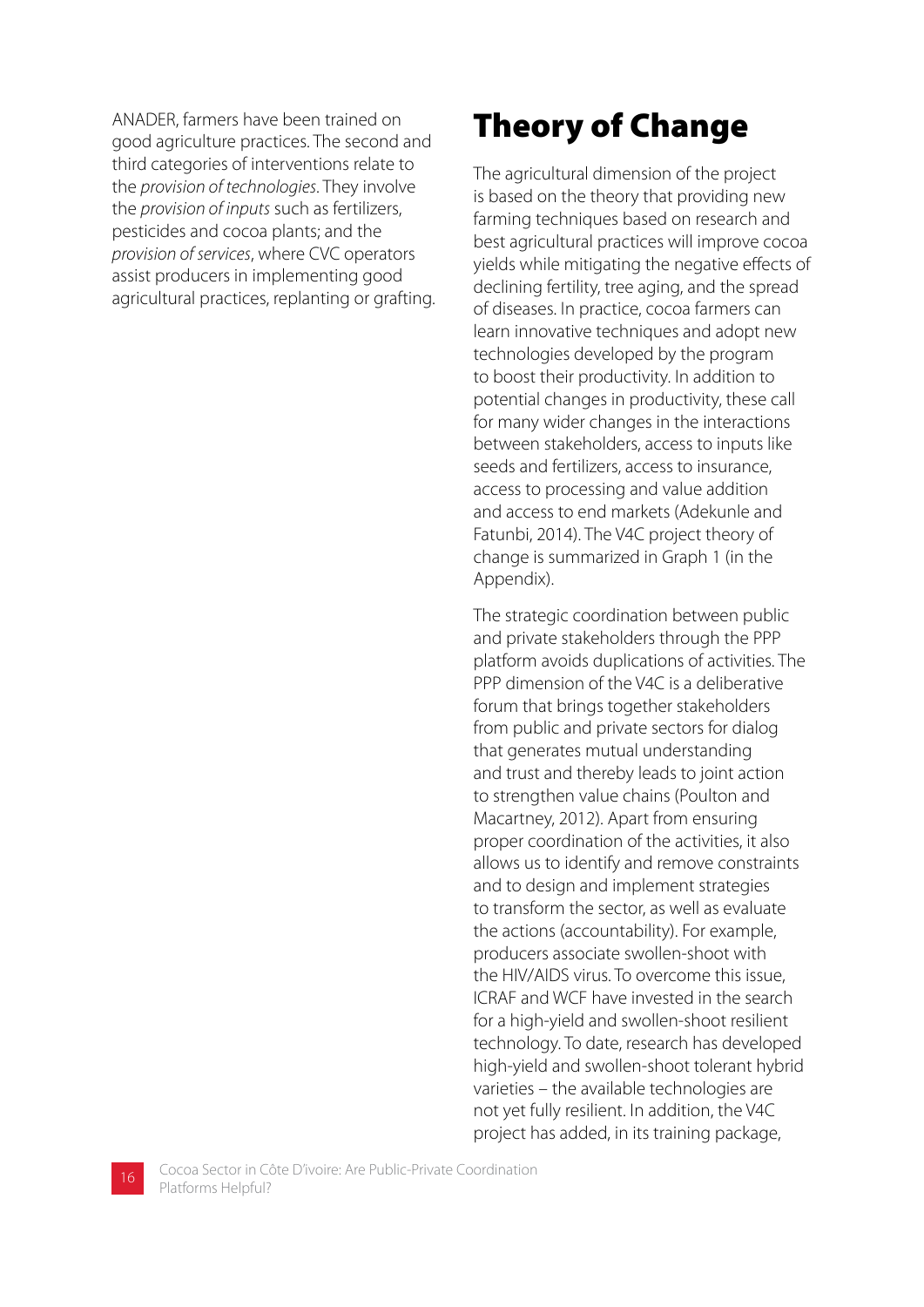approaches to better managing the swollenshoot disease. Overall, because of the partial view of the economy and the power of vested interests, as well as the limited capacity of government and other economic agents to undertake industrial policy (Kuznetsov and Sabel, 2011), closer links between the government and the private sector are needed. The PPP platform plays this role. To be effective, this collaboration between the public and private sector should be based on embeddedness, discipline and accountability (Rodrik, 2013).

Combining input supply and productivity with combating swollen-shoot is one of the key reasons for the success of the interventions. Firstly, producers' perceptions of the disease (swollen-shoot is associated with the AIDS virus) means that some of them are reluctant to try any variety that is not resistant to the disease. Secondly, the information sharing within the platform mitigates the effects of knowledge spillovers and allows the coordination of investment (Hausmann et al., 2007; Rodrik, 2004). Sharing information accelerates the identification of new opportunities for investment by discovering new technologies or adapting existing technologies to the local context. This process of discovery is too costly for one firm to undertake on its own. A particular example is the new fertilizer formula developed by the project. This process involves soil testing (conducted by CNRA and ESA), the formulation of a new fertilizer, manufacturing and dissemination. ICRAF signed a MoU with IDH (the Sustainable Trade Initiative) for large-scale production of the new fertilizer, which allows for economies of scale – these products are more affordable for producers compared to the fertilizer that existed on the market before. CVCs provide the connection to farmers. Without the MoU and the guarantee that farmers would use the fertilizers, manufacturing costs would be high (low volume production and no

economies of scale) and unaffordable for end-users.

The governance of the platform – which involves both the public (CCC) and private (cocoa exporters and the chocolate industry) sector – helps to foster *embeddedness* by managing the tension between coordination and *capture* – corruption and rent-seeking (Evans, 1995; Kim, 2017; Vu-Thanh, 2017). Nevertheless, close relationships between public and private organizations could potentially serve as a mechanism for transferring rents to corrupt businessmen or bureaucrats (Page and Tarp, 2017). However, the gap between the private sector interests and the expectations of the public sector discourage collaborations that could encourage rent-seeking.

The new technologies used for production are a result of research activities. These activities are undertaken mainly by CNRA and ESA. The tests conducted through the CDCs showed that (i) good agricultural practices and grafting can yield up to 2,000 kg per hectare, and (ii) good agricultural practices and fertilization can yield up to 1,000 kg per hectare. As a result, the outcome of the research can increase production without increasing the area, which is particularly important given the shortage of land. To reach farmers, ANADER plays the role of an extension agency, providing training and assistance. This approach can produce appreciable results (Maiangwa et al., 2010), but there are limitations when the extension agency is weakened by a lack of government support or other types of institutional neglect. To mitigate this risk and to generate positive externalities, CDCs are used to demonstrate the results of research to farmers. This approach can accelerate the adoption of technologies. Another important mechanism, affecting the diffusion of new technologies among farmers in less-developed countries, is the copying of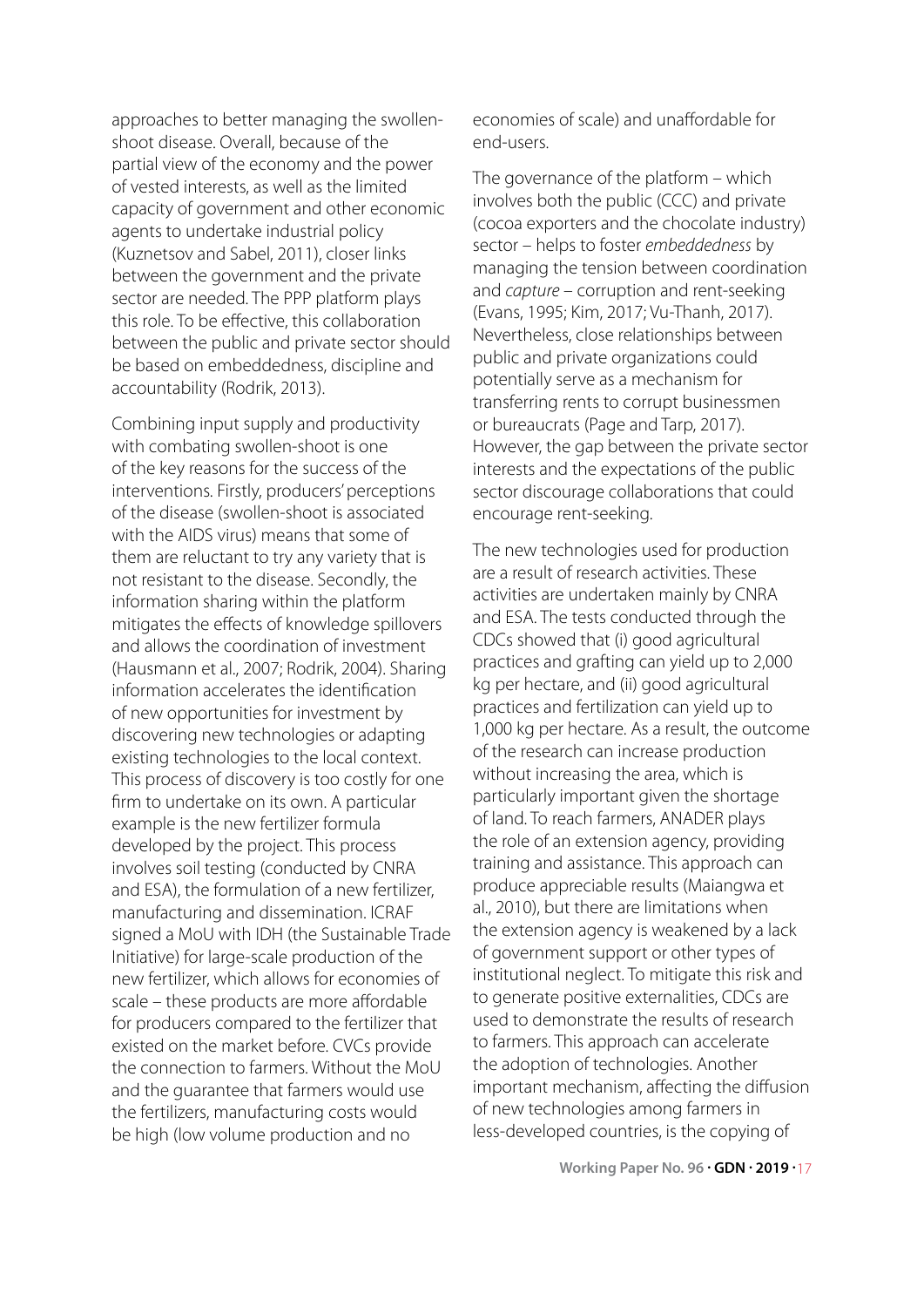early adopters by late adopters (Pomp and Burger, 1995). By alleviating this information asymmetry, CDCs can accelerate the adoption of new technologies. In addition, to ensure the sustainability of productivity, CVCs have developed local nurseries that facilitate the commercial distribution of cocoa plants. Because CVCs are small and independent businesses, owned and managed locally, they provide an additional source of income and are thus likely to reduce beneficiaries' vulnerability to negative income shocks.

Could the CVC business model be sustainable? The answer to this question depends on (i) the equivalence between the services delivered by CVCs and the needs of producers, and (ii) the contribution of other partners such as input suppliers and donors. The interaction between stakeholders plays a key role.

The hypotheses underlying the theory of change for the productivity component of the V4C project can be summarized as follows. If research leads to improved varieties and improved practices, then new technologies will become available for use (Adekunle and Fatunbi, 2014). This leads to a second hypothesis: if the extension system is effective, technologies can be passed on to farmers. If these are accepted by farmers and meet their development needs, the technologies will be adopted. We expect this adoption to improve the agroecological balance in the landscape and enhance soil fertility, help conserve biodiversity, and reduce deforestation and forest degradation. Agroecological change is a key point here due to the pressure on land. In fact, one response to land constraints is agricultural intensification, as suggested by Boserup (1965). Furthermore, if the price of the technologies is affordable, technologies will be adopted and used. If all these changes occur, it will increase cocoa yields and provide additional income for farmers –

mainly through the increase in production since the project does not directly influence the price. However, the program can indirectly influence price through improved information. Subsection 7.3 provides an analysis of the impacts of the program, including the effects on price.

Cocoa Sector in Côte D'ivoire: Are Public-Private Coordination **18** Cocoa Sector in Co<br>Platforms Helpful?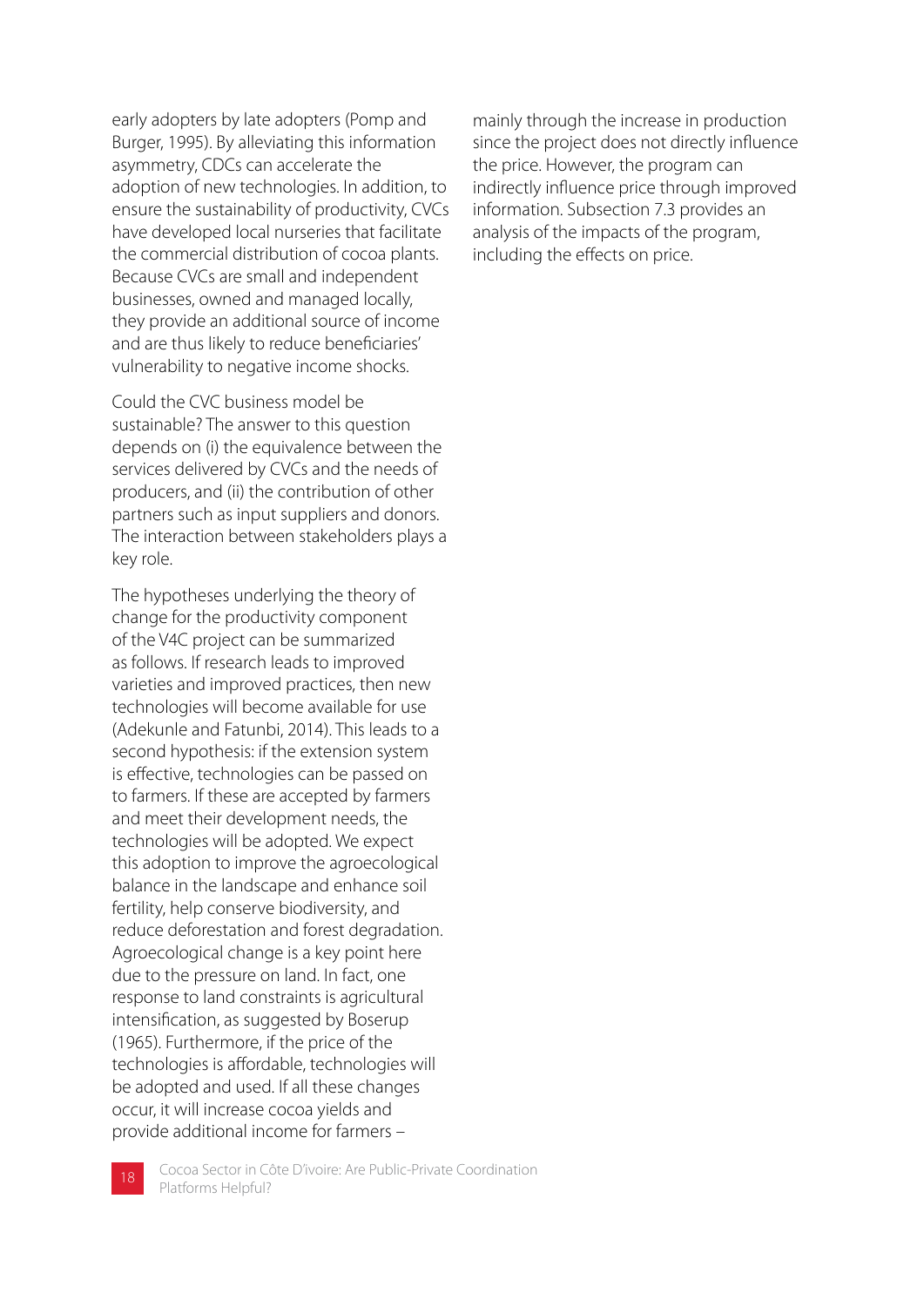## Data, Summary Statistics and Empirical Strategy

This paper uses primary data collected from April to May 2018 in seven regions (Nawa, Gbokle, San Pedro, Haut-Sassandra, Goh, Guemon and Cavally) of Côte d'Ivoire. This section presents the sample and the survey design, summary statistics and the empirical strategy. The empirical strategy includes the econometric method for the impact evaluation, the methodology for analyzing CVC profitability, and the definition of outcome variables.

### **Data source**

All the regions are in the western and southwestern parts of the country. The project is implemented in the Nawa region. This is, therefore, the intervention area and the other regions are the control areas. Two rounds of baseline surveys were conducted in 2012 and 2014 for the V4C project. For each round, a sampling strategy was designed, splitting the areas under study into three strata. The first stratum is the intervention area; the second and third strata were the control groups. The first control group (stratum 2) aims to capture the spillover effects of the intervention. Stratum three is outside the region of intervention, to ensure a proper control group. However, the 2012 and 2014 control groups are not the same (they vary in methodology). In the 2012 survey, stratum two areas were in Nawa region while stratum three areas were in the six neighboring regions. To date, the project has covered stratum two of the 2012 survey. For the 2014 survey, both strata two and three areas were in Nawa region. Only the localities in stratum three of the 2012 round were not affected by the intervention.

Therefore, the control regions for this study were those of the first baseline survey conducted in 2012.

Firstly, the enumeration areas  $(EAs)^{11}$  were selected. We kept the same EAs from the 2012 control areas. In each control EA, all the households were enumerated and 23 households were randomly selected for interview. In the treatment area, 25 EAs were randomly selected from the 2014 list. In each EA, the sample was split into beneficiaries and non-beneficiaries. We define a beneficiary as a person who (i) uses one of the technologies of the project (products or services), or (ii) has been exposed to a training related to the project and has adopted the techniques learned during the training, or (iii) participates in the ORPP (replanting). The beneficiaries were drawn from CVC customer databases and the ORPP list. As CVCs did not start their activities until 2012, we used the 2014 list to select the CVC clients. For stratum 2, we randomly selected non-beneficiaries from the 2014 baseline data and check to make sure that no beneficiaries were included. This last group within the intervention area was used to capture any spillover effects of the intervention. A summary of the surveyed households is given in Table 1. As we can see, only three producers (out of 231) benefit from the program in the control area. In the intervention area, 26% of producers do not benefit from the project. All the households are cocoa producers. A questionnaire was designed to collect information on household characteristics, the agricultural labor force, prices, yields and technology.

In addition to data collected from producers, a total of 32 CVC operators were interviewed. Among these, 24 were trained by ICRAF alone, two by ICRAF and another partner,

<sup>11.</sup> An enumeration area is a geographical unit for the collection of census data and has 200 to 300 households (around 1,000 inhabitants).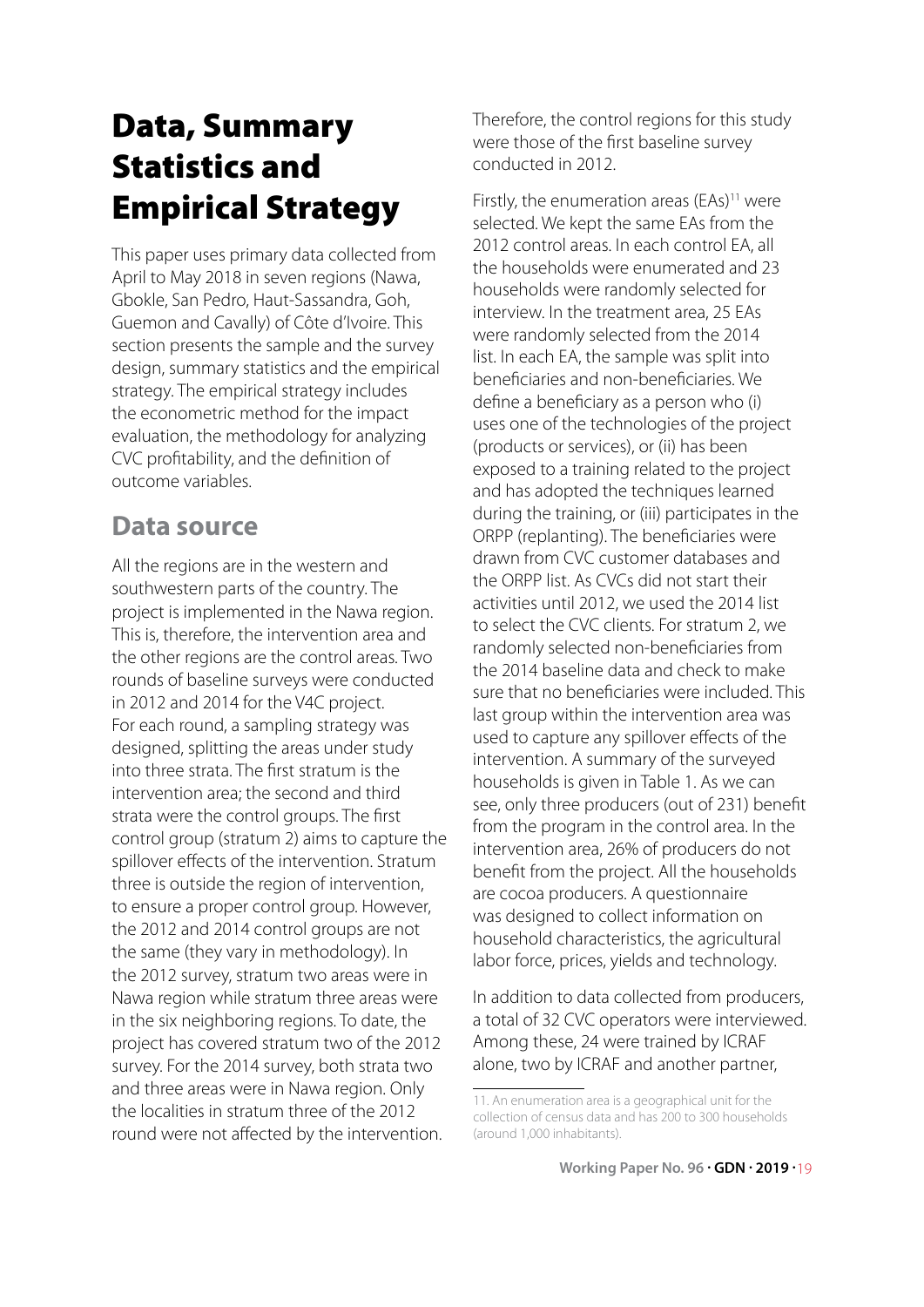|                      | Control | Intervention | Total |
|----------------------|---------|--------------|-------|
| <b>Beneficiaries</b> |         | 383          | 386   |
| Non-beneficiaries    | 228     | 138          | 366   |
| Total                | 231     | 521          | 752   |

#### **Table 1:** Number of households per group and status

Source: ENSEA 2018

and six by other partners. The two sources of information allow us to compare CVC operators and producers.

### **Summary statistics on the sample**

Table 2 provides comparison tests between treated and control groups of cocoa producers for some key characteristics of farmers and their fields. Only 3.6% of the farmers are female and 30.2% of them are not Ivorian. The average age is 47 years old; 90.2% of them are living with a partner and 41.2% of them have never been schooled. There are no significant differences between the treated and control groups (outside of the intervention area) in terms of the average age of the farmers, their sex, nationality, schooling status and age of their field. However, more treated farmers live with partners than those in the control groups. In addition, the average household size for farmers in the treatment group is higher (9) than that of the control group (7). The same is true for field areas.

Among the CVC operators, only one out of the 32 surveyed is female. The average age of CVC operators is 36 and they have a high level of education (71.9% have secondary school level, and 21.9 have university level). In terms of marital status, 65.6% of the CVC operators live with a partner. They have been CVC operators for four years on average. Before becoming a CVC operator, 56.3% of them

|                                        | Overall | Mean    | Mean  | Mean                   | Difference            | Difference Treated vs |
|----------------------------------------|---------|---------|-------|------------------------|-----------------------|-----------------------|
|                                        | mean    | treated |       | control in control out | Treated vs            | Controls out of IAs   |
|                                        |         |         | IAs   | of IAs                 | Controls in IAs       |                       |
|                                        |         |         | CDC   |                        |                       |                       |
| Age of farmer                          | 46.73   | 46.50   | 48.49 | 46.05                  | $-1.99$ $[-1.543]$    | $0.45$ [0.4326]       |
| Female farmer                          | 3.59    | 4.15    | 3.63  | 2.63                   | $0.52$ [0.2683]       | 1.51 [0.9749]         |
| Not Ivorian                            | 30.19   | 31.61   | 23.91 | 31.58                  | 7.69 [1.6995]         | $0.03$ [0.0070]       |
| Never schooled                         | 41.22   | 39.38   | 55.80 | 35.53                  | $-16.42***$ [-3.34]   | 3.85 [0.9503]         |
| Living with partner                    | 90.16   | 92.49   | 86.96 | 88.16                  | $5.53*$ [1.95]        | $4.33*$ [1.80]        |
| Has TV                                 | 46.68   | 49.74   | 35.51 | 48.25                  | 14.23*** [2.88]       | 1.50 [0.3581]         |
| Household size                         | 8.35    | 9.21    | 7.85  | 7.20                   | $1.36**$ [2.42]       | $2.01***$ [4.47]      |
| Field area                             | 5.61    | 6.31    | 6.51  | 3.85                   | $-0.19$ $[-0.25]$     | $2.48***$ [4.54]      |
| Field area under 1<br>hectare          | 7.98    | 6.22    | 8.70  | 10.53                  | $-2.48$ $[-0.99]$     | $-4.31*$ [-1.92]      |
| Field area between 1<br>and 3 hectares | 35.51   | 32.64   | 28.99 | 44.30                  | 3.66 [0.79]           | $-11.66**$ [-2.89]    |
| Age of field                           | 22,59   | 22,14   | 24,34 | 20,76                  | $-2,21**$ [ $-2,49$ ] | 1,37 [1,40]           |
| Number of children<br>(under 18)       | 3,54    | 3,32    | 3,56  | 3,71                   | $-0,24$ $[-0,82]$     | $-0,38$ [ $-1,41$ ]   |

#### **Table 2:** Balanced groups tests

\*\*\*: Significant at 1%, \*\*: significant at 5%, \*: significant at 10%. Source: ENSEA 2018.



Cocoa Sector in Côte D'ivoire: Are Public-Private Coordination **20** Platforms Helpful?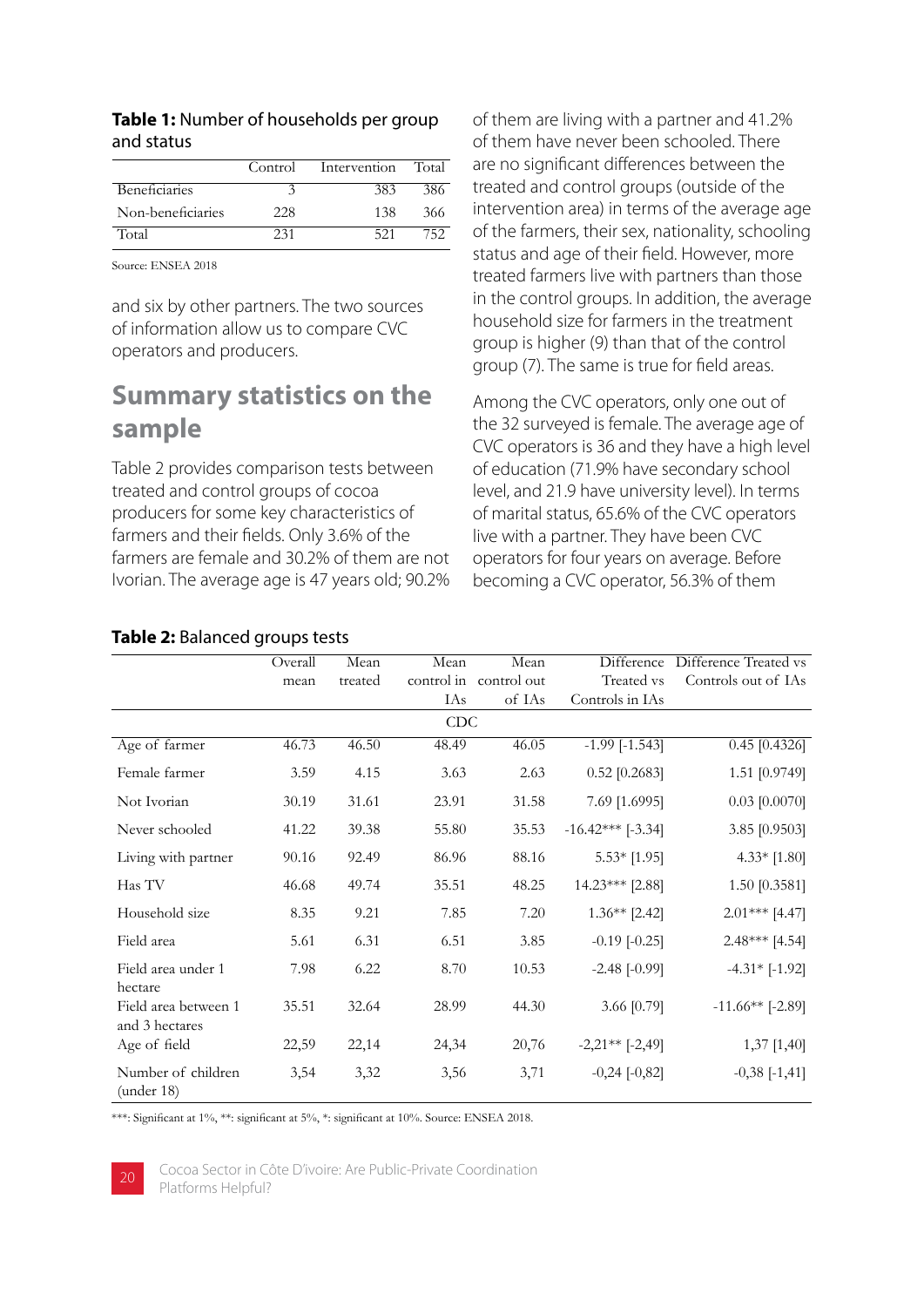were already involved in agricultural activities, while only one of them was unemployed.

## **Empirical strategy**

#### **Impact evaluation strategy**

We focus, in this section, on the econometric strategy for estimating the impact of the interventions. In this paper, we aim to evaluate the impacts of the V4C interventions on three outcomes of interest, namely, cocoa productivity (or yield), farmers' income and the cocoa price per unit (kilogram). Specifically, we intend to establish the causal impacts of the interventions on the outcomes. As the intervention area for the V4C was not randomly selected, such causal impact identification requires controlling for selection bias from observable and unobservable factors. In addition, our work is based on non-experimental data because the project is not a Random Control Trial. The common approaches for identifying causal impacts in non-experimental data include different matching techniques, fixed effects (when panel data is available) and instrumentals regression. We use propensity inverse probability weighted regression adjustment (IPWRA) due to the cross-sectional nature of our data. We report results from propensity score matching (PSM) and inverse probability weighting (IPW) as robustness. Before presenting the IPWRA approach, we introduce briefly the matching approach for propensity score.

Propensity score matching reduces sample selection bias (Mallick and Yang, 2013; Borin and Mancini, 2016) by creating a carefully matched group. The aim of this approach is to create a control group which resembles (or matches) the treatment group by using a statistical method. This is commonly done by using control variables. The control variables used in this paper are demographic characteristics (age, gender, living with

partner), household characteristics (number of children) and field characteristics (age of field, dummy variable for field area under one hectare, and dummy variable for field area between one and three hectares).

The challenge in the propensity score matching approach is that the estimates produce biased results in the presence of misspecification (e.g., Wooldridge, 2007), and such an approach does not consider unobserved factors. To control these challenges, the IPWRA combines regression (outcome model) and propensity score methods to achieve robustness in misspecification of the parametric model. More specifically, the estimator has a double robustness property, meaning that either the treatment model or the outcome model has to be correctly specified for the estimator to produce consistent treatment effects (Hirano et al., 2003). In addition to Monte Carlo analysis that supports the use of this estimator (Busso et al., 2014), other recent publications also rely on this method (Wossen et al., 2017a,b; Webster and Piesse, 2018, among others).

IPWRA consists of three steps. Firstly, we estimate the propensity score for the treatment model. Secondly, we estimate a series of regressions in which the inverse of the estimated propensity scores are used as weights on covariates and the treatment dummy. Thirdly, the average treatment effect for treated farmers is computed as the difference in the weighted averages of the predicted outcomes. These steps provide consistent estimates given the underlying assumption of the independence between the treatment from the predicted outcomes, once covariates are modeled in the first two steps (Webster and Piesse, 2018). We report Huber/White/sandwich type robust standard errors.

In addition, we perform a placebo test by using a 'fake' treatment variable as a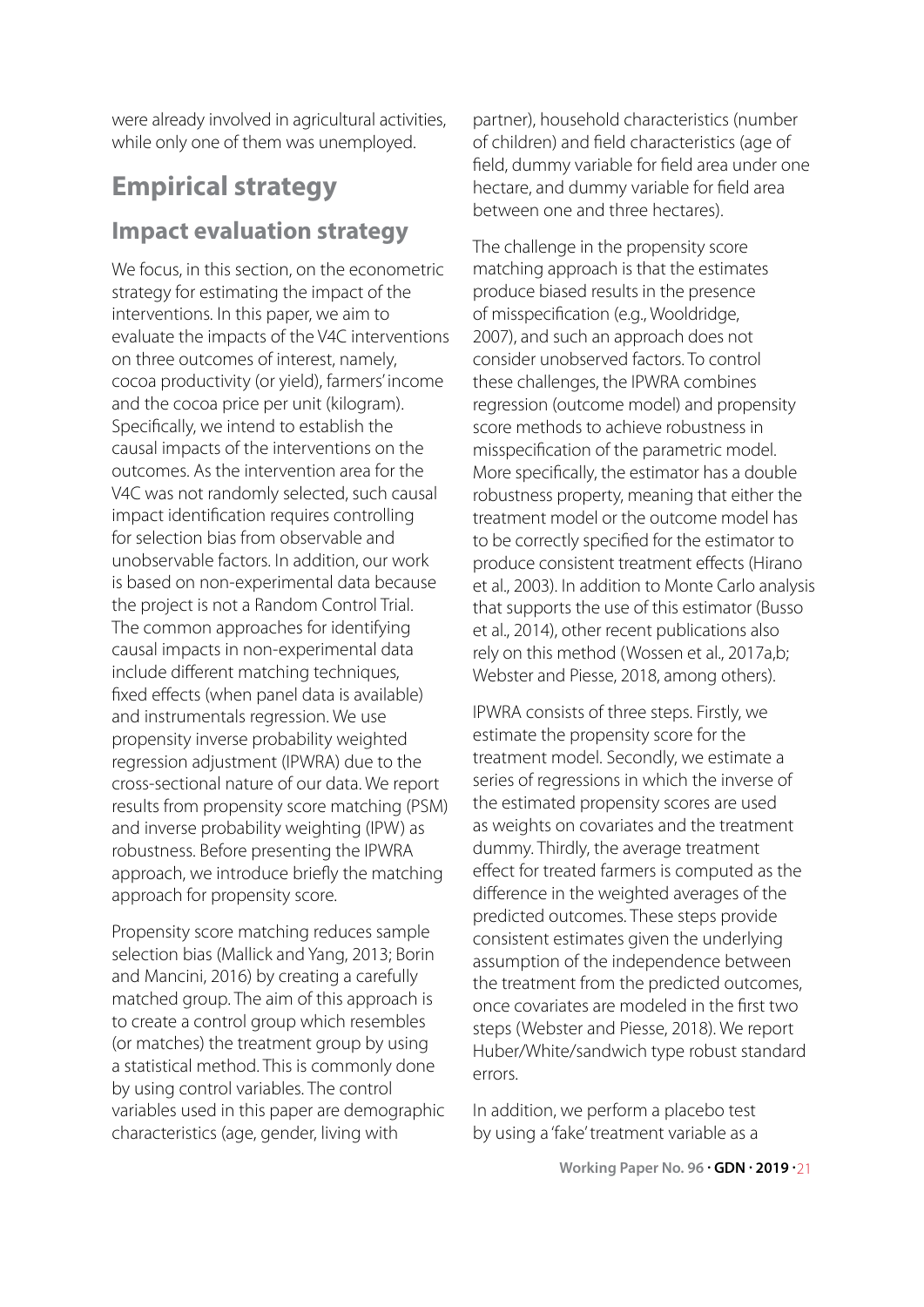robustness check for the causal impacts of the VC4 interventions.

### **Outcome variables and steps of the analysis**

We use tables, comparison tests and figures to examine the availability and use of the technologies. Next, we use the econometric strategy described above to analyze the effects of the interventions on productivity, income and the price per unit. We analyze the effects of the whole program (all the interventions) and then focus on training, participation in ORPPs and the use of CVC services (hybrid cocoa plants, grafted plants, grafting service, replanting service, fertilizers, pesticides). We then look at spillover effects and conduct placebo testing by using a 'fake' treatment variable. Finally, we analyze the sustainability of the CVC business model. We focus on profitability, which is proxied by the net revenue of the CVCs. We then look at the potential threats to sustainability.

Table 3 reports summary statistics and comparison tests for the three outcome variables. Average cocoa productivity is 524 kilograms per hectare (kg/pa) in the full sample, but higher in treated (539 kg/ pa) than in control (505 kg/pa) groups. The farmers in the treated groups sell their products at a higher price (804 XOF per kilogram) compared to those in the control group (769 XOF per kilogram). The higher productivity and higher price provide farmers in the treated group with a higher income.

| Outcome                         |            | G <sub>1</sub>          | G <sub>2</sub>        | G <sub>3</sub>         | A                     | B                                           | $\mathsf{C}$         | D                                                    | E                   | F                      |
|---------------------------------|------------|-------------------------|-----------------------|------------------------|-----------------------|---------------------------------------------|----------------------|------------------------------------------------------|---------------------|------------------------|
|                                 | Treated    | 538.85                  | 517.78                | 521.68                 | 526.14                | 587.72                                      | 530.53               | 514.99                                               | 525.79              | 519.78                 |
| Yield                           | Controls   | (25.65)<br>505.35       | (27.09)<br>527.74     | (20.74)<br>529.39      | (38.79)<br>494.66     | (53.90)<br>499.64                           | (25.99)<br>482.97    | (32.85)<br>490.05                                    | (29.14)<br>525.73   | (26.48)<br>528.54      |
| Overall mean:<br>523.87 (12.99) |            | (24.34)                 | (17.55)               | (21.68)                | (12.59)               | (13.01)                                     | (13.05)              | (12.51)                                              | (17.57)             | (18.30)                |
|                                 | Difference | 33.50<br>[0.9475]       | $-9.96$<br>$[-0.256]$ | $-7.71$<br>$[-0.2558]$ | 31.48<br>[0.7752]     | 88.09**<br>[1.9733]                         | $47.55*$<br>[1.7092] | 24.95<br>[0.7650]                                    | 0.06<br>[0.0018]    | $-8.77$<br>$[-0.2716]$ |
|                                 | Treated    | 804                     | 836.67                | 802.49                 | 811.05                | 811.38                                      | 825.05               | 812.36                                               | 794.61              | 800                    |
| Price<br>Overall                | Controls   | (10.13)<br>768.76       | (18.98)<br>775.36     | (10.47)<br>771.67      | (21.73)<br>783.68     | (25.68)<br>783.83                           | (17.80)<br>776.64    | (20.34)<br>781.60                                    | (13.67)<br>783.11   | (12.17)<br>779.33      |
| mean: 795.61                    |            | (8.33)                  | (6.78)                | (8.17)                 | (6.89)                | (6.79)                                      | (6.87)               | (6.86)                                               | (7.49)              | (7.77)                 |
| (5.54)                          | Difference | $35.24**$<br>$[2.6962]$ | $61.3***$<br>[3.5769] | 30.82**<br>[2.3495]    | 27.37<br>[1.1677]     | 27.55                                       | 48.41**              | 30.76<br>$[1.1372]$ $[2.9343]$ $[1.6456]$ $[0.7609]$ | 11.50               | 20.67<br>[1.4729]      |
|                                 | Treated    | 14.12                   | 14.53                 | 14.08                  | 14.07                 | 14.52                                       | 14.55                | 14.43                                                | 14.24               | 14.03                  |
| Income (log of)                 |            | (0.08)                  | (0.10)                | (0.08)                 | (0.24)                | (0.13)                                      | (0.09)               | (0.12)                                               | (0.10)              | (0.09)                 |
| Overall                         | Controls   | 13.60                   | 13.71                 | 13.65                  | 13.83                 | 13.79                                       | 13.68                | 13.75                                                | 13.72               | 13.76                  |
| mean:13.81<br>(0.04)            | Difference | (0.07)<br>$0.52***$     | (0.06)<br>$0.83***$   | (0.07)<br>$0.44***$    | (0.05)<br>0.24        | (0.06)<br>$0.73***$                         | (0.06)<br>$0.87***$  | (0.06)<br>$0.68***$                                  | (0.06)<br>$0.53***$ | (0.06)<br>$0.27**$     |
|                                 |            | [5.0290]                | [6.1307]              |                        | $[4.1992]$ $[1.2792]$ | $[3.7966]$ $[6.8019]$ $[4.6159]$ $[4.4166]$ |                      |                                                      |                     | [2.3576]               |

#### **Table 3:** Comparison tests for the outcome (yield, price and income) variables

Note: This table compares the outcomes of the program between treated and control groups. G1= Whole program (all the interventions); G2= Replanting; G3= Use of at least one CVC service. The services are: A=purchase of hybrid cocoa plants; B=purchase of grafted plants; C=grafting service; D= replanting service; E= purchase of fertilizer; F= purchase of pesticide. t-test or z-test are in brackets. \*\*\* p<0.01, \*\*  $p<0.05$ , \*  $p<0.1$ . Source: ENSEA 2018, computation of the authors.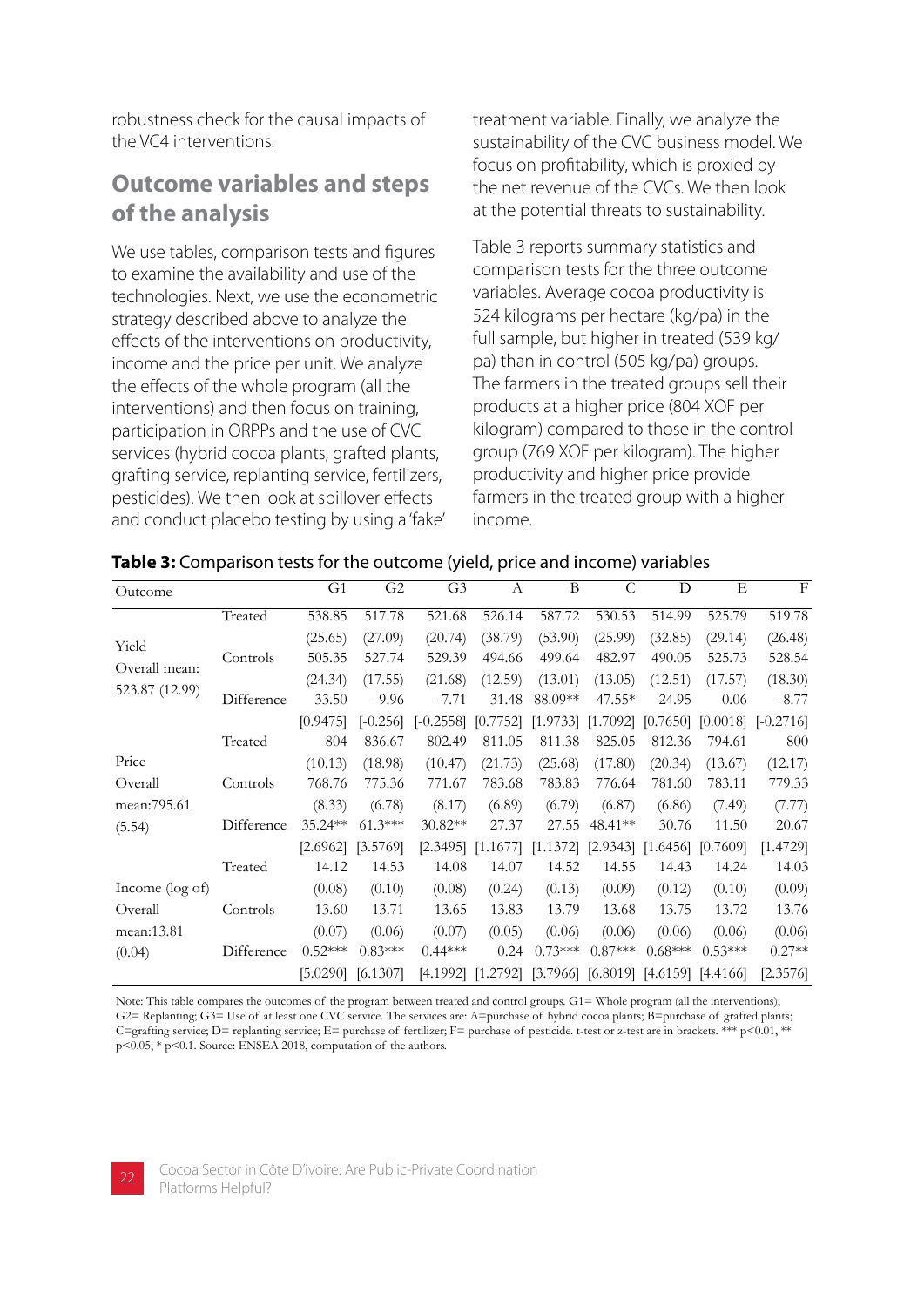## Results

This section reports the principal findings from the data. First, we use tables and figures to present results related to the hypotheses of the theory of change. Then, we focus on the training activities. We report also the impact of the interventions based on the econometric model. Finally, we analyze the sustainability of the CVCs.

### **Availability and uses of technologies**

### **Technologies are available and used by producers**

The outcomes of the research are improved clones and a new variety of fertilizers. The project also introduced grafting techniques to boost productivity. Statistics on the performance of the new technologies collected from the project management report were presented earlier in these part. Data collected from CVC operators were used to complement this analysis. Figure 2 shows that CVC operators sell plant material (more hybrid cocoa and less grafted plants), fertilizers and pesticides. Plant material comes from CNRA or CCC. This is not surprising, and consistent with the input supply and productivity improvement thematic group agenda. Indeed, CCC buys seeds from CNRA and sells it to the private stakeholders through the working group. In this way, it is possible to control the origin of the plant material.

CVC operators also provide extension services (grafting, replanting and treatment) and advice/coaching to farmers. All these results show that technologies are available for use, and that the technology can be accessed by farmers if they request it. Essentially, CVCs connect the research and manufacturing to the end-users (farmers).

We also examine the services and products requested by farmers. According to CVC

#### **Figure 2:** Services and products provided by CVC operators



Note: This figure displays the services provided by the CVCs. Each percentage indicates the proportion of the CVCs that offer the given service. For example, 62.50% of the CVCs provide hybrid cocoa. Source: ENSEA 2018, computation of the authors.

operators, the services they provide appear to meet the demand of producers (see Table 4). There are two main reasons for this. Firstly, governance of the cocoa sector has been reorganized through the PPP platform and, as a result, investments are made where needed (effective targeting).

Secondly, the work of the V4C project – particularly, background investigations, training and networking – has been instrumental in designing technologies adapted to farmers' needs. Fertilizers are a good example of this. As we can see in Table 4, fertilizers and pesticides are the two most requested services by producers (at least 75%). All the other services, including plant material, are most frequently or often requested. Grafted plants are less popular with producers – almost half (46.9%) of the CVC operators did not receive a request for this service. Training activities through CDCs or FFS have probably played a role in influencing farmers' behavior. Networking helps CVC operators understand the services and products that farmers require. CVC Both and the villages with the villages with the cocoacid and the strategy and the villages with the villages with the villages with the villages with the villages with the villages with the villages with the villages wit

**Working Paper No. 96 . GDN . 2019 .** 23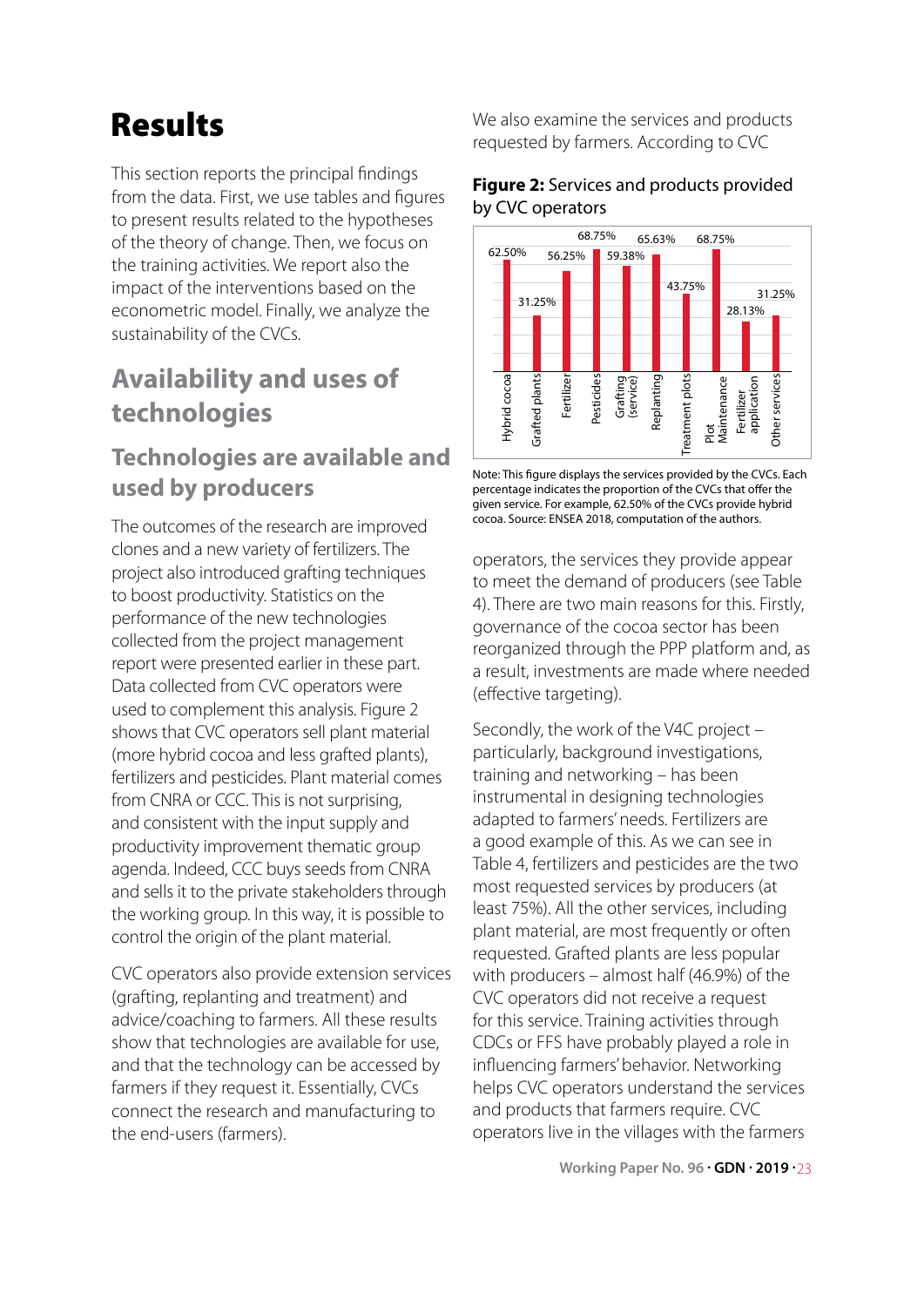|                        | Most       | Often | Rarely | Number of CVCs that | No request |
|------------------------|------------|-------|--------|---------------------|------------|
|                        | frequently |       |        | receive requests    |            |
| Hybrid cocoa plants    | 40.91      | 45.45 | 13.64  | 22                  | 31.25      |
| Grafted plants         | 35.29      | 29.41 | 35.29  | 17                  | 46.88      |
| Grafting (service)     | 50.00      | 30.00 | 20.00  | 20                  | 37.50      |
| Replanting             | 46.43      | 42.86 | 10.71  | 28                  | 12.50      |
| Fertilizer             | 75.00      | 20.00 | 5.00   | 20                  | 37.50      |
| Pesticides             | 76.19      | 23.81 |        | 21                  | 34.38      |
| Treatment plots        | 48.00      | 28.00 | 24.00  | 25                  | 21.88      |
| Plot maintenance       | 50.00      | 36.67 | 13.33  | 30                  | 6.25       |
| Fertilizer application | 40.91      | 22.73 | 36.36  | 22                  | 31.25      |
| Other services         | 44.44      | 44.44 | 11.11  | 9                   | 71.88      |

**Table 4:** Services requested by the producers (in %) according to the frequency

Source: ENSEA 2018

and visit most of them. This close relationship increases the level of social trust and the willingness of farmers to deal with the CVC operators. This is also strengthened by ethnic ties. CVC operators start trading with members of their own ethnic group because social trust within ethnic groups is high in rural areas. Then, farmers spread the message to other members of their community and nearby communities (similar to the copying of early adopters).

### **What services do producers request from CVCs?**

Pesticides (68%), fertilizers (54%), grafting (33%) and replanting (29%) are the most frequently requested by farmers. This is consistent with data from CVC operators. Before the project, the main issues faced by farmers were availability (37.3%), cost (33%) and, to a lesser extent, payment method (19.1%) for the products and services – producers do not recognize quality as a big issue (only 3% mentioned it). The project appears to provide solutions for all three issues mentioned above. The cost of 50 kgs of fertilizer is between 13,500 and 18,000

CFA francs, compared to a baseline cost of 25,000 CFA francs (2012 baseline data). Almost one quarter of CVC operators sell the fertilizer at 15,000 CFA francs. The new fertilizer is therefore considerably less expensive than the fertilizer on the market at the beginning of the project. The MoU with IDH has played a role by providing economies of scale. In terms of payment, producers pay cash (76%), as before, or by credit (43%) – a new innovation introduced by the project. For some of them, the services are free of charge.

### **Are training activities useful?**

Program statistics show that extension activities through CVCs reached 12,900 producers up to 2015. These producers have been trained in Farmer Fields Schools (FFS) and Demonstration Plots (PD). Visiting a CDC implies that farmers visit the related PD and are trained on good practices applied there. Table 5 gives a summary of the number of FFSs and PDs as well as the number of trained farmers. More than 100 FFSs and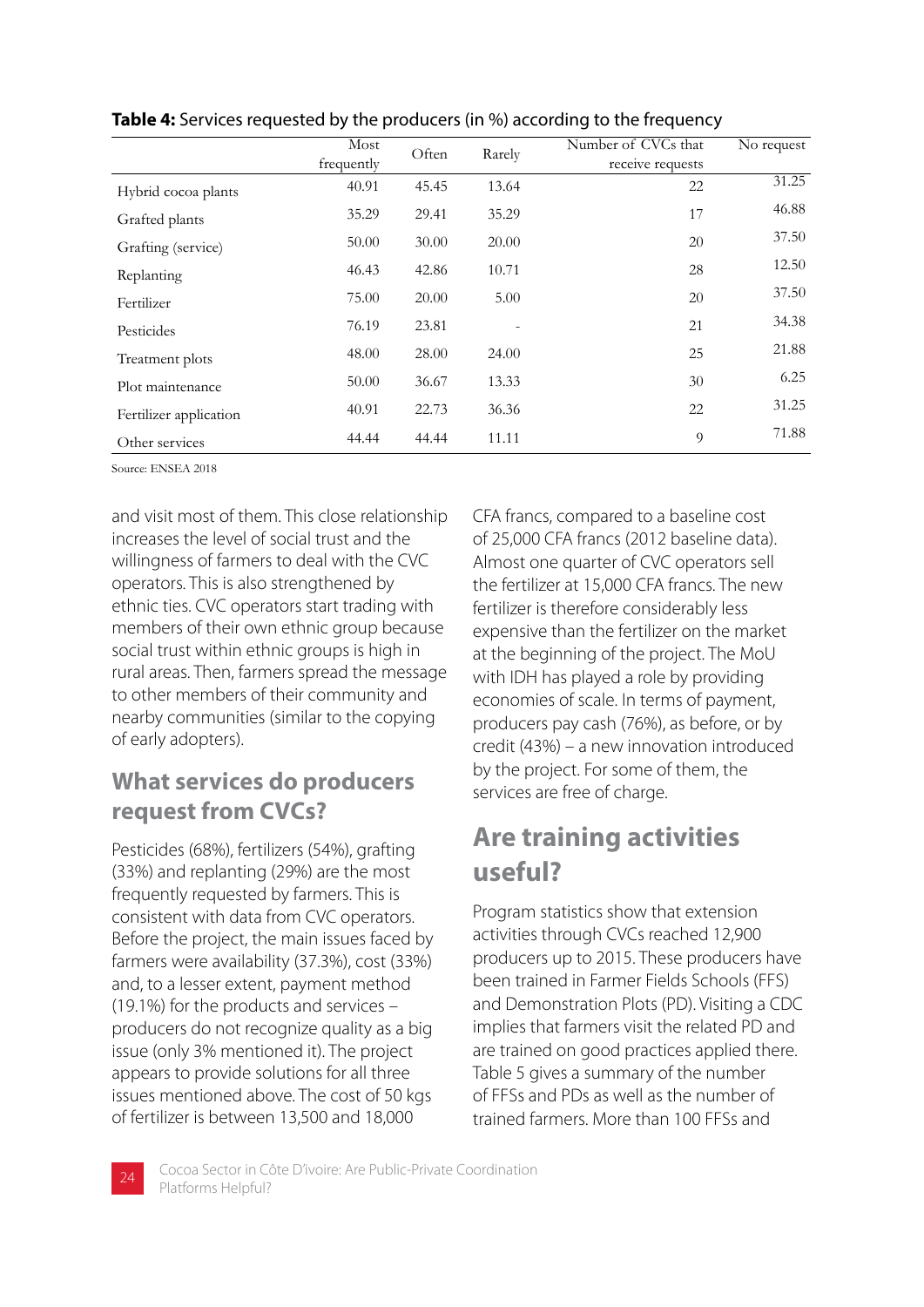|                            |               | 2012           | 2013  | 2014  | 2015  | Total |
|----------------------------|---------------|----------------|-------|-------|-------|-------|
| Farmers' Field             | Number of FFS | 15             | 30    | 25    | 45    | 115   |
| Schools                    | Men           | 452            | 757   | 481   | 745   | 2,435 |
|                            | Females       | 24             | 17    | 11    | 199   | 251   |
|                            | Sub-total     | 476            | 774   | 492   | 944   | 2,686 |
| Plots of<br>Demonstrations | Number of PDs | 29             | 44    | 124   | 24    | 221   |
|                            | Men           | 641            | 726   | 1086  | 315   | 2768  |
|                            | Females       | $\overline{9}$ | 16    | 14    | 5     | 44    |
|                            | Sub-total     | 650            | 742   | 1100  | 320   | 2,812 |
| Total                      | Men           | 1,093          | 1,483 | 1,567 | 1,060 | 5,203 |
|                            | Females       | 33             | 33    | 25    | 204   | 295   |
|                            | Grand total   | 1,126          | 1,516 | 1,592 | 1,264 | 5,498 |

#### **Table 5:** Number of farmers trained via FFSs and PDs

Note: FFS and PDs denote Farmers Field Schools and Demonstrations plots respectively.

Source: Assessment report of the V4C project, 2016

221 PDs have been used to train 5,500 cocoa producers. Several of these producers have benefited and continue to benefit from the Orchard Rehabilitation Pilot Project, which aims to scale up grafting in cocoa production. In addition, through the CVC network, the producers have found solutions to problems related to quality (certified products), costs and limited availability of inputs. In 2015, 479 producers had access to the new fertilizer and 406 producers benefited from hybrid cocoa nurseries.

Do these trainings reach producers? To answer this question, we use data collected from producers to determine the extent of farmers' knowledge and attendance levels. Data show that 64.5% of beneficiaries and 37.7% of non-beneficiaries in the treatment area are aware of the CDCs. This proportion is only 5.3% in the control area. The figures show a similar pattern for CVCs: 98.4% of beneficiaries and 46.4% of non-beneficiaries in the intervention area, and 2.2% of nonbeneficiaries in the control area. Beneficiaries are randomly selected from the CVC customer database or ORPP's list. Among

those who are aware of the CDCs, three quarters in the intervention area and one third in control area have visited one (Table 6). The producers participate in open days or FFSs, particularly in intervention areas. In the control group, some of the nonbeneficiaries (24% for open days and 35% for FFSs) attend these training sessions. Almost all participants find the sessions useful since they help them improve their productivity (94% for open days and 97% for FFSs).

The training sessions cover various topics such as grafting, weeding, pesticides, fertilizers, pruning and other good agricultural practices (GAPs). Figure 3 shows that the main topics are pruning, use of fertilizers and pesticides, and weeding. The focus of training sessions is on GAP, in accordance with project protocol. Combating swollen-shoot is only covered during the FFS or PD training sessions. Training on the swollen-shoot is one of the innovations of the project. There is no statistical difference between beneficiaries and non-beneficiaries in the intervention area as opposed to the control area in terms of the topics of the training sessions (Table 6).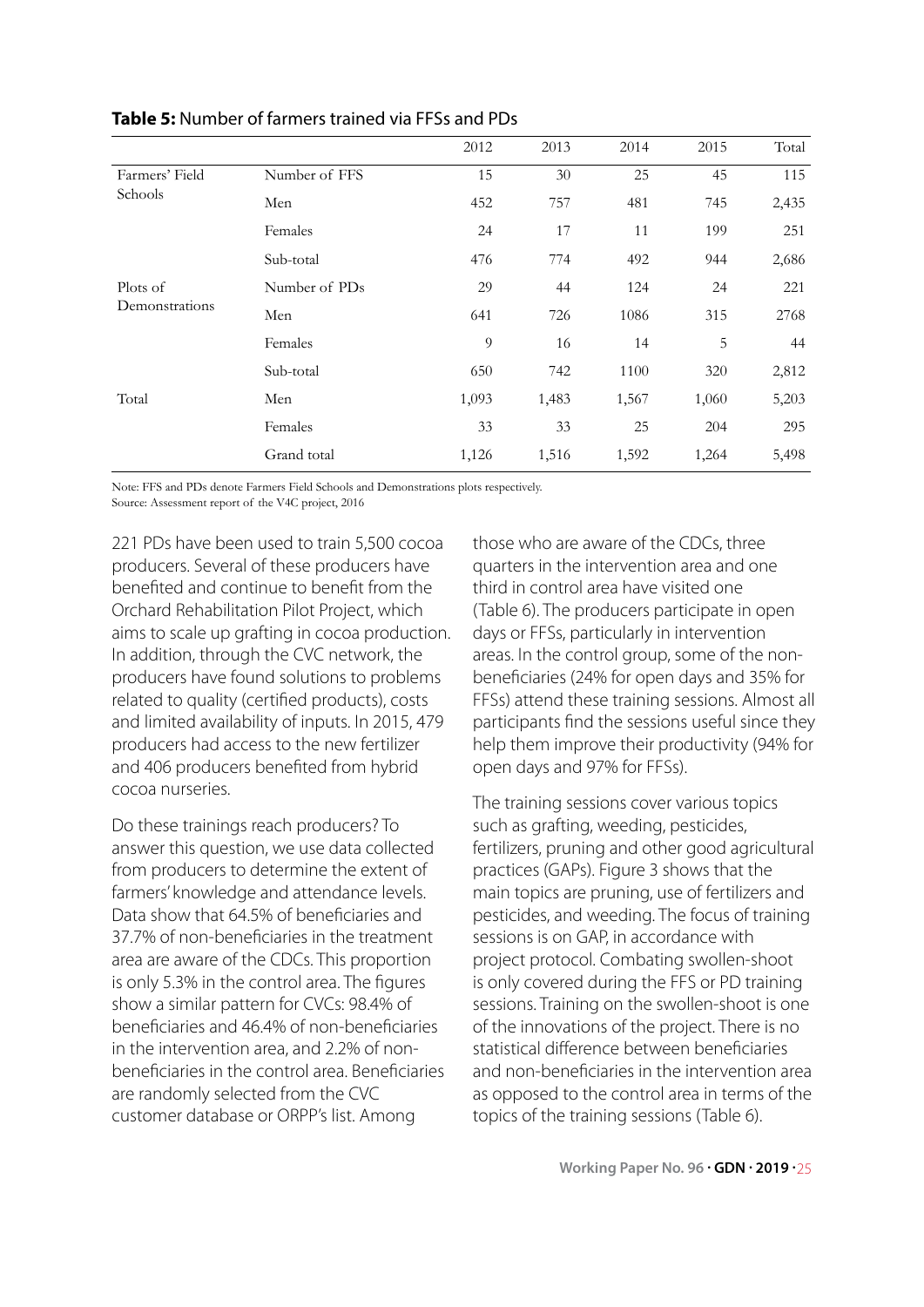| Table 6: Program statistics collected from p |           | roducers |                                     |                       |                       |                       |                                  |
|----------------------------------------------|-----------|----------|-------------------------------------|-----------------------|-----------------------|-----------------------|----------------------------------|
| Variable                                     | Overall   | Mean     | Mean                                | Mean                  | Difference Treated vs | Difference Treated vs | Difference Controls              |
|                                              | mean      | treated  | $\mathbb{A}$ s<br>control in        | of LAs<br>control out | Controls in IAs       | Controls out of IAs   | out of IAs<br>in IAs vs Controls |
| $CDC$ (in %)                                 |           |          |                                     |                       |                       |                       |                                  |
| CDC visit                                    | 77.5      | 80.00    | 77.32                               | 37.50                 | 2.68 [0.4934]         | 42.5*** [2.8024]      | 39.82*** [2.4768]                |
|                                              |           |          |                                     | ANADER/ICRAF (in %)   |                       |                       |                                  |
| Open days (participate)                      | 53.19     | 72.96    | 58.57                               | 24.24                 | 14.40***[3.4670]      | 48.72 *** [10.8726]   | 34.32***[7.6244]                 |
| Benefit from open days                       | 99.5      | $100\,$  | 100                                 | 96.43                 |                       | 3.57*** [2.6630]      | $3.57***$ [2.3027                |
| Open days improves productivity              | $\approx$ | 94.92    | 93.20                               | 92.86                 | 1.72 [0.6770]         | 2.07 [0.5969]         | 0.34[0.0855]                     |
| ANADER (in %)                                |           |          |                                     |                       |                       |                       |                                  |
| Participate in FFS                           | 61.44     | 81.48    | 63.35                               | 35.93                 | 18.13*** [4.6450]     | 45.55*** [10.3956]    | 27.42*** [6.0139]                |
| Benefit from FFS                             | 98.27     | 99.09    | 98.74                               | 95.18                 | 0.35 [0.3279]         | $3.91**$ [2.1788]     | $3.56*[1.6914]$                  |
| FFSs improve productivity                    | 97.09     | 97.22    | 96.69                               | 97.50                 | $0.53$ [0.2949]       | $-0.28[-0.1309]$      | $-0.81[-0.3422]$                 |
|                                              |           |          |                                     | $\text{CVC}$ (in %)   |                       |                       |                                  |
| Aware of CVCs                                | 59.71     | 92.96    | 75.70                               | 3.46                  | $17.27***$ [5.4621]   | 89.50*** [19.9835]    | 72.23***[16.1034]                |
| Request services                             | 83.30     | 92.03    | 73.68                               | 37.50                 | 18.35*** [5.2213]     | 54.53*** [5.1417]     | 36.18** [2.2383]                 |
| Plant material from CVC                      | 22.85     | 38.95    | 18.80                               | 0.98                  | $20.16***$ [3.8034]   | 37.97*** [7.0344]     | 18.82*** [4.3154]                |
|                                              |           |          | Services requested from CVCs (in %) |                       |                       |                       |                                  |
| Hybrid cocoa plants                          | 17.91     | 18.18    | 17.14                               | 33.33                 | 1.04 [0.2536]         | $-15.15[-0.6733]$     | $-16.19[-0.7305]$                |
| Grafted plants                               | 15.24     | 16.88    | 12.14                               | 33.33                 | 4.74 [1.2363]         | $-16.45[-0.7520]$     | $-21.19[-1.0948]$                |
| Grafting                                     | 33.16     | 41.99    | 19.29                               | 0                     | 22.71*** [4.4940]     | 41.99 [1.4669]        | 19.29 [0.8445]                   |
| Replanting                                   | 28.61     | 31.17    | 25.00                               |                       | 6.17 [1.2714]         | 31.17 [1.1622]        | 25[0.9965]                       |
| Fertilizer                                   | 54.01     | 54.11    | 53.57                               | 66.67                 | 0.54 [0.1014]         | $-12.55[-0.4337]$     | $-13.1[-0.4502]$                 |
| Pesticides                                   | 68.18     | 69.70    | 66.43                               | 33.33                 | 3.27 [0.6567]         | 36.36 [1.3559]        | 33.1[1.1951]                     |
| Other services                               | 9.09      | 6.93     | 12.86                               | $\circ$               | $5.93*$ [-1.9192]     | $6.93$ [ $0.4723$ ]   | 12.86 [0.6643]                   |
|                                              |           |          | Topics of CDC open days $(in\%)$    |                       |                       |                       |                                  |
| Grafting                                     | 47.75     | 52.79    | 53.74                               | 14.29                 | $-0.95[-0.1746]$      | 38.51*** [5.1192]     | 39.46*** [5.0772]                |
| Weeding                                      | 81.00     | 85.79    | 87.76                               | 46.43                 | $-1.97$ $[-0.5306]$   | 39.36***[6.1829]      | 41.33***[6.1936]                 |
|                                              |           |          |                                     |                       |                       |                       |                                  |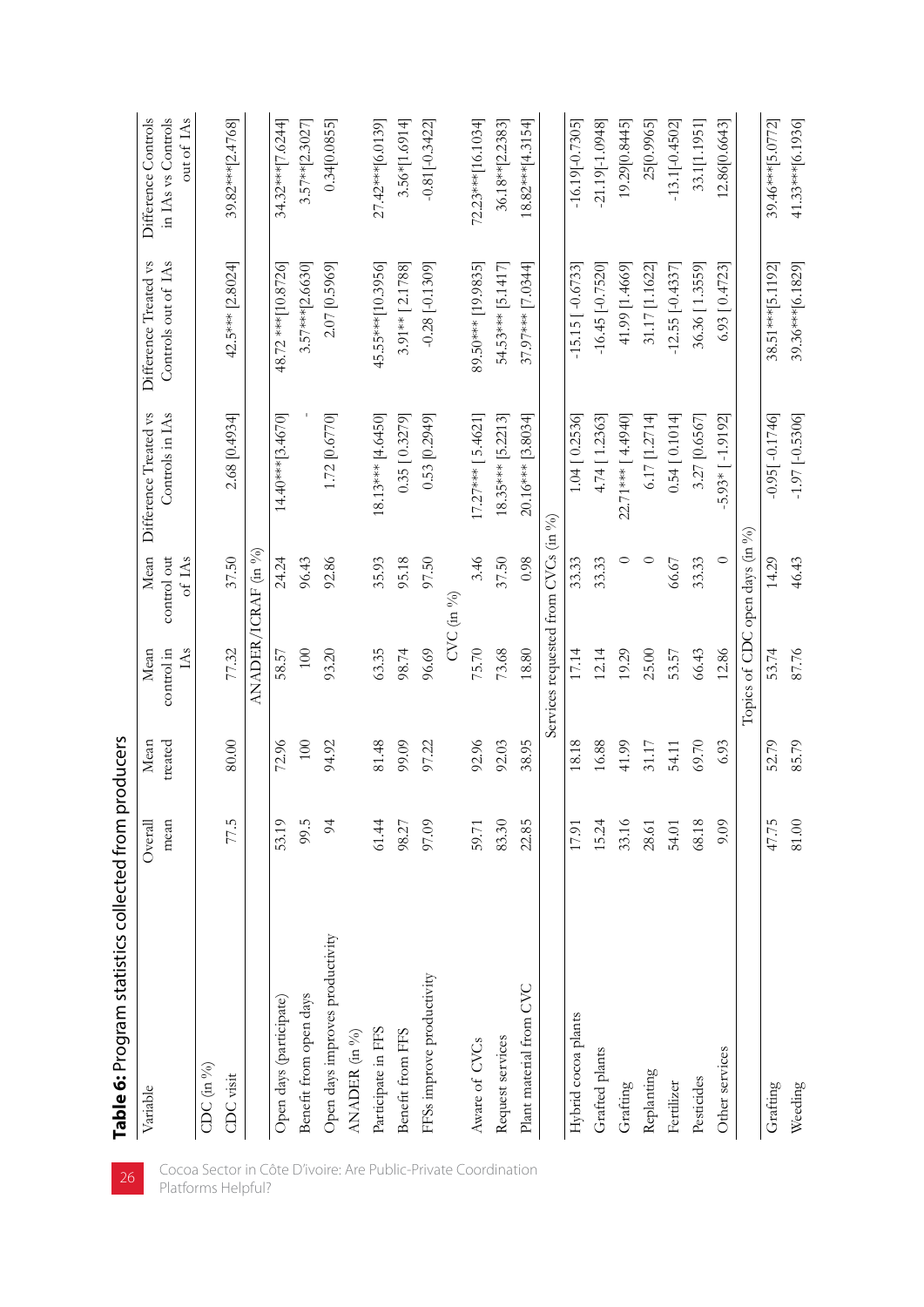| Pesticides                                                                                                                                                                          | 91.50     | 93.40 | 93.88                                           | 78.57     | $-0.48[-0.1787]$                                              | 14.83***[3.2815]      | $15.31**$ [3.2005]      |
|-------------------------------------------------------------------------------------------------------------------------------------------------------------------------------------|-----------|-------|-------------------------------------------------|-----------|---------------------------------------------------------------|-----------------------|-------------------------|
| Fertilizers                                                                                                                                                                         | 81.25     | 86.80 | 85.03                                           | 51.79     | 1.77 [0.4682]                                                 | 35.02*** [5.6820]     | 33.25*** [4.9478]       |
| Pruning                                                                                                                                                                             | 75.00     | 76.65 | 83.67                                           | 46.43     | $-7.02$ $[-1.6007]$                                           | 30.22*** [4.3532]     | 37.24*** [5.3676]       |
| Other GAPs                                                                                                                                                                          | 19.00     | 19.29 | 16.33                                           | 25.00     | 2.96 [0.7072]                                                 | $-5.71[-0.9332]$      | $-8.67[-1.416]$         |
|                                                                                                                                                                                     |           |       | Topics of PDs                                   | (in %)    |                                                               |                       |                         |
| Grafting                                                                                                                                                                            | 37.45     | 44.09 | 41.51                                           | 12.05     | 2.58 [0.5009]                                                 | 32.04*** [5.2045]     | 29.46*** [4.6874]       |
| Weeding                                                                                                                                                                             | 81.39     | 88.18 | 85.53                                           | 55.42     | 2.65[0.7580]                                                  | 32.77*** [6.2667      | 30.11*** [5.1498]       |
| Pesticides                                                                                                                                                                          | 88.74     | 94.09 | 91.19                                           | 69.88     | 2.90[1.0816]                                                  | 24.21*** [5.6751]     | 21.32*** [4.2811]       |
| Fertilizers                                                                                                                                                                         | 77.92     | 84.09 | 82.39                                           | 53.01     | 1.70   0.4389                                                 | 31.08*** [5.6157]     | 29.38*** [4.8485]       |
| Pruning                                                                                                                                                                             | $79.87$   | 84.09 | 79.87                                           | 68.67     | 4.22[1.0619]                                                  | 15.41*** [2.9845]     | $11.2*[1.9374]$         |
| Swollen-shoot                                                                                                                                                                       | 38.53     | 41.82 | 48.43                                           | 10.84     | $-6.61[-1.2775]$                                              | 30.97*** [5.1009]     | 37.58*** [5.7988]       |
| Other GAPs                                                                                                                                                                          | 0.1190476 | 0.1   | 0.0880503                                       | 0.2289157 | 1.19 [0.3916]                                                 | $-12.89***$ [-2.9257] | $-14.09**$ $[-3.0312]$  |
|                                                                                                                                                                                     |           |       |                                                 |           | Application of techniques learned during open days CDC (in %) |                       |                         |
| Grafting                                                                                                                                                                            | 30.05     | 42.49 | 19.15                                           | 13.46     | 23.34** $[4.4929]$                                            | 29.03***[3.8627]      | 5.69 [0.9202]           |
| Weeding                                                                                                                                                                             | 79.02     | 81.87 | 85.82                                           | 50.00     | $-3.95[-0.9614]$                                              | $31.87***$ [4.7164]   | 35.82*** [5.1811]       |
| Pesticides                                                                                                                                                                          | 89.90     | 90.67 | 92.20                                           | 80.77     | $-1.52[-0.4889]$                                              | 09.90 ** [1.9924]     | 11.43** [2.2622]        |
| Fertilizers                                                                                                                                                                         | 72.54     | 76.17 | 74.47                                           | 53.85     | 1.70[0.3561]                                                  | 22.32*** [3.1622]     | 20.62** [2.7461]        |
| Pruning                                                                                                                                                                             | 68.39     | 71.50 | 72.34                                           | 46.15     | $-0.84[-0.1682]$                                              | 25.35***[3.4279]      | 26.19***[3.3904]        |
| Other GAPs                                                                                                                                                                          | 11.66     | 10.88 | 10.64                                           | 17.31     | $0.24$ [0.0706]                                               | $-6.43[-1.2548]$      | $-6.67[-1.2457]$        |
|                                                                                                                                                                                     |           |       | Application of techniques learned in PDs (in %) |           |                                                               |                       |                         |
| Grafting                                                                                                                                                                            | 23.49     | 34.26 | 14.57                                           | 11.25     | $19.69***$ [4.2235]                                           | 23.01*** [3.9137]     | 3.32[0.7042]            |
| Weeding                                                                                                                                                                             | 77.18     | 84.26 | 80.13                                           | 52.50     | 4.13 [1.0253]                                                 | 31.76*** [5.6558]     | 27.63***[4.3844]        |
| Pesticides                                                                                                                                                                          | 87.02     | 92.59 | 89.40                                           | 67.50     | 3.19[1.0655]                                                  | 25.09*** [5.4944]     | 21.9*** [4.1068]        |
| Fertilizers                                                                                                                                                                         | 70.02     | 74.07 | 74.83                                           | 50.00     | $-0.77[-0.1642]$                                              | 24.07*** [3.9293]     | 24.83*** [3.7975]       |
| Pruning                                                                                                                                                                             | 75.84     | 79.63 | 76.82                                           | 63.75     | 2.81[0.6442]                                                  | $15.88**$ [ 2.8148]   | 13.07** [2.1121]        |
| Swollen-shoot                                                                                                                                                                       | 32.66     | 37.04 | 37.09                                           | 12.50     | $-0.05[-0.0096]$                                              | 24.54*** [4.0755]     | 24.59*** [3.9356]       |
| Other GAPs                                                                                                                                                                          | 7.83      | 6.48  | 5.30                                            | 16.25     | 1.18 [ 0.4700]                                                | $-9.77***$ [-2.5923]  | $-10.95***$ $[-2.7549]$ |
| Note: IA is Intervention area, t-test or z-test are in brackets. ***: Significant at 1%, **: significant at 1%, *: significant at 10%. Source: ENSEA 2018, computations of authors. |           |       |                                                 |           |                                                               |                       |                         |

**Working Paper No. 96 · GDN · 2019 · 27**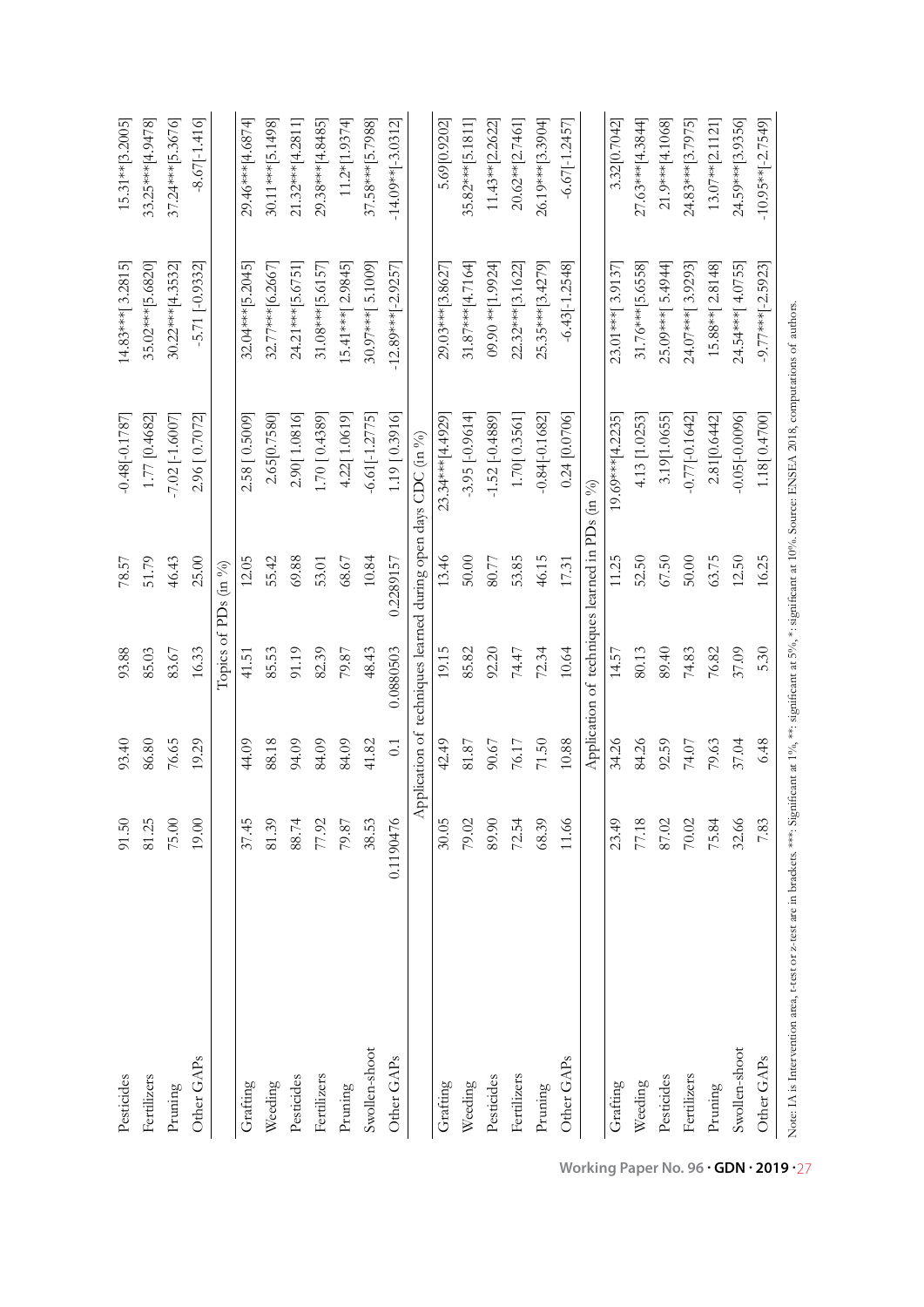

**Figure 3:** Topics of training sessions

Source: ENSEA 2018

However, do they apply the techniques learned? Figure 4 shows that more than two thirds of those who have attended training sessions apply the techniques – except for grafting, swollen-shoot disease and other GAPs. It is worth noting that grafting and combating swollen-shoot disease may require external expertise, which may explain why these techniques are not so common. There is no difference between beneficiaries and nonbeneficiaries in terms of the application of the techniques in the intervention area – except for grafting. A comparison between control and intervention areas shows a difference in terms of application.

#### **Figure 4:** Proportion of producers who apply techniques learned



Source: ENSEA 2018

### **Impact of the interventions**

We use a propensity score matching approach to estimate the effects of the interventions. The reliability of the matching results depends on the quality of the matching. Appendix B provides details on the regressions, the overall covariate balancing before and after matching and common supports. The results are related to all interventions (appendix B.2), replanting or ORPP interventions (appendix B.3) and the use of one CVC service (appendix B.4). In addition, appendix B.1 reports the results of the probit regressions. Overall, the matching reduces bias by between 66% (Table 18) and 86% (Table 20). We reject at 0.1 level the joint significance of covariates post-matching (p-value greater than 0.194) while the joint significance of covariates was not rejected before matching at 0.01 level (p-value=0.000). In each table, the pseudo R2 declines after matching. These indicators highlight a successful balancing of the distribution of covariates between participants and nonparticipants of the program. In addition, we provide figures on common support regions (Figure 5, Figure 6 and Figure 7).

The assessment of the impact of the program is based largely on IPWRA (inverse probability weighted regression adjustment) which is more robust than PSM. In addition, we provide the results for IPW (inverse probability weighted) and PSM (one-to-one, Epanechnikov kernel, k-nearest neighbor and radius) as robustness.

### **Impact of the program on producers regardless of the intervention**

In this subsection, we consider all the interventions. A beneficiary is a person who (a) participates in a training session and applies the technique learned, or (b) uses at least one of the services provided by the CVC, or (c) participates in the ORPP (replanting). Table 7 summarizes the results of the estimations on the three outcomes:

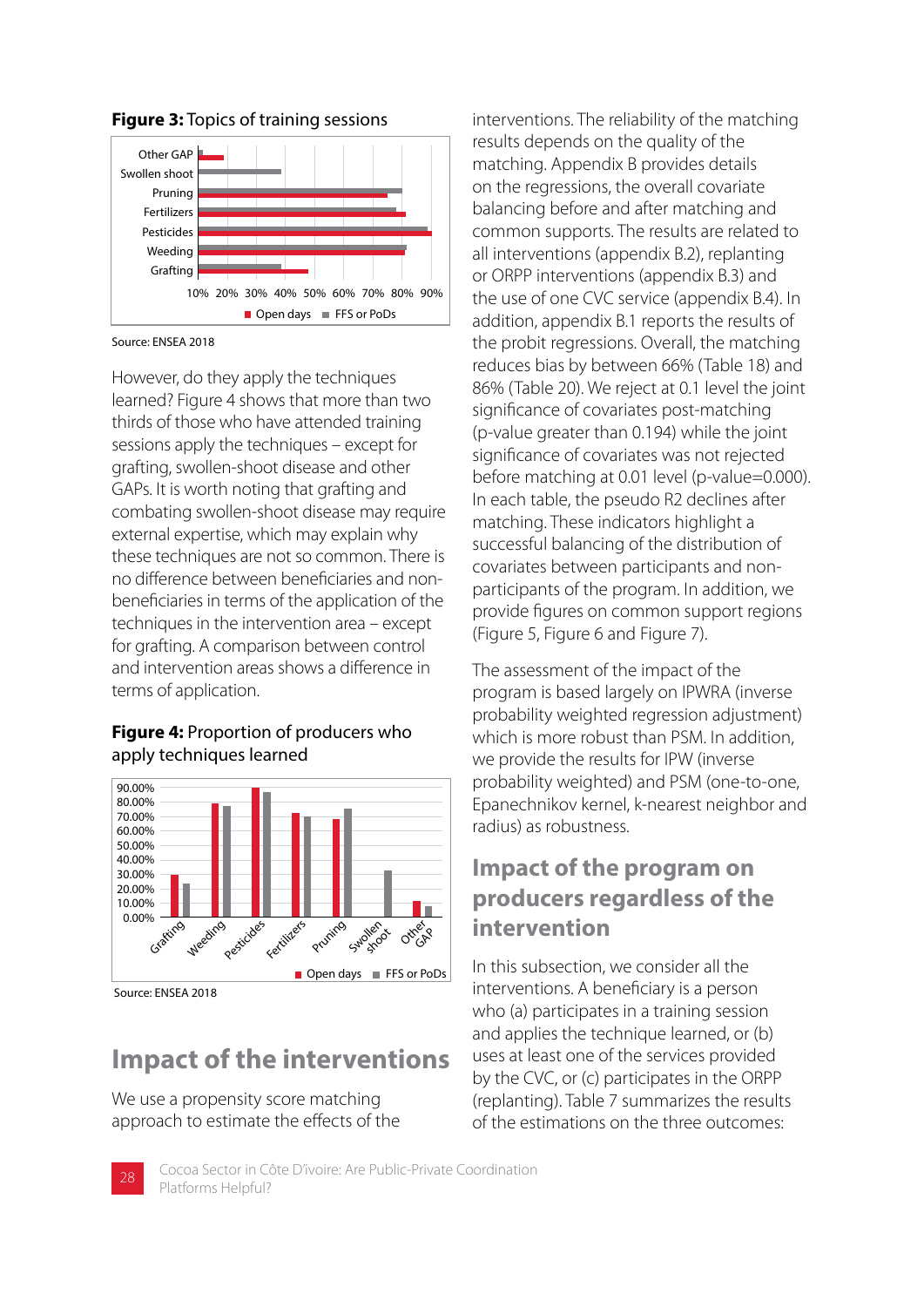productivity or yield (production per hectare), income and price.

We highlight the significant effect of the program on yield (productivity). The results show that participation in the program increased cocoa yield by 75.2 kilograms per hectare. This result remains robust when using the IPW approach and some matching techniques (k-nearest neighbor and radius). This result can be explained by the high adoption rate of the new technologies by the treated groups and improved skills through training, better information and the removal of credit constraints. The data shows that at least two thirds of cocoa producers implement the best practices learned in their fields.

This increase in productivity results in an increase in household income. The estimated increase due to the program is around 39% (see Table 7 below).

Finally, we examine whether the interventions affect the cocoa price. We find a positive and statistically significant effect of the program on the cocoa price. The results show that participation in the program increases the price of cocoa beans by 33 CFA francs. This unintended outcome of the project may be explained by improvements in the quality of information, the type of buyer and the quality of the beans (see Table 16 in appendix for additional data). Only 2.3% of the beneficiaries apply a discount when they sell their cocoa beans, compared to 8% of non-beneficiaries – due mainly to the quality of the beans and the type of buyer, as well as the quality of the roads. To improve the quality of the beans, a producer must sift out defective beans and sort them before selling. Only 4.6% (resp. 8%) of beneficiaries do not isolate sick (resp. do not sort the) beans before selling; these proportions increase to 13% (resp. 11%) for non-beneficiaries. In terms of buyers (Table 16 in appendix), the beneficiaries sell 61.42% of their cocoa production to cooperatives, while less than half (43.91%) of the cocoa production for non-beneficiaries is sold to cooperatives. In the control area, 21% of the cocoa production is sold to

|                              | Yield     | Log of income | Price     |
|------------------------------|-----------|---------------|-----------|
| Inverse probability weighted | $75.21**$ | $0.3891***$   | $33.10**$ |
| regression adjustment        | (34.64)   | (0.0966)      | (15.08)   |
| Robustness check             |           |               |           |
| Inverse probability weighted | $64.34*$  | $0.3867***$   | 32.78**   |
|                              | (34.22)   | (0.0965)      | (15.08)   |
| One-to-one matching          | 58.67     | $0.4431**$    | 32.56     |
|                              | (45.20)   | (0.1703)      | (21.36)   |
| Epanechnikov kernel matching | 49.61     | $0.3724**$    | 32.83**   |
|                              | (37.61)   | (0.1274)      | (16.09)   |
| k-Nearest neighbors matching | 83.30**   | $0.4145***$   | 29.94*    |
|                              | (40.78)   | (0.1353)      | (17.07)   |
| Radius matching              | 45.37**   | $0.7152***$   | 36.57***  |
|                              | (22.27)   | (0.0755)      | (9.83)    |

#### **Table 7:** Effects of the program on yield, household income, and cocoa price

Note: This table displays the effects of the intervention on productivity (yield), household income and cocoa price after matching. Yield is defined as the ratio of cocoa production to area (in kilograms per ha). Robust standard errors in parentheses, \*\*\* p<0.01, \*\* p<0.05, \* p<0.1. Source: ENSEA 2018, computation of the authors.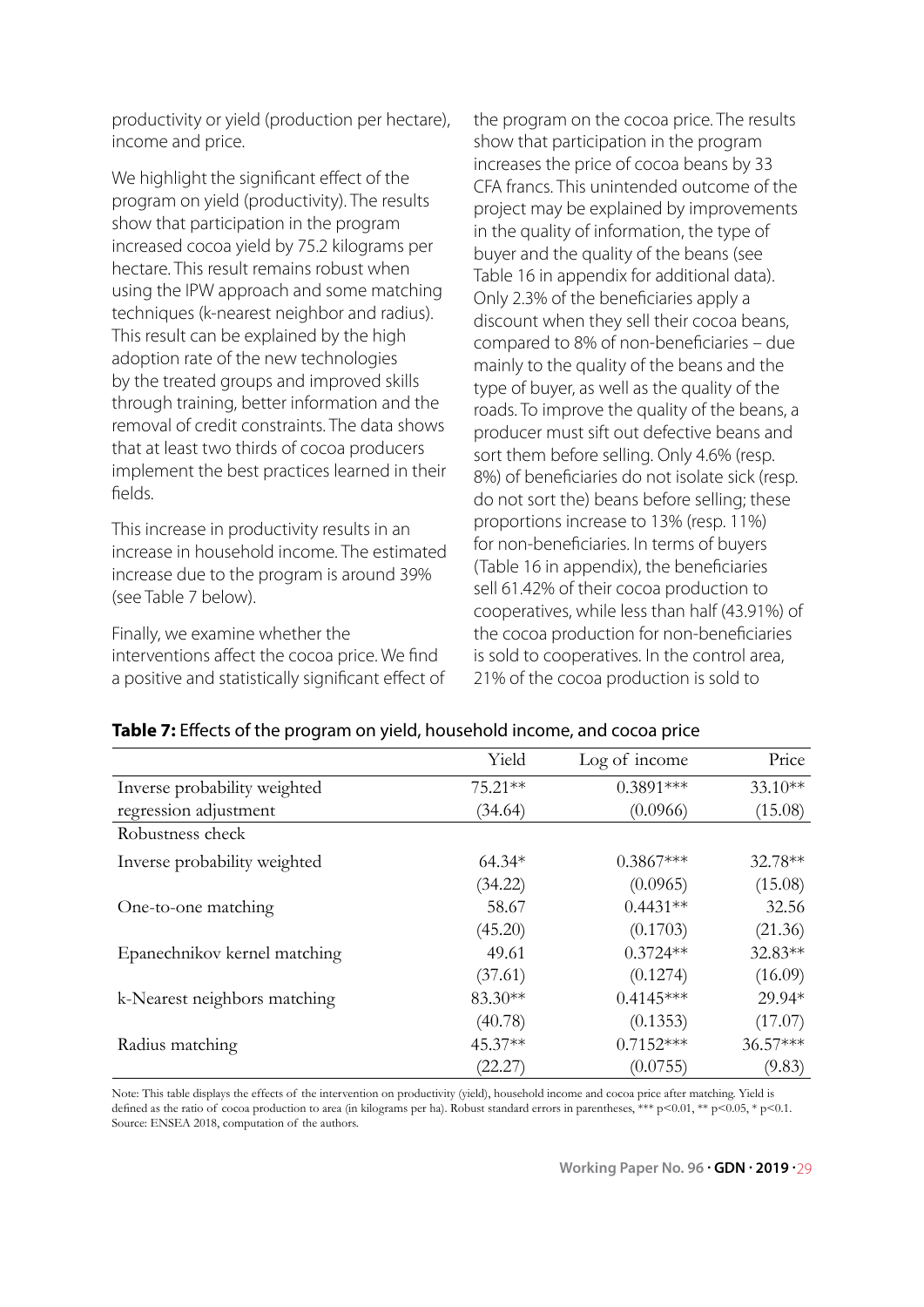itinerant buyers compared to 9% for the beneficiaries. The trade process, organized through cooperatives, seems well organized in the intervention area. It is worth noting that ICRAF does not provide direct support to any of the cooperatives. The effects of the cooperatives on the price might be indirect and due to their participation, as members of the community, in the community development component of the VC4 project. This component aims to empower local communities and help them to set up local development initiatives and local development councils, among others. Moreover, information and training activities related to the management of community investments have been delivered by the project. Cooperatives have improved their internal management as a result of attending the training. In addition, some cooperatives rely on CVCs to assist and coach their members to improve their production.

### **Impact of the ORPP intervention**

In this subsection, we consider the ORPP (replanting) intervention only. A beneficiary is a person who participates in the ORPP. Table 8 summarizes the results of the estimations on the three outcomes: productivity (production per hectare), income and price. The results obtained for the whole program hold. However, participation in the ORPP increases yield by 65.63 kilograms per ha, which is lower than that in Table 7 (75.21 kilograms per ha). The effect on income (40%) is similar to that reported in Table 7 while the effect on the price seems greater (+42 CFA francs compared to 33 CFA francs). The ORPP intervention was authorized in 2015; we surveyed the beneficiaries of the first and second year of the project.

### **Impact of the training**

In this subsection, we consider the training interventions only. A beneficiary is a person who participates in a training session and applies the techniques learned. Table 9 reports the results of the estimations on the three outcomes: productivity (production per hectare), income and price. The results show that participation in a training session and the application of the techniques learned during the training increase the yield, the

|                                         | Yield     | Log of income | Price      |
|-----------------------------------------|-----------|---------------|------------|
| Inverse probability weighted regression | $65.63**$ | $0.4013***$   | 42.42**    |
| adjustment                              | (28.49)   | (0.1104)      | (21.40)    |
| Robustness check                        |           |               |            |
|                                         | $65.34**$ | $0.3934***$   | 41.54*     |
| Inverse probability weighted            | (27.50)   | (0.1092)      | (21.28)    |
| One-to-one matching                     | 88.36**   | $0.3073*$     | 31.62      |
|                                         | (41.82)   | (0.1622)      | (29.43)    |
| Epanechnikov kernel matching            | 49.76     | $0.4807***$   | $52.10**$  |
|                                         | (31.79)   | (0.1277)      | (21.51)    |
|                                         | 32.59     | $0.373**$     | $46.30**$  |
| k-Nearest neighbors matching            | (34.20)   | (0.1393)      | (22.84)    |
|                                         | 40.39     | $0.8381***$   | $62.89***$ |
| Radius matching                         | (27.70)   | (0.1011)      | (19.49)    |

#### **Table 8:** Effects of the ORPP on yield, household income and cocoa price

Note: This table displays the effects of the ORPP intervention on productivity (yield), household income and cocoa price after matching. Yield is defined as the ratio of cocoa production to area (in kilograms per ha). Robust standard errors in parentheses, \*\*\* p<0.01, \*\* p<0.05, \* p<0.1. Source: ENSEA 2018, computation of the authors.



Cocoa Sector in Côte D'ivoire: Are Public-Private Coordination **30** Platforms Helpful?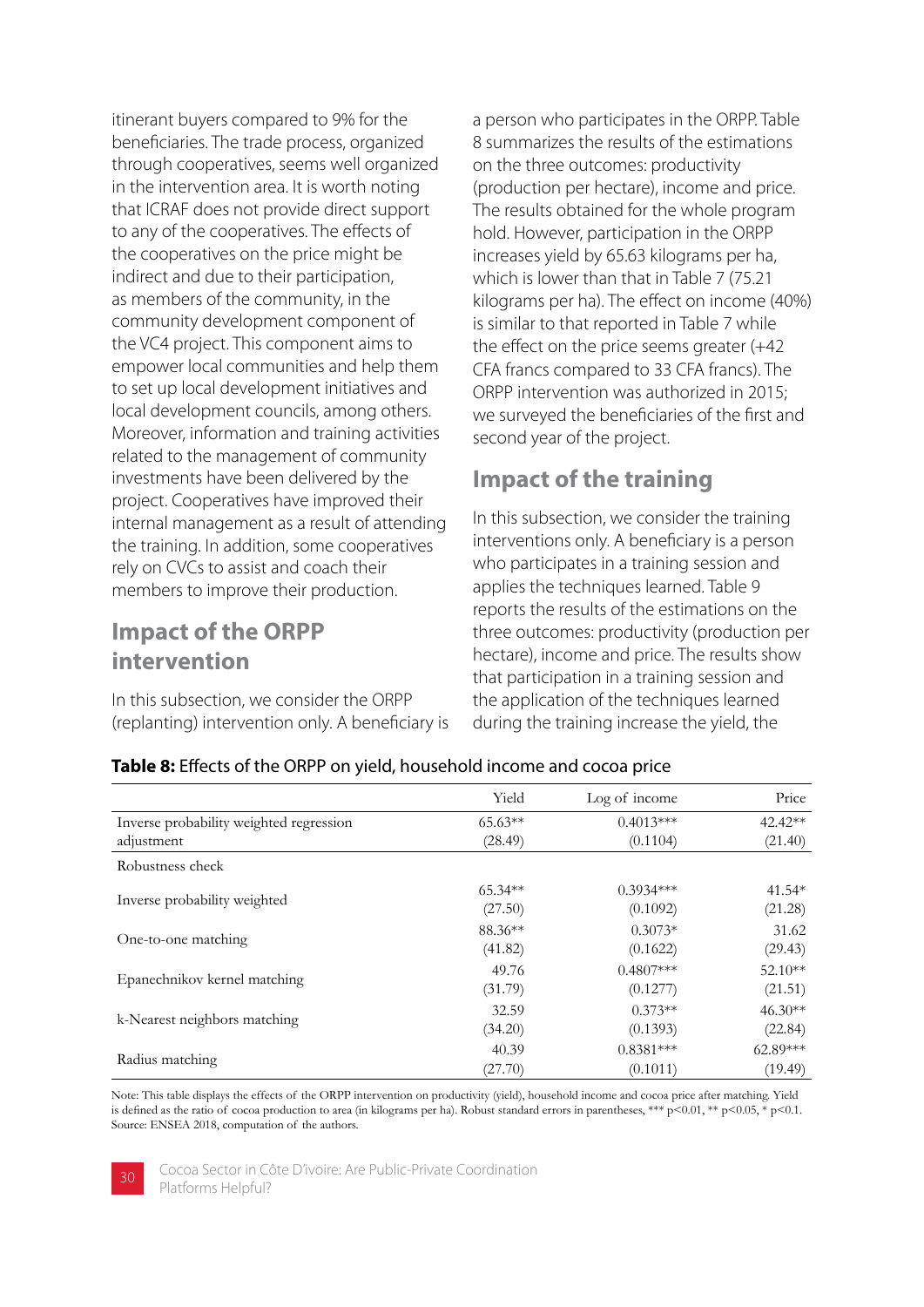|                                         | Yield     | Log of income | Price     |
|-----------------------------------------|-----------|---------------|-----------|
| Inverse probability weighted regression | 109.57**  | $0.4834***$   | $43.10**$ |
| adjustment                              | (42.39)   | (0.0968)      | (16.83)   |
| Robustness check                        |           |               |           |
| Inverse probability weighted            | 110.97**  | $0.4741***$   | $42.01**$ |
|                                         | (45.15)   | (0.0969)      | (16.93)   |
| One-to-one matching                     | 70.85     | $0.3526**$    | 28.91     |
|                                         | (53.21)   | (0.1817)      | (22.84)   |
| Epanechnikov kernel matching            | $80.36*$  | $0.4595***$   | $33.15*$  |
|                                         | (44.25)   | (0.1510)      | (19.54)   |
| k-Nearest neighbors matching            | $84.03*$  | $0.3762**$    | 26.58     |
|                                         | (45.99)   | (0.1569)      | (20.39)   |
| Radius matching                         | $62.40**$ | $0.7885***$   | 38.75***  |
|                                         | (25.76)   | (0.0758)      | (10.87)   |

#### **Table 9:** Effects of the training on yield, household income and cocoa price

Note: This table displays the effects of training interventions on productivity (yield), household income and cocoa price after matching. Yield is defined as the ratio of cocoa production to area (in Kilogram per ha). Robust standard errors in parentheses, \*\*\* p<0.01, \*\* p<0.05, \* p<0.1. Source: ENSEA 2018, computation of the authors.

price and the income by 109.6 kilograms per ha, 43 CFA francs and 48.3% respectively.

To better understand which types of training are the most beneficial, Table 10 reports the effects of training sessions through CDC visits and open days (organized by ANADER and ICRAF) on yield. Visiting a CDC consists of visiting a PD and being trained on good

practices applied in that PD. A beneficiary is a person who participates in a training session by visiting a CDC or attending an open day, and applies the technique learned. Participation increases yield by 115.2 for CDC visits and 111.8 for open days. Exposure to good agricultural techniques through the CDCs and open days, therefore, contributes to a significant increase in productivity.

|                                                    | CDC visit  | Open days  |
|----------------------------------------------------|------------|------------|
|                                                    | $115.26**$ | 111.84**   |
| Inverse probability weighted regression adjustment | (58.03)    | (43.50)    |
| Robustness check                                   |            |            |
|                                                    | $125.13*$  | $113.21**$ |
| Inverse probability weighted                       | (66.52)    | (46.12)    |
|                                                    | 79.17*     | $86.03*$   |
| One-to-one matching                                | (48.61)    | (48.31)    |
|                                                    | $71.20*$   | $91.60**$  |
| Epanechnikov kernel matching                       | (42.33)    | (45.78)    |
|                                                    | 78.54*     | 99.94**    |
| k-Nearest neighbors matching                       | (42.82)    | (44.73)    |
|                                                    | $61.37*$   | $65.69**$  |
| Radius matching                                    | (33.77)    | (28.49)    |

#### **Table 10:** Effects of CDC visits and open day attendance on yield

Note: This table displays the effects of CDC visits and open day attendance on productivity (yield) after matching. A beneficiary is a person who attends the training session and applies the technique learned. Yield is defined as the ratio of cocoa production to area (in kilograms per ha). Robust standard errors in parentheses, \*\*\* p<0.01, \*\* p<0.05, \* p<0.1. Source: ENSEA 2018, computation of the authors.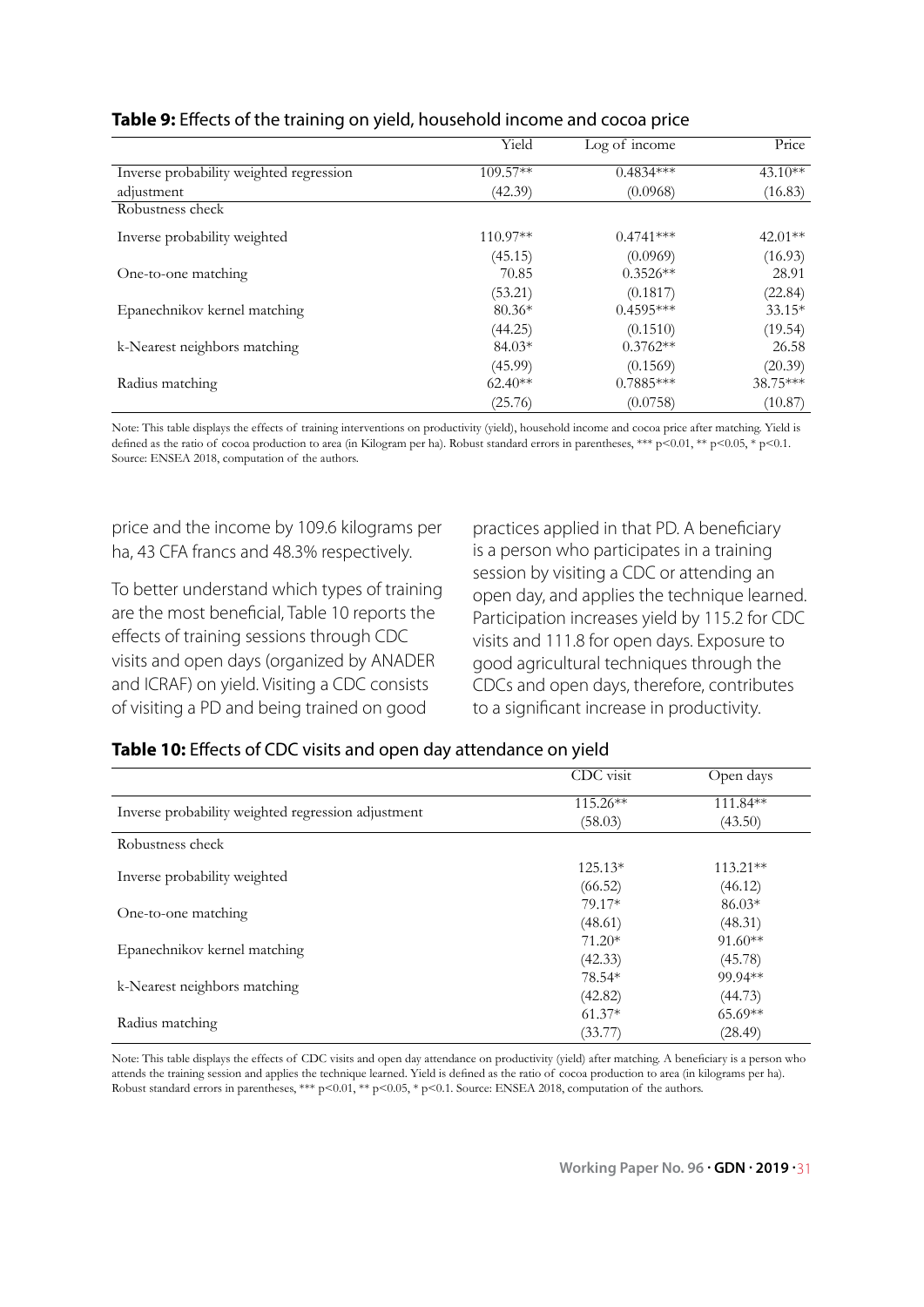|                                                    | Yield   | Log of income | Price     |
|----------------------------------------------------|---------|---------------|-----------|
| Inverse probability weighted regression adjustment | 9.17    | $0.186**$     | $31.61**$ |
|                                                    | (27.08) | (0.0898)      | (14.62)   |
| Robustness check                                   |         |               |           |
|                                                    | 9.96    | $0.1777**$    | $30.67**$ |
| Inverse probability weighted regression adjustment | (27.22) | (0.0894)      | (14.61)   |
| One-to-one matching                                | 24.67   | 0.0591        | 18.88     |
|                                                    | (36.58) | (0.1514)      | (19.82)   |
| Epanechnikov kernel matching                       | 15.37   | 0.1853        | 24.95*    |
|                                                    | (31.91) | (0.12)        | (14.93)   |
| k-Nearest neighbors matching                       | $-0.59$ | 0.1493        | 22.24     |
|                                                    | (31.55) | (0.1248)      | (15.53)   |
| Radius matching                                    | 6.91    | $0.4407***$   | $31.26**$ |
|                                                    | (20.03) | (0.1045)      | (10.90)   |

#### **Table 11:** Effects of extension services (CVCs) on yield, household income and cocoa price

Note: This table displays the effects of the extension services (use of at least one service provided by CVC operators) on productivity (yield), household income and cocoa price before and after matching. Yield is defined as the ratio of cocoa production to area (in Kilogram per ha). Robust standard errors in parentheses, \*\*\* p<0.01, \*\* p<0.05, \* p<0.1. Source: ENSEA 2018, computation of the authors.

|                              | А       | B         | C          | D       | E       | F        | G        |
|------------------------------|---------|-----------|------------|---------|---------|----------|----------|
| Inverse probability weighted | 19.08   | 104.34    | 91.92**    | $-1.84$ | 23.78   | 13.13    | 92.73**  |
| regression adjustment        | (36.20) | (80.17)   | (36.56)    | (35.80) | (43.59) | (41.11)  | (41.16)  |
| Robustness check             |         |           |            |         |         |          |          |
|                              | 18.03   | 91.95     | $104.53**$ | 7.38    | 24.38   | 13.46    | 86.32**  |
| Inverse probability weighted | (37.19) | (63.83)   | (49.73)    | (34.28) | (44.86) | (41.91)  | (40.42)  |
|                              | 33.93   | 56.93     | 60.26      | 57.12   | 8.43    | $-9.62$  | 60.67    |
| One-to-one matching          | (54.22) | (76.05)   | (42.27)    | (48.90) | (43.68) | (49.83)  | (50.25)  |
| Epanechnikov kernel matching | 31.14   | $104.55*$ | 75.95**    | 53.39   | 11.52   | $-13.59$ | $66.22*$ |
|                              | (41.34) | (56.82)   | (33.23)    | (39.54) | (35.29) | (33.48)  | (37.32)  |
|                              | 21.45   | 88.19     | $64.88*$   | 47.66   | 14.69   | 0.86     | 81.32**  |
| k-Nearest neighbors matching | (44.22) | (58.90)   | (35.26)    | (40.20) | (37.53) | (36.84)  | (40.59)  |
|                              | 30.80   | 87.40     | $50.71*$   | 24.22   | 2.50    | $-9.79$  | 51.86**  |
| Radius matching              | (39.25) | (54.26)   | (26.62)    | (33.32) | (30.07) | (27.31)  | (23.65)  |

#### **Table 12:** Effects of the use of each CVC service and a combination of technologies on yield

Note: This table displays the use of each of the CVC services on yield after matching. Column A reports the effects of the purchase of hybrid cocoa plants. Column B reports the effects of the purchase of grafted plants. Column C reports the effects of the grafting service. Colum D reports the effects of the replanting service. Column E reports the effects of the purchase of fertilizer. Column F reports the effects of the purchase of pesticide. The last column (G), reports a combination of participating in the program and the use of fertilizer. Yield is defined as the ratio of cocoa production to area (in kilograms per ha). Robust standard errors in parentheses, \*\*\* p<0.01, \*\* p<0.05, \* p<0.1. Source: ENSEA 2018, computation of the authors.

### **Impact of extension services (CVC)**

In this subsection, we consider the use of the services provided by the CVCs. A beneficiary is a person who uses at least one CVC service. Table 11 summarizes the results of the estimations on the three outcomes: productivity (production per hectare), income and price. The results do not show any statistically significant effects of CVC services on yield. In addition, we report (Table 12) the effects of each service to examine whether the use of some services have more of an effect than others.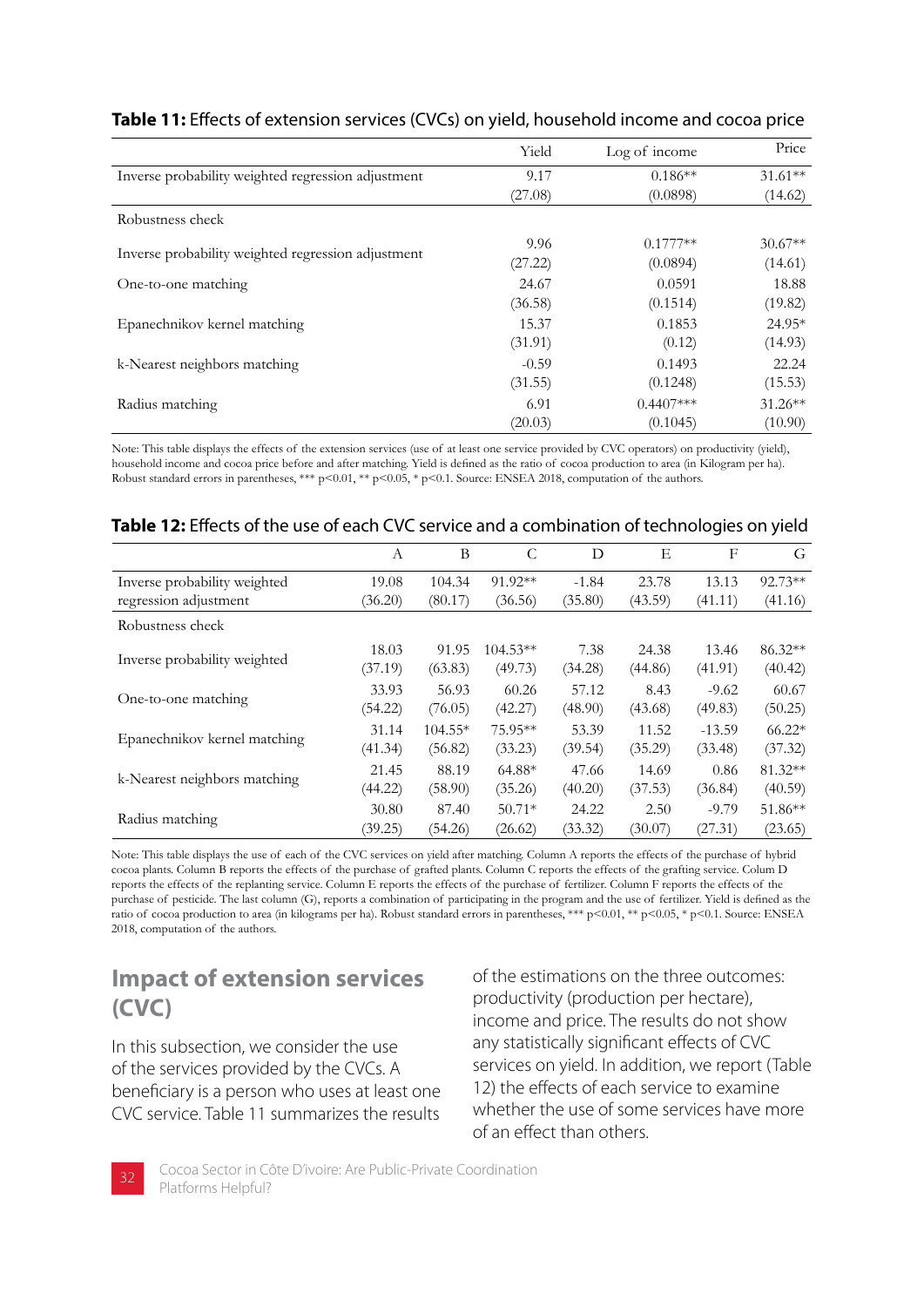We find that the grafting service (column C) increases yield by 91.9 kilograms per ha. The grafting service is one of the innovations of the program. Its effect may be explained by the fact that this service is performed by trained CVC operators. In addition, participating in the whole program combined with fertilizer use increases yield by 92.7 kilograms per ha (last column). Combining technologies may lead to higher impact. This last result is in line with the findings of ICRAF when testing technologies in the CDCs.

### **Spillover effects of the interventions**

This subsection analyses the spillover effects of the interventions. The spillover analysis measures the effects of the intervention on non-beneficiaries in the treatment and the control groups. Table 13 reports the results of the estimations. We find no evidence of spillovers on yield for farmers who do not use any CVC services, or participate in training, or the ORPP. This result suggests that the positive effects on yield do not come at the expense of other

farmers. Nevertheless, the intervention has a significant effect on income and price. This confirms that the effect on price is unintended or indirect. There is no sale agreement between Mars Inc. / ICRAF and the beneficiaries.

#### **Placebo effects**

In this subsection, we focus on awareness of a CVC without using its services as a falsification test to examine if our results are robust. For this test, we use a 'fake' treatment group; that is, a group that we know was not affected by the program. This result is used as a placebo test: being aware of a CVC without using its services (input or assistance) should not affect productivity. A significant effect implies the presence of spurious correlation and our results cannot be attributed, as causal effects, to the V4C interventions. Results are reported in Table 14. We do not find any statistical significant effects of the 'fake' treatment on productivity (yield), income and price. This serves as a robustness check for the reported causal impacts of the VC4 interventions.

|                                         | Yield   | Log of income | Price      |
|-----------------------------------------|---------|---------------|------------|
| Inverse probability weighted regression | 38.71   | $0.3479***$   | $42.26**$  |
| adjustment                              | (32.17) | (0.0919)      | (13.55)    |
| Robustness check                        |         |               |            |
| Inverse probability weighted            | 38.32   | $0.3438***$   | $42.60**$  |
|                                         | (32.29) | (0.0922)      | (13.57)    |
| One-to-one matching                     | 40.87   | $0.5438***$   | $32.67*$   |
|                                         | (43.38) | (0.1467)      | (17.08)    |
| Epanechnikov kernel matching            | 46.46   | $0.4187***$   | 41.92**    |
|                                         | (34.75) | (0.1129)      | (14.37)    |
| k-Nearest neighbors matching            | 41.03   | $0.4156***$   | $41.09**$  |
|                                         | (37.97) | (0.1201)      | (15.06)    |
| Radius matching                         | 22.66   | $0.4616***$   | $39.70***$ |
|                                         | (23.97) | (0.0745)      | (10.42)    |

#### **Table 13:** Spillover effects of the program on yield, household income and cocoa price

Note: This table displays the spillover effects of the interventions on productivity (yield), household income and cocoa price after matching. Yield is defined as the ratio of cocoa production to area (in kilograms per ha). Robust standard errors in parentheses, \*\*\* p<0.01, \*\* p<0.05, \* p<0.1. Source: ENSEA 2018, computation of the authors.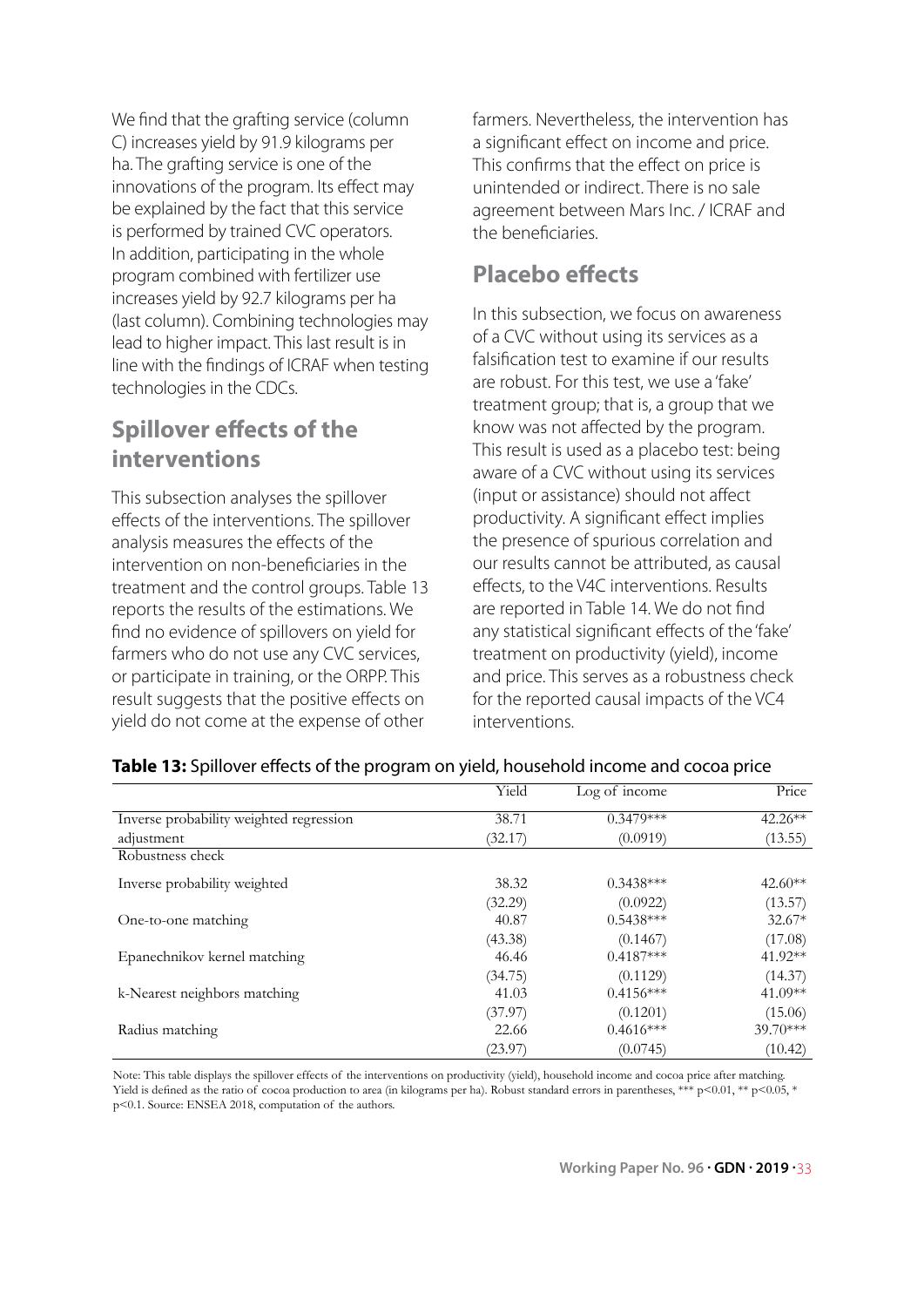#### **Table 14:** Placebo effects

|                                                    | Yield   | Log of income | Price    |
|----------------------------------------------------|---------|---------------|----------|
| Inverse probability weighted regression adjustment | 69.88   | $-0.0614$     | $-23.50$ |
|                                                    | (55.01) | (0.1297)      | (15.90)  |
| Robustness check                                   |         |               |          |
| Inverse probability weighted                       | 74.15   | $-0.0232$     | $-22.08$ |
|                                                    | (59.13) | (0.1338)      | (16.38)  |
| Matched                                            | 31.74   | 0.0134        | $-29.33$ |
| One-to-one matching                                | (79.13) | (0.2188)      | (24.86)  |
| Epanechnikov kernel matching                       | 49.76   | $-0.0220$     | $-14.70$ |
|                                                    | (54.17) | (0.1798)      | (17.43)  |
| k-Nearest neighbors matching                       | 61.87   | $-0.0515$     | $-10.03$ |
|                                                    | (57.08) | (0.1885)      | (18.62)  |
| Radius matching                                    | 49.41   | 0.0196        | $-16.67$ |
|                                                    | (48.35) | (0.1623)      | (14.59)  |

Note: This table displays the placebo effects of the interventions on productivity (yield), household income and cocoa price after matching. Yield is defined as the ratio of cocoa production to area (in kilograms per ha). Robust standard errors in parentheses, \*\*\* p<0.01, \*\* p<0.05, \* p<0.1. Source: ENSEA 2018, computation of the authors.

### **Summary of the impact evaluation**

We uncover a positive impact of the intervention on yield, income and price. Participation in the program – regardless of the intervention – increases productivity by 75.2 kilograms per ha. This average drops to 65.6 kilograms per ha when we focus only on the ORPP intervention. The use of the grafting service and attendance of training sessions (training and application of the techniques learned during the sessions) have a greater impact on productivity: 91.9 kilograms per ha for the use of grafting services and more than 110 kilograms per ha for training.

All these results imply that training (and application of the techniques) is the most effective way of improving productivity. In this respect, the CDCs play an important role. Grafting has the second highest impact. This technique – which is an innovation of the program – does not require any replanting and it takes less than one year for the regenerated plant to start producing. A combination of technologies can lead to higher impact. These results, although below the program target – to triple productivity by 2020 – are encouraging. Our findings are very short-term results.

The increase in income lies between 18% and 38%, depending on the intervention. The interventions improve the economic wellbeing of cocoa farmers by increasing their production and, indirectly, the price of their product.

We performed a placebo test to ascertain our results. We do not find any statistical significant effects of the 'fake' program on productivity (yield), income and price.

### **Could the CVC business model be sustainable?**

CVCs are privately operating entities that rely on generating their own profit. Can this business be sustainable? This section seeks to provide an answer by focusing primarily on profitability. Although profitability is only one element in sustainability, we think it is a good place to start our sustainability analysis. Firstly, CVCs must be profitable as businesses to be sustainable. Indeed, they build capital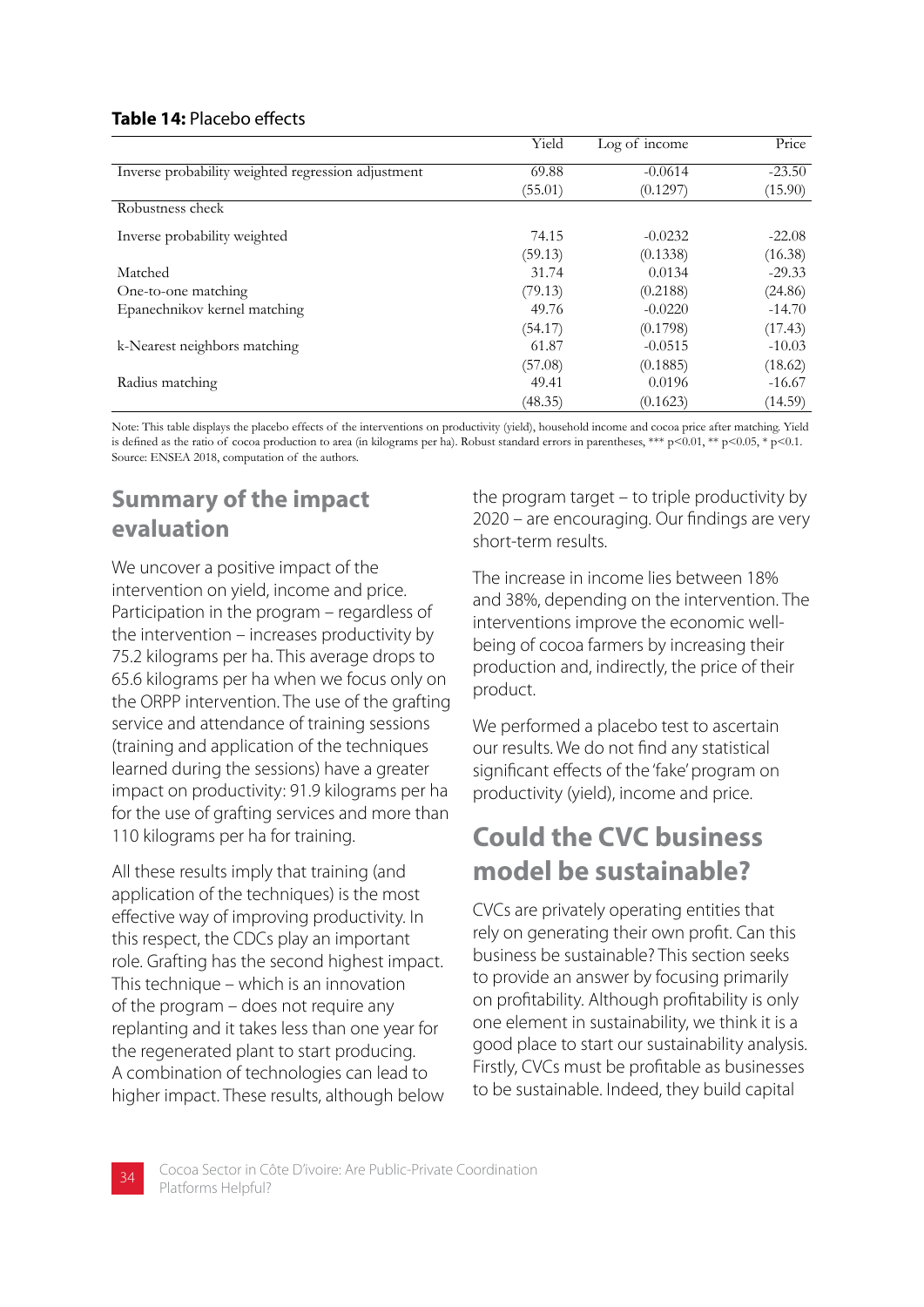largely through the retention of earnings. Secondly, our time-period (since we have cross-sectional data) does not allow us to perform a long-term analysis. To complement the analysis, we also discuss potential threats to sustainability, such as mismanagement.

The profit variable is the net revenue – that is, the difference between income (from product sales and other services) and expenses (acquisition, transport costs, rents, other fees). Table 15 reports the average total income, expenditure and profits for the CVCs. On average, a CVC operator earns 221,253 XOF (around 337.3 euros) per month or 2,655,038 XOF (€4,048) per annum. The annual net revenue of the CVCs lies between €1,067 and €13,034. Three CVCs (out of 32) have a negative profit for 2017. The three largest CVCs in terms of net revenue, excluding those with negative profit, earned almost half (47%) of the total net revenue in 2017. This share rises to 57% for total charge to income. The CVC market is moderately concentrated: using the Herfindahl-Hirschman Index we calculated an HHI of 1,807 (The US Department of Justice considers a market with an HHI of between 1,500 and 2,500 to be a moderately concentrated marketplace).

The revenue comes mainly from the sale of pesticides (an average of 45.8 clients per CVC operator), fertilizers (21 clients) and improved cocoa plants (10.3 clients). On average, each CVC operator provides grafting support to less than four (3.8) cocoa producers and less than three (2.6) for replanting.

The market in which the CVCs operate is moderately concentrated and, except for a few cases, each CVC earns a positive profit. Everything being equal, CVCs should remain profitable. The ORPP is an additional source of revenue for the CVCs. However, it is important that they effectively manage their cash flow. They are supplied on credit, which they have to pay back to renew their stock. Mismanagement of resources could, therefore, threaten their sustainability. To mitigate this threat, CVC operators have been trained in accounting and business management. The supply chain could also be another source of threat. For the business to be sustainable, CVCs need to be supplied on time. The MoU between ICRAF and its partners helps to mitigate this risk, assuming that CVCs pay off their credit. Finally, CVCs provide services for a fee. If producers refuse to pay for these services, CVCs will not generate money. The issue here is that ANADER – a public agency – provides extension services free of charge. If farmers confuse CVCs with ANADER, some of them may refuse to pay for the services. This risk is mitigated through sensitization of farmers.

|                                                                            | Annual average value in XOF (confidence interval in brackets) |
|----------------------------------------------------------------------------|---------------------------------------------------------------|
| Total income in 2017                                                       | $3,263,846$ [1,077,178 - 5,450,514]                           |
| Total expenses in 2017 (acquisition,<br>transport cost, rents, other fees) | $553,800$ [303,300 - 804,300]                                 |
| Net revenue (profit) in 2017                                               | $2,655,038$ [612,313 - 4,697,763]                             |

#### **Table 15:** Average Income, expenditures and profit for CVC operators

Source: ENSEA 2018, computation of the authors.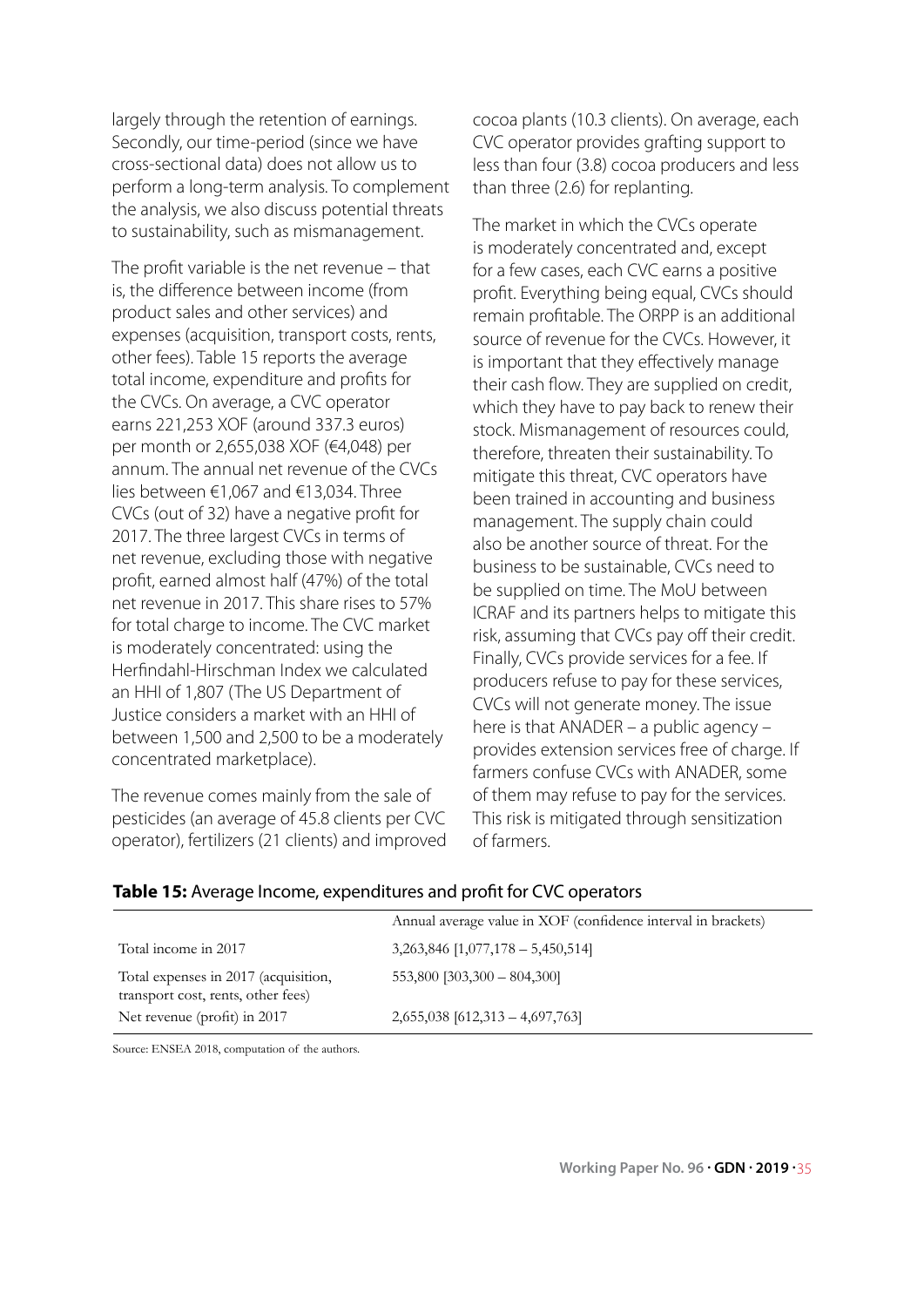## Discussion and Policy Implications

The aim of this paper is to assess the impact of Vision for Change (V4C), an agricultural PPP project, on the cocoa sector in Côte d'Ivoire – with a particular focus on productivity. The project aims to revitalize the cocoa sector in the Nawa region, the largest cocoa growing region in Côte d'Ivoire.

## **Administrative structure of the project**

The project is a resourcing and frontier research partnership. It involves financing by a private US corporation (Mars Inc.), channeled through the World Agroforestry Institute (ICRAF), and involves numerous research (Centre National de Recherche Agronomique or CNRA, Ecole Supérieure d'Agronomie or ESA), extension (Agence National de Développemnt Rural or ANADER) and regulatory entities (Conseil Café Cacao or CCC) of the Ivorian Government. Mars Inc. – the donor – acts as a philanthropic organization. Through ICRAF, the CNRA investigated pests and diseases threatening the cocoa plant, particularly those related to swollen-shoot. Varieties tolerant to swollenshoot were identified, and techniques were developed to rapidly multiply them, as well as to improve existing stocks through grafting. Once the scientific basis had been consolidated, multidisciplinary teams were established in 16 Cocoa Development Centers (CDCs) to test the new methods and plant materials under a variety of local conditions. These were then disseminated to farmers in the surrounding area through extension services (often organized as joint learning groups or farmer field schools). Each CDC in turn trained five Cocoa Village Centers (CVCs) – private firms which sell

supplies such as fertilizers and pesticides – to be used in accordance with good agricultural practices established by the CDCs and the CNRA.

The design and implementation of the project are aligned with 2QC program within which a PPP platform – a deliberative forum – has been set up to coordinate, develop and implement (in a participatory manner), and monitor and evaluate programs and projects that are part of the Ivorian sustainable development plan for the coffee and cocoa sectors. Any intervention aligned with the 2QC program should belong to one of the thematic groups of the platform, where the challenges of the sector are examined in order to develop effective proposals. The activities of the V4C project are part of (i) input supply and productivity improvement, and (ii) the fight against swollen-shoot thematic groups. The platform (forum) brings together stakeholders from public and private sectors for dialog to generate mutual understanding and trust, which leads to joint actions to strengthen value chains. The platform helps to coordinate multiple initiatives by multinational firms (Mars Inc., Mondelez International, Nestlé, etc.) and initiatives for cocoa sustainability in Côte d'Ivoire.

### **Main results**

We uncover six main results. First, technologies from the project are available *via* the CVCs and used by the cocoa producers. The products or services that are in most demand are fertilizers, pesticides, hybrid cocoa plants, grafting and replanting. Second, the producers attend training sessions organized through CDCs. The sessions cover good agricultural practices – pruning, weeding, and fertilizer and pesticide application – which are then applied by producers in their fields. Third, participation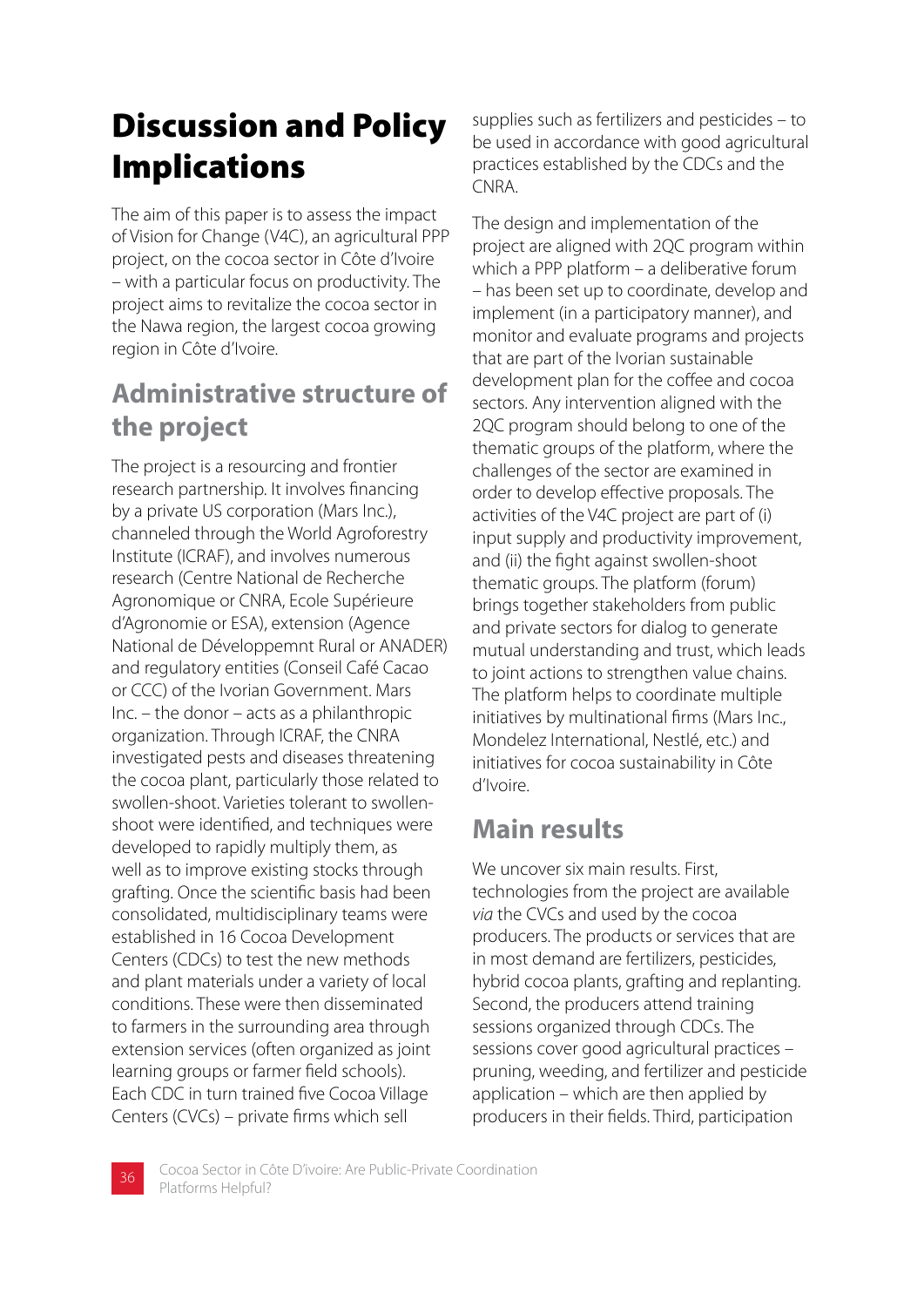in the program significantly increases productivity by up to 115 kilograms per hectare, income by up to 48% and the cocoa price by up to 42 XOF (0.06 euros) per kg. Fourthly, participation in training sessions – followed by the application of the techniques learned – and grafting have the greatest impact on productivity. The same holds for participating in the whole program and the use of fertilizer. Fifthly, we find no evidence of spillovers for yield for farmers who do not use any of the CVC services or products, or do not participate in training or the ORPP. This suggests that the positive effects on yield do not come at the expense of other farmers. Finally, we show that the CVC business is profitable. The average annual net income is 2,655,038 XOF (€4,048) per CVC.

The effects of the interventions on productivity show that CDCs as well as CVCs have played an important role. While the greatest increase in productivity (+115.3 kilograms per ha or an increase of 22%) is below the target for the program, the results are still encouraging for two reasons. Firstly, these findings are very short-term results since the adoption of new technologies and the replanting program were only implemented two-to-four years ago. Secondly, an accurate measurement of productivity requires the laying of yield squares – grafting and replanting do not always extend over the total area of the field. Future end-line surveys and yield squares will, without doubt, show greater increases in productivity.

### **Success factors**

One of the main reasons for the success of the project is the innovative approach used to provide high-yield and swollen-shoot tolerant technology. The latter is particularly important because producers often associate swollen-shoot with the HIV/AIDS virus, which means that some of them are reluctant

to use varieties of cocoa that are not resistant to the disease. In addition, the PPP platform has been a useful mechanism for coordinating the interventions as well as generating learning among agents, thereby reducing the research and development (R&D) costs. Moreover, the agreements among institutions within the project lead to economies of scale, helping to make new technologies more affordable for producers.

The available technologies also meet the demands of producers. Background investigations at the beginning of the project helped to design technologies that are adapted to the needs of producers (plant material, fertilizers, pesticides, grafting service) and, through the PPP platform, investments are made where needed (effective targeting). In addition, training activities through CDCs or FFSs (innovation platforms) have played a role in the behavior of farmers, particularly in terms of adoption – by alleviating the information asymmetry that could lead to copying of early adopters by late adopters. Recall that, one output of the project is farmers trained in good agricultural practices. The external support provided by the CVC operators also helps to promote the new technologies. This promotion is strengthened by the social networks of CVC operators, particularly among their own ethnic groups – close (distance and language) relationships increase the level of social trust and the willingness of farmers to trade with CVC operators.

Clearly, CDCs and CVCs play a big role in the success of the project. These arms of the project complement the existing agricultural extension services provided by the public sector. It is worth noting, however, that the public extension agency has become less effective over the years due to a lack of government support.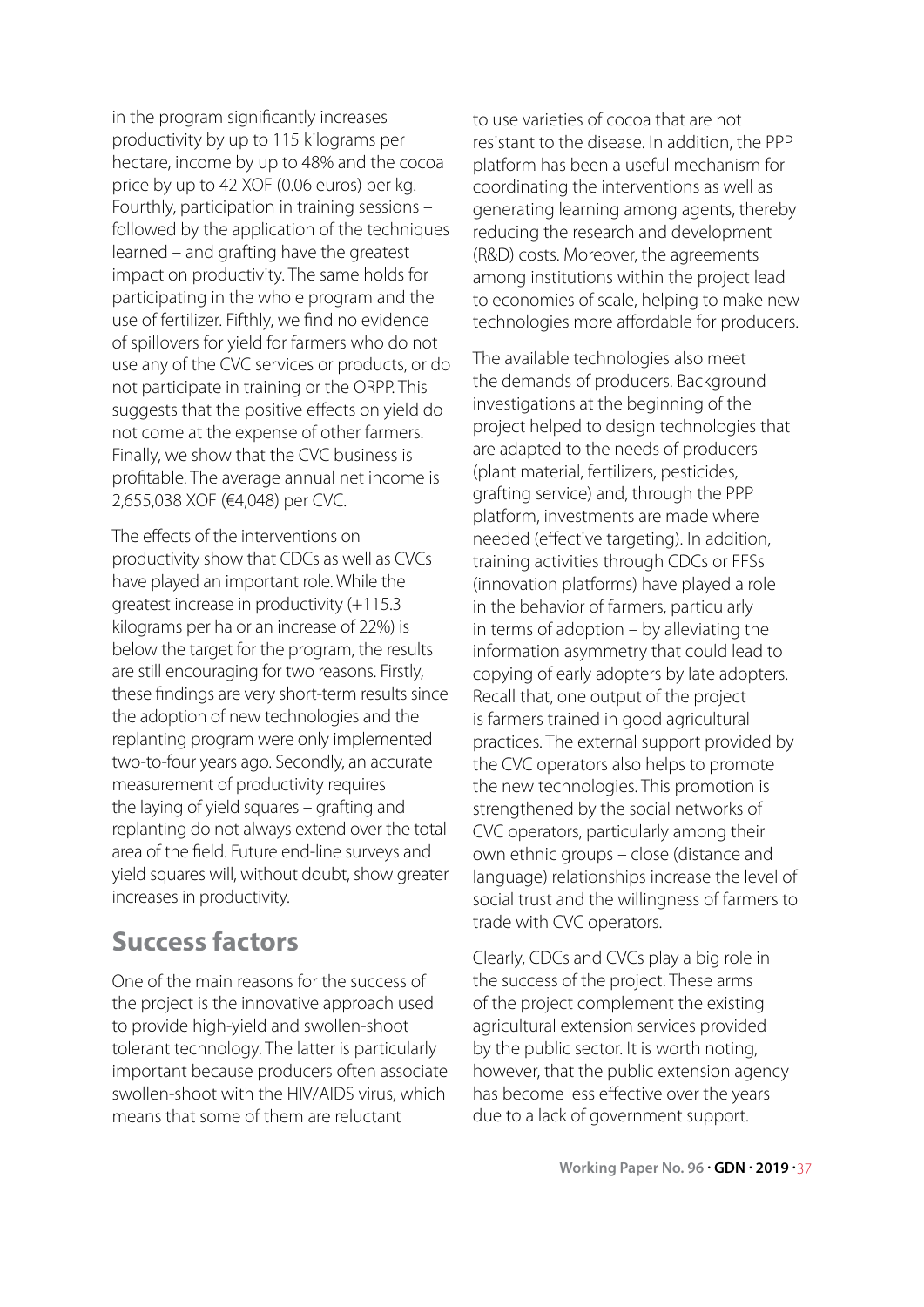### **Lessons**

Technology production requires lumpy investment and results are not always guaranteed. This is largely because research is often poorly organized (see Chang, 2009): a lack of coordination across research projects, delinking of research from the real world, and the absence of links with extension services. However, the PPP platform helps to overcome these coordination failures and foster investment in research. By alleviating information asymmetry, the PPP platform avoids duplication of activities and helps to channel funds. The integrated approach of this project was also successful in reaching out to farmers. In fact, the project includes both *research* activities to produce better technologies, and *extension services* to pass the technology on to farmers and to teach them how to use them. The internal structure of the project helps to establish an effective link between research and the real world. Finally, V4C is a relevant project for the country because it is aligned with the 2QC program.

For the research component, the CNRA received a total of \$US 1.4 million in support (financial and equipment) to undertake research activities from 2011 to 2016. With this funding, the center can continue to conduct high quality research to improve cocoa plant material. For instance, the new laboratory in Anguéledou can take the lead in developing a swollen-shoot resilient cocoa hybrid. The patenting of such a discovery may help the center to export the technology to countries where this disease is also an issue (eg. Ghana, Togo and Nigeria). Under the 2QC framework, the plant material is sold to the CCC. Therefore, the center can generate resources to sustain this activity. ICRAF also equips the CNRA library. Laboratories and the library could enhance training and capacity-building activities.

It is worth noting that the quality of extension services during the period of stateled agricultural development was poor in many developing countries, especially during the period of the Washington Consensus (Chang, 2009). The extension services in Côte d'Ivoire also suffered from funding cuts. The share of government capital in ANADER dropped from 90.3 percent in 1993 to 35 percent today. The V4C project appears to have reinvented extension services in the cocoa sector – from a public to privately owned business – through the CVCs. The partnership between ICRAF and public agencies is one of the main benefits of the CVC scheme. Through the partnership, the *Conseil Café Cacao* supplies the CVCs with hybrid cocoa seeds. The V4C project has also established partnerships with pesticide and fertilizer companies that support CVC operators. The new business model seems to work well, with limited risks. The activities of the CVCs have now spread beyond cocoa farming. For example, FIRCA sponsored the training of CVCs for new banana plant production techniques. Following the training, contracts were signed with 16 CVCs for the production and supply of 465,000 banana plants in 2016. In 2015, 25,695 banana seedlings were produced and sold. Nevertheless, the experience of privatization of extension services in Ghana and in Chile show limited results. Extension services have been more successful in developing countries because they are taken seriously by governments. The coordination between private and public sectors should continue to ensure that extension activities reach farmers.

Cocoa Sector in Côte D'ivoire: Are Public-Private Coordination **38** Platforms Helpful?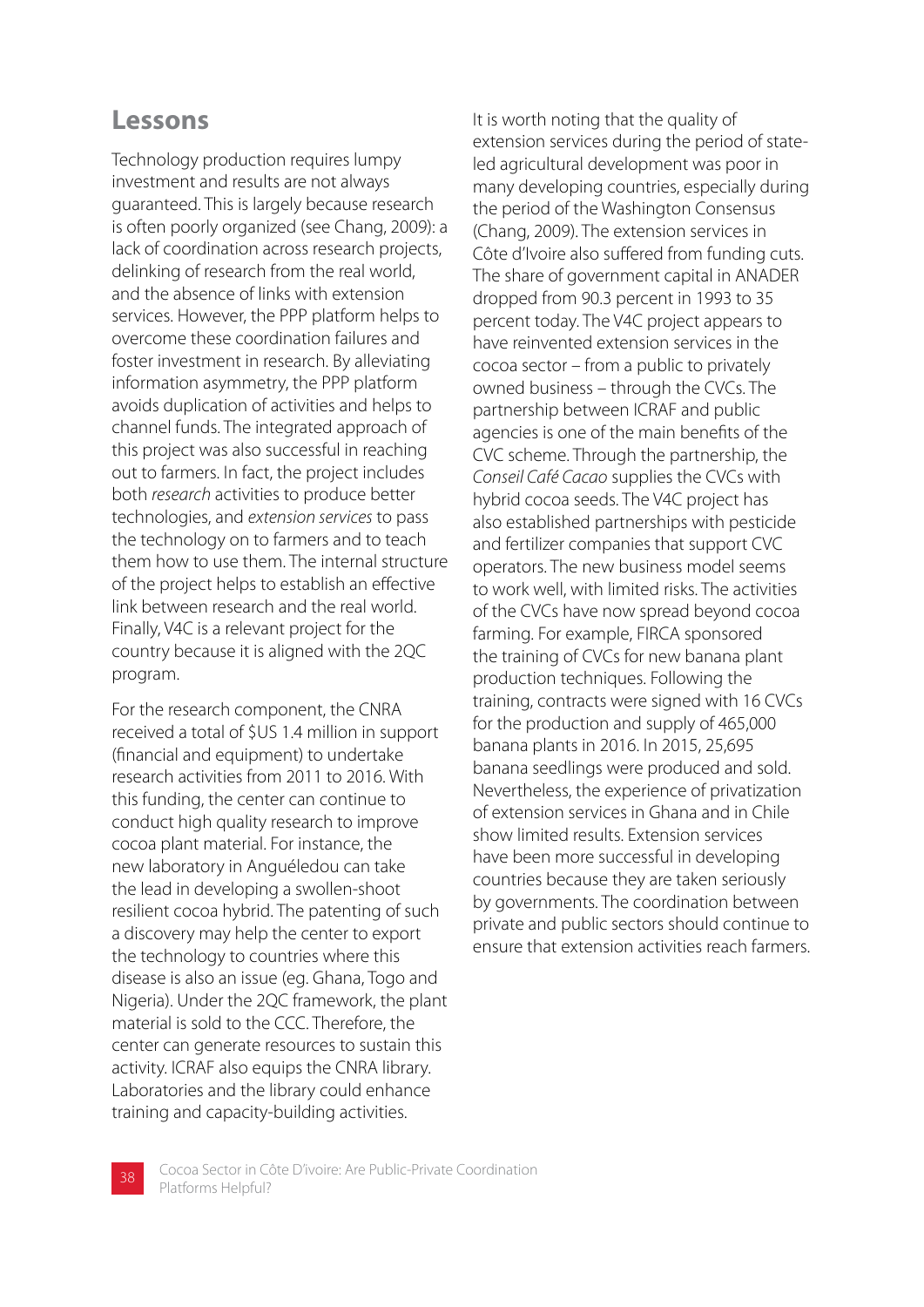## Appendix

#### **A. Additional summary statistics**

#### **Table 16:** Variables related to price

|                               | Share of production sells to |             | Sale         | Worst practices: proxy of bad cocoa quality |               |             |             |
|-------------------------------|------------------------------|-------------|--------------|---------------------------------------------|---------------|-------------|-------------|
|                               |                              |             |              | practices                                   |               |             |             |
|                               | Certified                    | Informal    | Cooperatives | Applies                                     | Do not sift   | Do not      | Number of   |
|                               | buyers                       | buyers      |              | discount                                    | out defective | sort beans  | drying days |
|                               |                              | (pisteur)   |              |                                             | beans         | before sale |             |
|                               | (1)                          | (2)         | (3)          | (4)                                         | (5)           | (6)         | (7)         |
| Treated                       | 22.84                        | 8.92        | 61.42        | 2.27                                        | 4.55          | 7.95        | 6.84        |
| Control                       | 24.04                        | 20.93       | 43.91        | 7.98                                        | 13.1          | 10.69       | 5.57        |
| Difference                    | $-1.20$                      | $-12.01***$ | $17.51***$   | $-5.71*$                                    | $-8.56**$     | $-2.74$     | $1.27***$   |
| Use at least 1 CVC<br>service | 25.66                        | 14.71       | 53.94        | 3.21                                        | 5.35          | 6.42        | 5.78        |
| Do not use any<br>CVC service | 22.16                        | 24.28       | 38.07        | 11.38                                       | 18.78         | 14.29       | 5.65        |
| Difference                    | 3.5                          | $-9.57***$  | 15.87***     | $-8.17***$                                  | $-13.44***$   | $-7.87***$  | 0.13        |
| Has replanted                 | 26                           | 13.37       | 56.03        | 1.99                                        | 5.97          | 5.47        | 5.63        |
| Has not replanted             | 17.82                        | 22.25       | 35.31        | 10.5                                        | 27.62         | 20.44       | 5.52        |
| Difference                    | $8.18**$                     | $-8.88**$   | $20.72***$   | $-8.49***$                                  | $-21.65***$   | $-14.97***$ | 0.11        |

Note: This table shares means and proportion comparison tests between treated and controls on the sale behavior and the quality of cocoa beans proxied by practices from collection to sale. We consider the whole treatment, as well as two specifics component of treatment, namely the replanting and the use of at least one service, provided by CVCs. As an interpretation, we can say that (for column 3 rows 1, 2 and 3) the treated sell 61.4% of their production to cooperatives and 43.9% of the production of the controls is sold to cooperatives thus, between treated and control groups, there is a significant difference of 17.5% in the production sold to cooperatives. In column 4, we can read that 1.99% of those who have replanted apply a discount when selling their produce, while 10.5% of those who have not done any replanting apply a discount. From column 5, we see that 5.35% of the CVC service users do not sift out defective beans; this figure is 18.78% for those who do not use any CVC services. \*\*\* p<0.01, \*\* p<0.05, \* p<0.1. Source: ENSEA 2018, computation of the authors

### **B. Matching: regression and quality**

#### **B.1 Main regression models for PSM**

| Variable              | Treatment $=$ program | $Treatment = Replanting$ | Treatment $=$ use of a |
|-----------------------|-----------------------|--------------------------|------------------------|
|                       |                       |                          | CVC service            |
| Age                   | $-0.004$              | 0.005                    | $-0.005$               |
|                       | (0.006)               | (0.006)                  | (0.006)                |
| Female                | $0.947**$             | 0.498                    | $1.082**$              |
|                       | (0.462)               | (0.523)                  | (0.455)                |
| Couple                | 0.462                 | 0.420                    | $0.685**$              |
|                       | (0.287)               | (0.398)                  | (0.309)                |
| Number of children    | $0.107**$             | $0.083**$                | $0.098**$              |
|                       | (0.034)               | (0.032)                  | (0.030)                |
| Field area under 1 ha | $-0.593**$            | $-0.772**$               | $-0.361$               |
|                       | (0.257)               | (0.367)                  | (0.247)                |

**Working Paper No. 96 . GDN . 2019 .** 39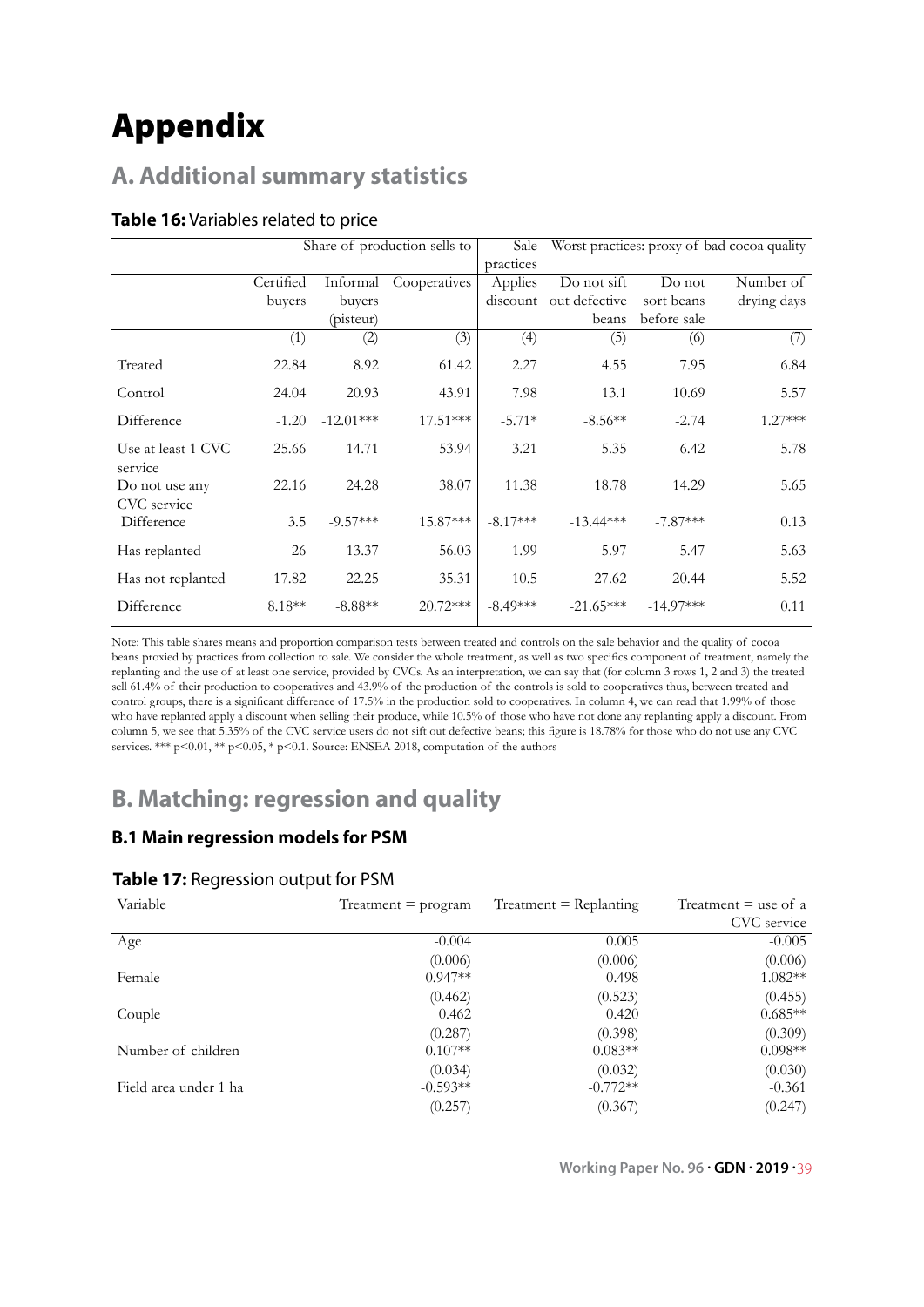| Variable                      | $Treatment = program$ | $Treatment = Replanting$ | Treatment $=$ use of a |
|-------------------------------|-----------------------|--------------------------|------------------------|
|                               |                       |                          | CVC service            |
| Field area between 1 and 3 ha | $-0.461**$            | $-0.429**$               | $-0.302**$             |
|                               | (0.158)               | (0.179)                  | (0.147)                |
| Age of field                  | $0.019**$             | $0.015**$                | $0.017**$              |
|                               | (0.006)               | (0.007)                  | (0.006)                |
| Intercept                     | $-0.619$              | $-2.027***$              | $-1.170**$             |
|                               | (0.443)               | (0.528)                  | (0.432)                |
| Pseudo-R2                     | 0.1026                | 0.0913                   | 0.0778                 |

Note: Standard errors is parenthesis; \*\*\* p<0.01, \*\* p<0.05, \* p<0.1. Source: ENSEA 2018, computation of the authors

#### **Figure 5:** Common support of the matching (all interventions)



Source: ENSEA 2018

# **Table 18:** Propensity score matching quality

|                    | Pseudo LR $\chi$ 2<br>R <sub>2</sub> |       | p-value | Mean<br>bias |
|--------------------|--------------------------------------|-------|---------|--------------|
| Before<br>matching | 0.103                                | 48.80 | 0.000   | 28.6         |
| After<br>matching  | 0.016                                | 9.90  | 0.194   | 9.7          |

#### **B.2 Global model (all the interventions) B.3 Tests for the model with replantation as treatment**

**Figure 6:** Common support of the matching (replanting only)



#### test (all interventions) **Table 19:** Propensity score matching quality test (replanting only)

|                    | Pseudo LR $\chi$ 2<br>R <sub>2</sub> |       | p-value | Mean<br>bias |
|--------------------|--------------------------------------|-------|---------|--------------|
| Before<br>matching | 0.091                                | 36.09 | 0.000   | 31.7         |
| After<br>matching  | 0.007                                | 1.44  | 0.984   | 4.5          |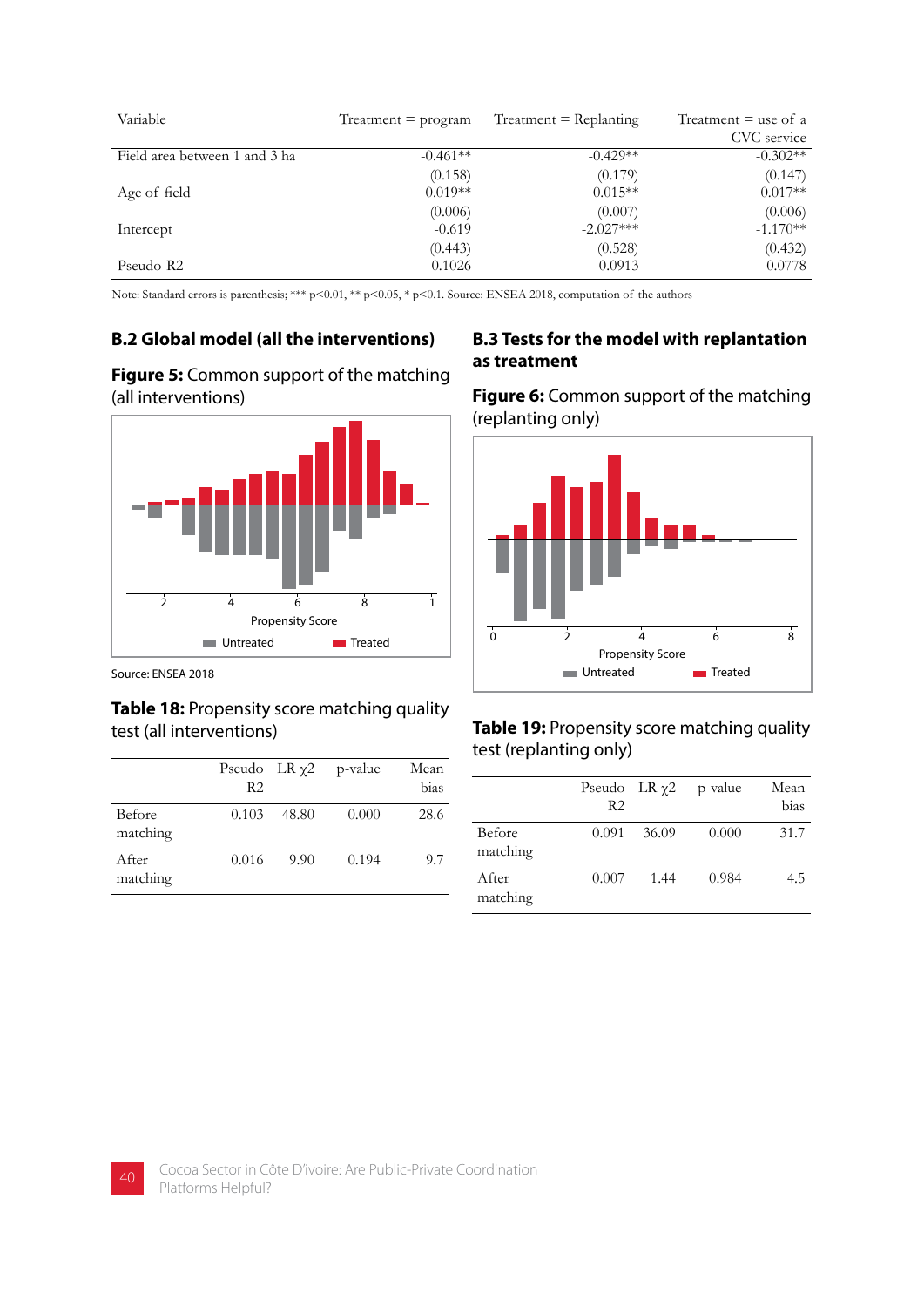#### **B.4 Tests for the model with use of at least one CVC service as treatment**

**Figure 7:** Common support of the matching (use at least one CVC service)



#### **Table 20:** Propensity score matching quality test (use at least one CVC service)

|                    | Pseudo LR $\chi$ 2<br>R2 |       | p-value | Mean<br>bias |
|--------------------|--------------------------|-------|---------|--------------|
| Before<br>matching | 0.078                    | 42.96 | 0.000   | 24.4         |
| After<br>matching  | 0.009                    | 4.76  | 0.689   | 6.5          |

**Working Paper No. 96 . GDN . 2019 .** 41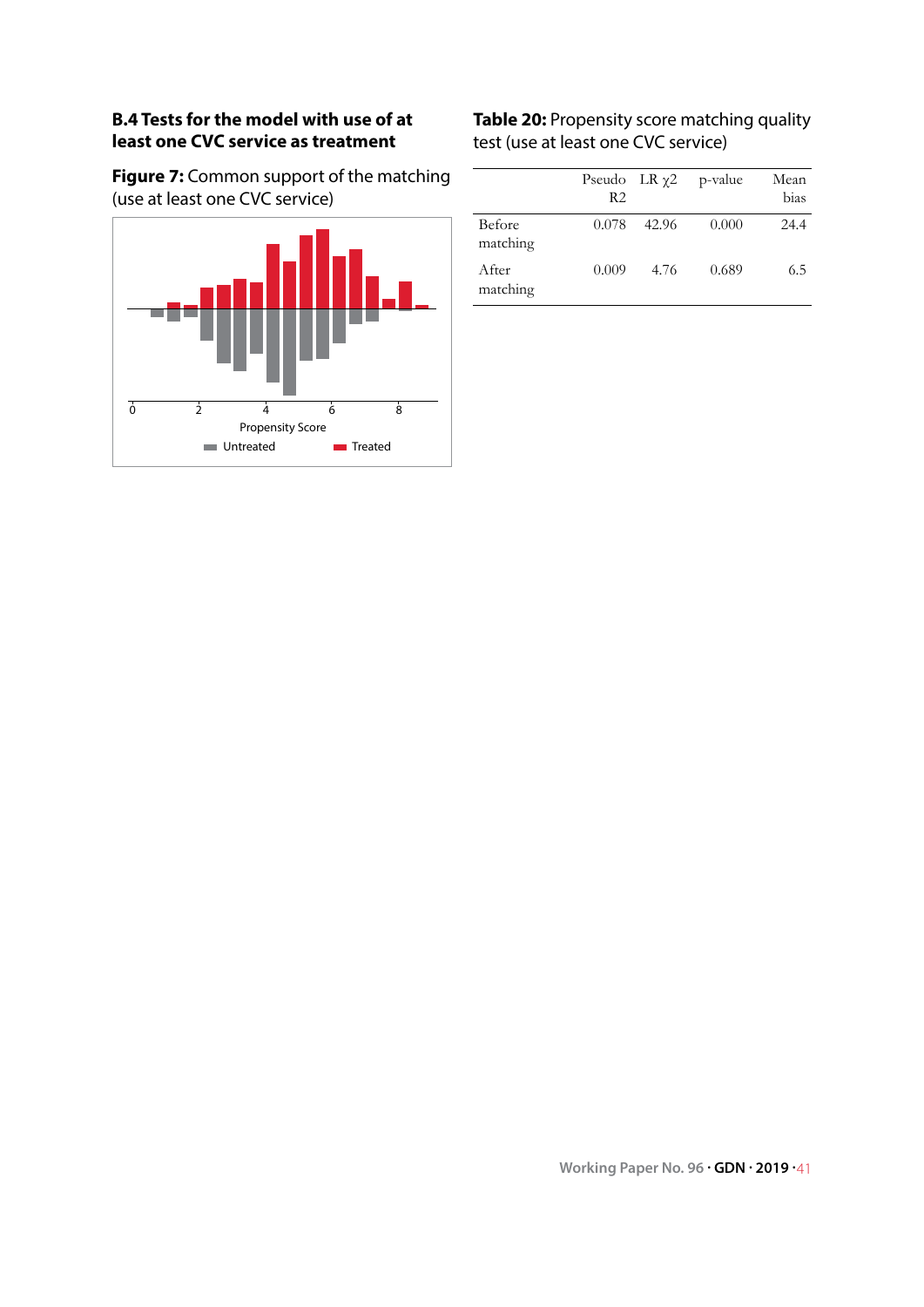#### **C. Theory of change**

#### **Theory of Change:** The Vision for Change in Cocoa Industry Innovation



Cocoa Sector in Côte D'ivoire: Are Public-Private Coordination **42** Platforms Helpful?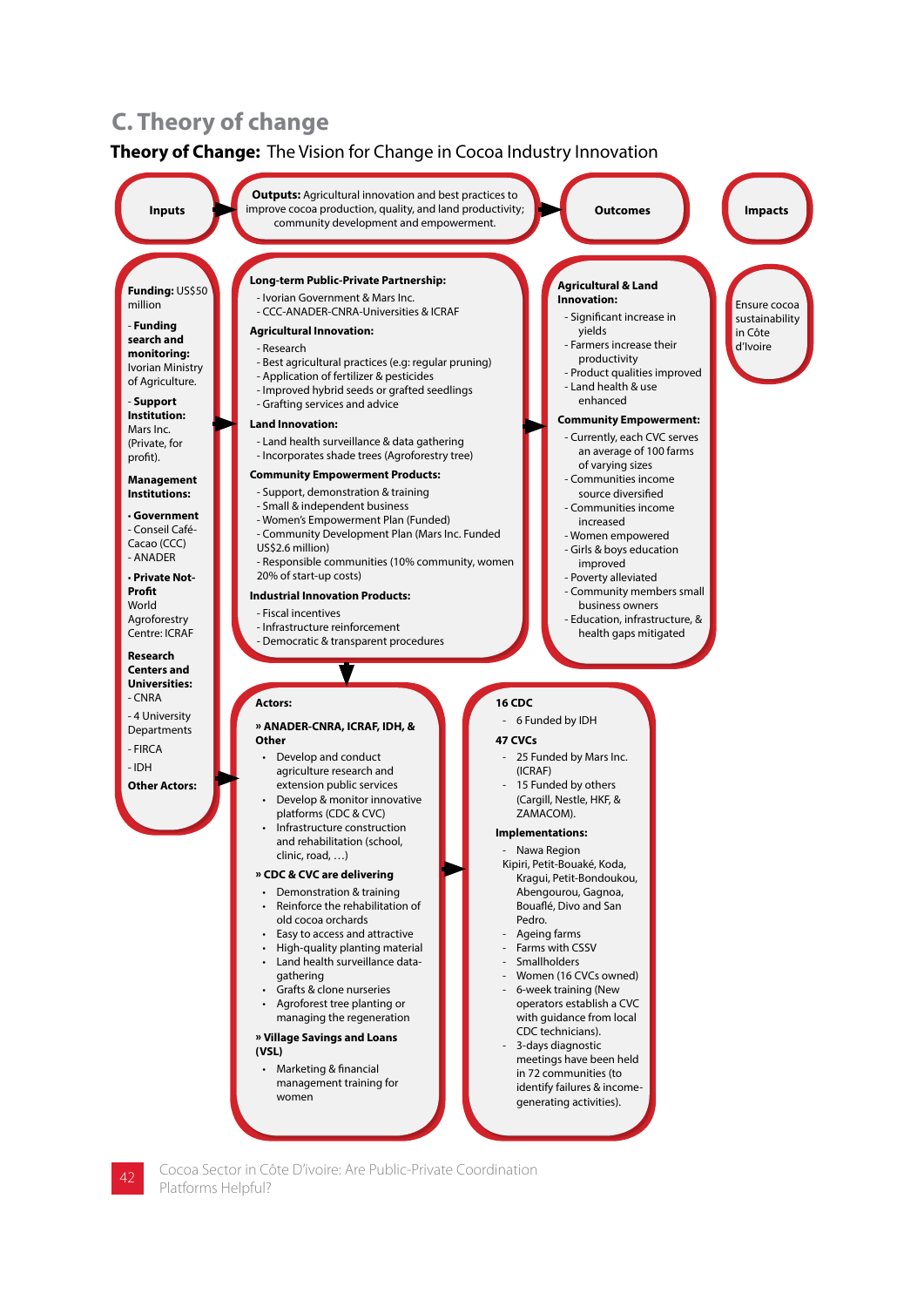### **The Global Development Network**

The Global Development Network (GDN) is a public international organization that supports high quality, policy-oriented, social science research in developing and transition countries to promote better lives. It supports researchers with financial resources, global networking, and access to information, training, peer review and mentoring. GDN acts on the premise that better research leads to more informed policies and better, more inclusive development. Through its global platform, GDN connects social science researchers with policymakers and development stakeholders across the world. Founded in 1999, GDN is currently headquartered in New Delhi.

Research discussed in this publication has been supported by the Competitive Industries and Innovation Program (CIIP) through the Finance Competitiveness and Innovation Global practice of the World Bank Group. The views expressed are not necessarily those of GDN, the World Bank Group and CIIP.

c **GDN, 2019**